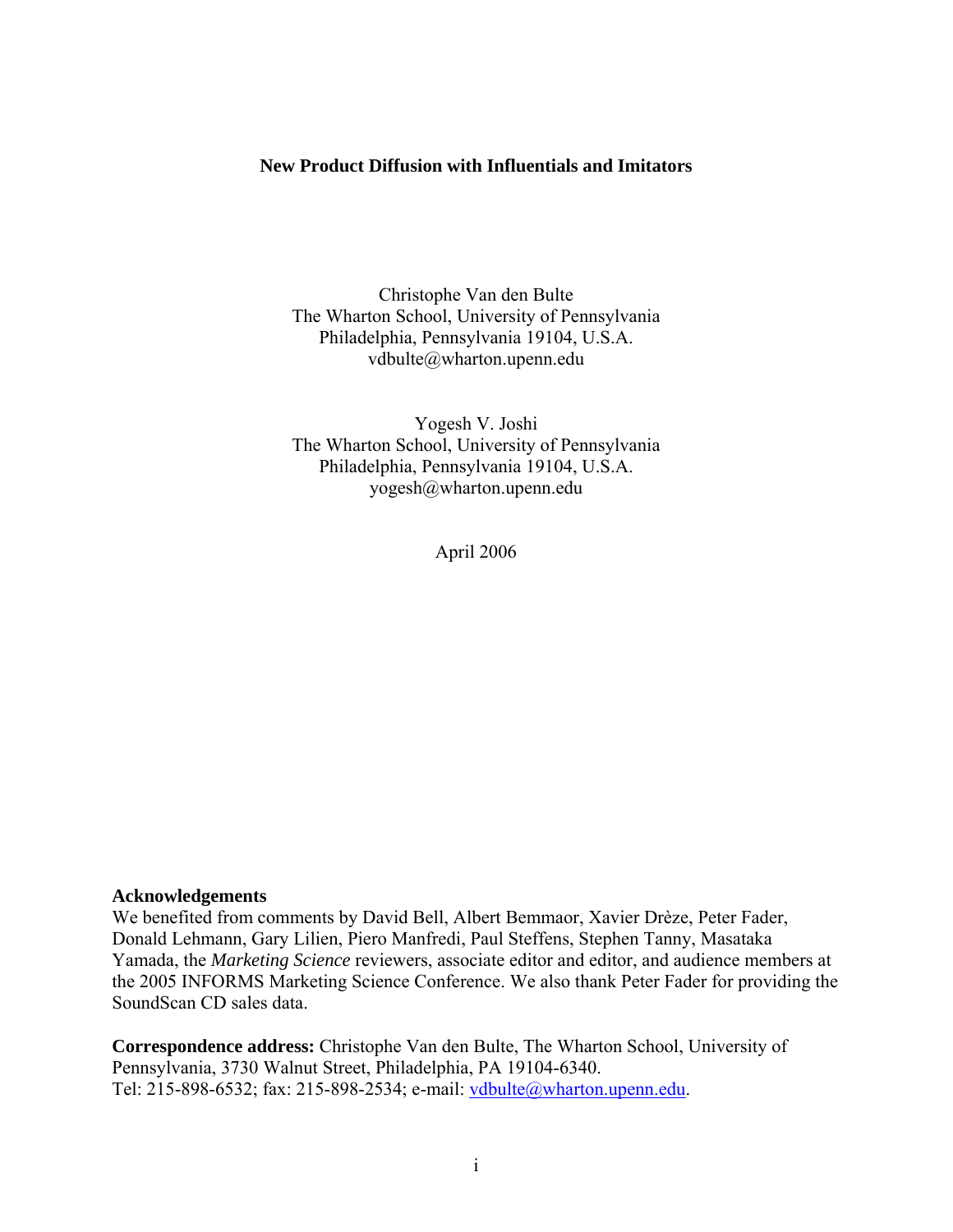#### **New Product Diffusion with Influentials and Imitators**

#### **Abstract**

We model the diffusion of innovations in markets with two segments: *influentials* who are more in touch with new developments and who affect another segment of *imitators* whose own adoptions do not affect the influentials. This two-segment structure with asymmetric influence is consistent with several theories in sociology and diffusion research as well as many "viral" or "network" marketing strategies. We have four main results. (1) Diffusion in a mixture of influentials and imitators can exhibit a dip or "chasm" between the early and later parts of the diffusion curve. (2) The proportion of adoptions stemming from influentials need not decrease monotonically but may first decrease and then increase. (3) Erroneously specifying a mixedinfluence model to a mixture process where influentials act independently from each other can generate systematic changes in the parameter values reported in earlier research. (4) Empirical analysis of 33 different data series indicates that the two-segment model fits better than the standard mixed-influence, the Gamma/Shifted Gompertz, and the Weibull-Gamma models, especially in cases where a two-segment structure is likely to exist. Also, the two-segment model fits about as well as the Karmeshu-Goswami mixed-influence model in which the coefficients of innovation and imitation vary across potential adopters in a continuous fashion.

Key words: Diffusion of innovations; social contagion; social structure; asymmetric influence.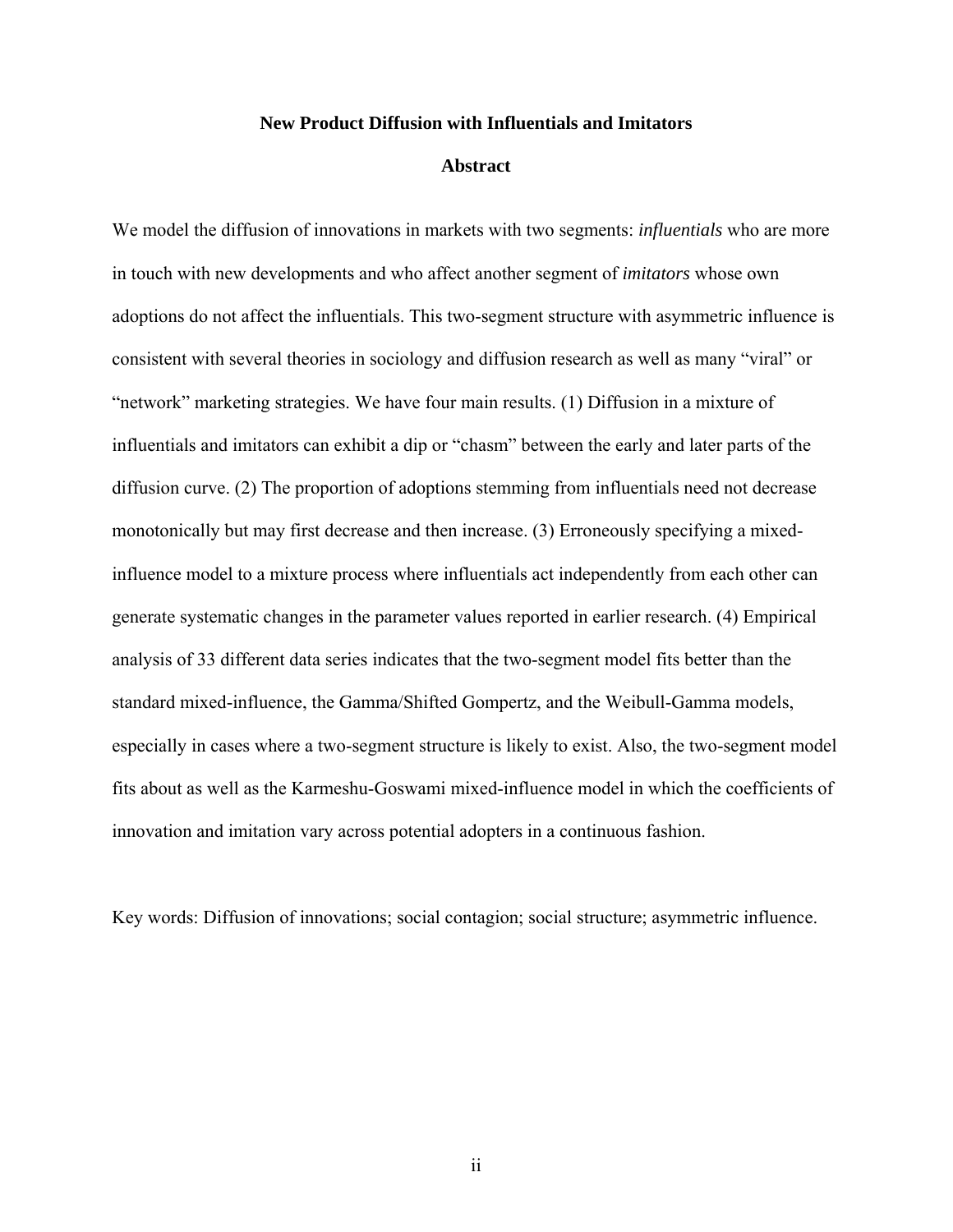### **1. Introduction**

Under pressure to increase their marketing ROI through more astute targeting of resources, marketers are rediscovering the importance of social contagion. Recent "viral" and "network" marketing strategies often share two key assumptions: (1) some customers are more in touch with new developments than others, and (2) some (often, the same) customers' adoptions and opinions have a disproportionate influence on others' adoptions (e.g., Gladwell 2000; Moore 1995; Rosen 2000; Slywotzky and Shapiro 1993). Targeting those influential prospects who are more in touch with new developments and converting them into customers, the logic goes, allows marketers to benefit from a social multiplier effect on their marketing efforts. The two assumptions are quite reasonable, as they are consistent with several theories and a large body of empirical research (e.g., Katz and Lazarsfeld 1955; Rogers 2003; Weimann 1994), and the social multiplier logic cannot be faulted either (e.g., Case et al. 1993; Valente et al. 2003). Yet, marketing science provides little or no additional theoretical or descriptive insight into how new products diffuse in such markets. The reason is that the great majority of marketing diffusion models assume homogeneity rather than heterogeneity in the tendency to be in tune with new developments and the tendency to influence (or be influenced by) others. We address this gap between theory and emerging practice on the one hand, and marketing diffusion models on the other. Specifically, we model the aggregate-level diffusion path of a new product when the set of ultimate adopters is not homogenous but consists of two segments: *influentials* who are more in touch with new developments and who affect another segment of *imitators* whose own adoptions do not affect the influentials. We allow for the presence or absence of contagion among influentials and among imitators.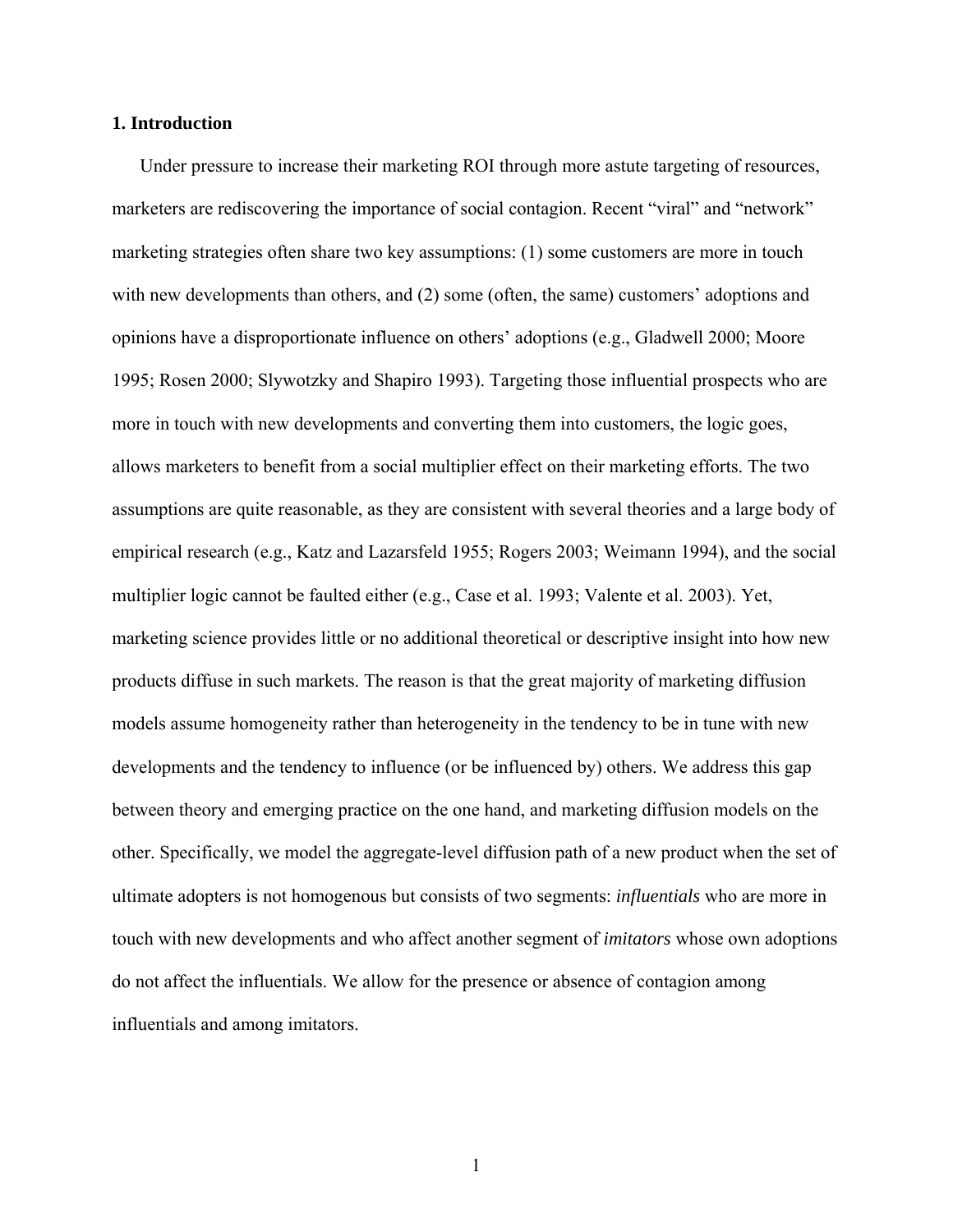Many diffusion models incorporate the dual drivers of independent decision making affected by being in touch with new developments and of imitation driven by others' prior adoptions, but they do so under the assumption that all potential adopters are *ex ante* affected equally by both factors. Taga and Isii (1959) in statistics, Mansfield (1961), Pyatt (1964) and Williams (1972) in economics, Coleman (1964) in sociology, and Bass (1969) and Massy, Montgomery and Morrison (1970) in marketing, all advanced a model specifying the rate at which actors who have not adopted yet do so at time *t* as  $h(t) = p + qF(t)$ , where  $F(t)$  is the proportion of ultimate adopters that has already adopted, parameter *q* captures social contagion, and parameter *p* captures the time-invariant tendency to adopt early affected by consumer characteristics, the innovation's appeal, and efforts of change agents.<sup>1</sup> Since the proportion that adopts at time  $t$  can be written as  $f(t) = dF(t)/dt = h(t) [1 - F(t)]$ , one obtains:

$$
f(t) = dF(t)/dt = [p + qF(t)] [1 - F(t)] \qquad [1]
$$

The solution of this differential equation can be written as:

 $\overline{a}$ 

$$
F(t) = [1 - e^{-g - (p+q)t}] / [1 + (q/p) e^{-g - (p+q)t}]
$$
 [2]

where *g* acts as a location parameter fixing the curve on the time axis (e.g., Mansfield 1961). When  $t = 0$  corresponds to the actual launch time such that  $F(0) = 0$ , then  $g = 0$  and equation (2) reduces to the solution popular in marketing.

The rate is influenced by *both* the intrinsic tendency to adopt (*p*) and social contagion (*q*) at all times except at  $t = 0$  when  $qF(0) = 0$ . To reflect this dual influence, Mahajan and Peterson (1985) refer to the model as the mixed-influence model. Because the rate contains no contagion pressure at *t* = 0, those adopting at that time are sometimes referred to as innovators and contrasted against all others adopting later who are called imitators (e.g., Bass 1969). However,

<sup>&</sup>lt;sup>1</sup>Following the convention in marketing, we refer to the rate at which non-adopters turn into adopters as the hazard rate and denote it as *h*(*t*), even though the models we discuss are deterministic rather than probabilistic.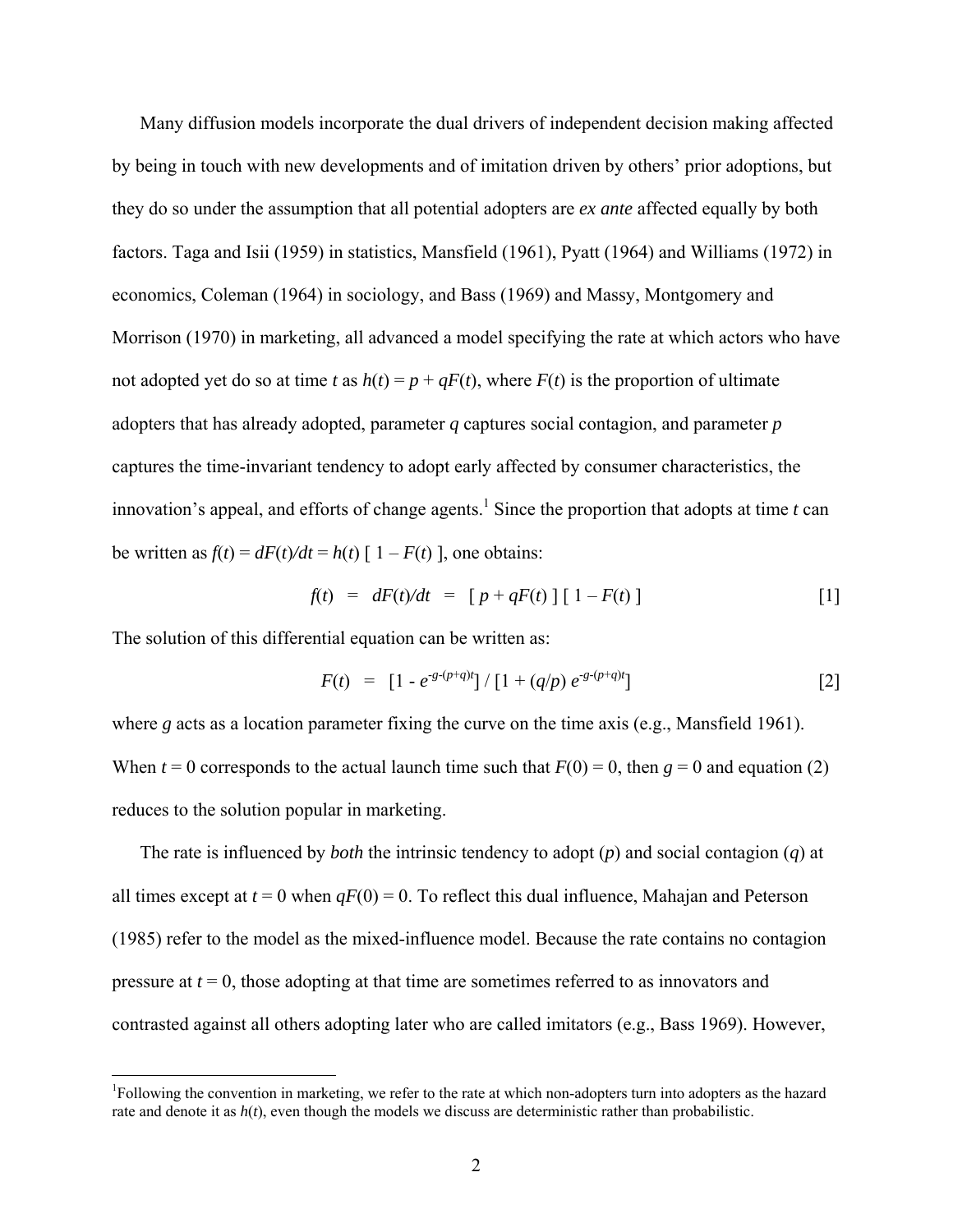this terminology can be used only *ex post* and the model does *not* represent a diffusion process in an *ex ante* mixture of two segments, the first adopting independently at rate *p* and the second adopting because of social contagion at rate *qF*(*t*) (Bemmaor 1994; Jeuland 1981; Lekvall and Wahlbin 1973; Manfredi et al. 1998; Steffens and Murthy 1992; Tanny and Derzko 1988).

The objective of this study is to mathematically formalize prior theoretical arguments and research findings on social structure and diffusion, and to use this formalization to generate more refined theoretical insights on new product diffusion in a population of influentials and imitators. This is important as marketing practitioners increasingly deploy strategies assuming such a market structure and as marketing researchers increasingly incorporate social structure into their diffusion investigations (e.g., Bronnenberg and Mela 2004; Frenzen and Nakamoto 1993; Garber et al. 2004; Godes and Mayzlin 2004; Putsis et al. 1997; Van den Bulte and Lilien 2001).

Our results offer formalized insights into some current substantive and methodological research questions. First, diffusion in a mixture of influentials and imitators can exhibit a dip between the early and later parts of the diffusion curve. In contrast to what Moore (1991) claims, our model shows that it need not always be necessary for firms to change their product to gain traction among later adopters and the adoption curve to swing up again.<sup>2</sup> Like Steffens and Murthy (1992) and Karmeshu and Goswami (2001) but unlike Goldenberg et al. (2002), we obtain this result from a closed-form solution, and unlike those prior analyses, we show that a dip can occur even when influentials act independently from each other. Second, the proportion of adoptions stemming from influentials need not decrease monotonically but may first decrease and then increase. The management implication is that, while it may make sense to shift the focus of one's marketing efforts from influentials to imitators shortly after launch as shown by

 $\overline{a}$ 

 $2^2$  Changing the product might consist of augmenting the core product with complementary services and products to provide a 'whole product,' or consist of offering simpler and more user-friendly versions of the core product.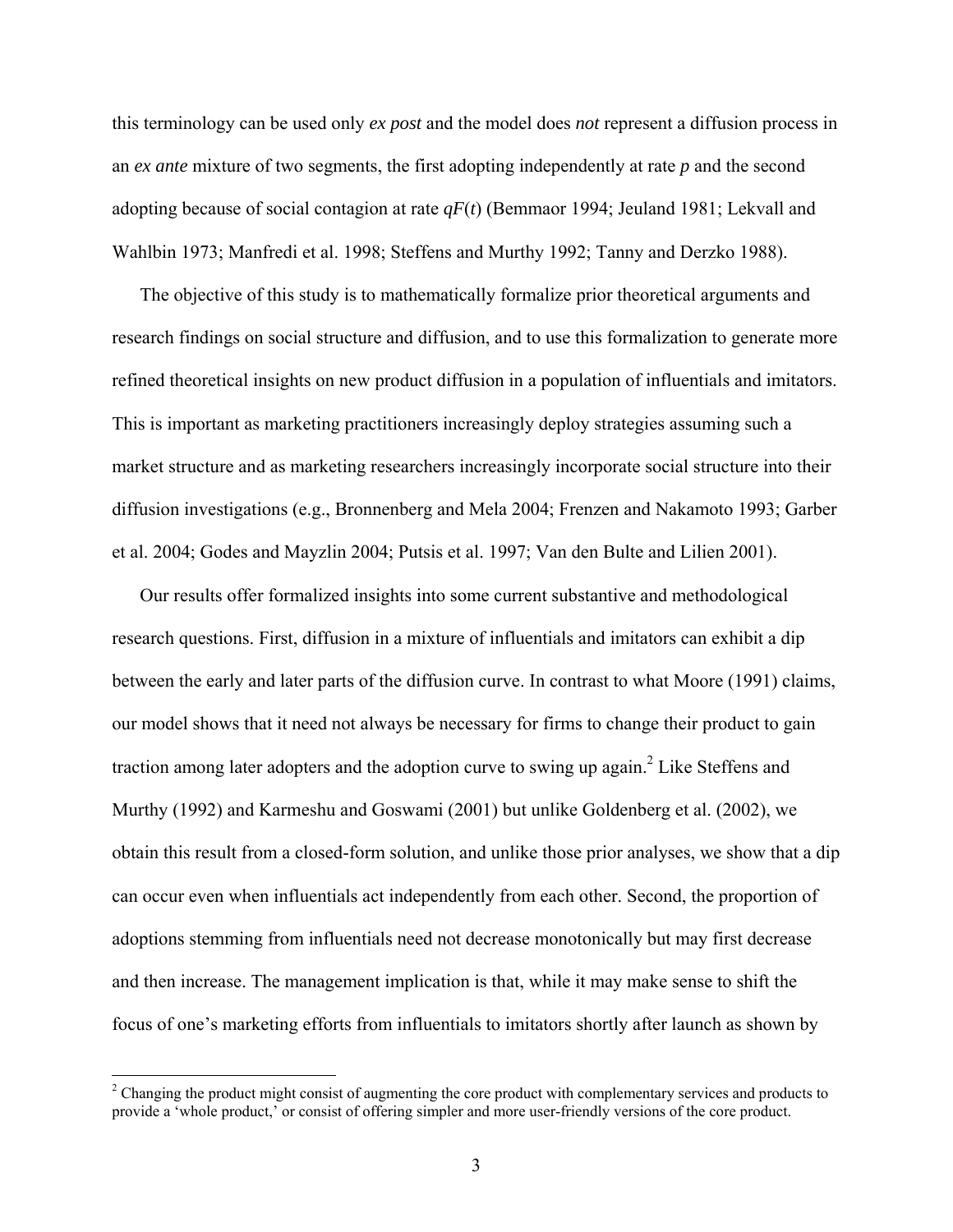Mahajan and Muller (1998) using a two-period model, one may want to revert one's focus back to influentials later in the process. Third, erroneously specifying a mixed-influence model to a two-segment process can generate the systematic changes in the parameter values over time reported in several studies (e.g., Van den Bulte and Lilien 1997; Venkatesan et al. 2004). This analytical result is a specific formalization of Van den Bulte and Lilien's (1997) more general but qualitative argument that unaccounted heterogeneity in *p* or *q* can generate changes in these parameters' estimates as one extends the data window. Our result also complements Bemmaor and Lee's (2002) simulation analysis since we consider heterogeneity in a process with genuine contagion rather than in a Gamma/Shifted Gompertz process without contagion.

We also perform an empirical analysis and assess the descriptive performance of the twosegment model compared to that of the mixed-influence model and of three diffusion models incorporating heterogeneity in the form of a continuous rather than a discrete mixture. Given the difficulty of unambiguously identifying causal processes from aggregate diffusion data (Bemmaor 1994; Hernes 1976; Lekvall and Wahlbin 1973; Lilien et al. 1981; Van den Bulte and Stremersch 2004), the objective of this empirical analysis is not to conclusively demonstrate the validity of any model. Rather, it is to assess whether the differences between the discrete mixture and other models are sufficiently important to lead to differences in descriptive performance when applied to data of interest to marketing researchers. The two-segment model fits better than the mixed-influence, Gamma/Shifted Gompertz (Bemmaor 1994), and Weibull-Gamma models (Hardie et al. 1998; Massy et al. 1970; Narayanan 1992), especially in cases where a twosegment structure is likely (or even known) to exist, and fits about as well as a recently advanced mixed-influence model where *p* and *q* vary across potential adopters in a continuous fashion (Karmeshu and Goswami 2001).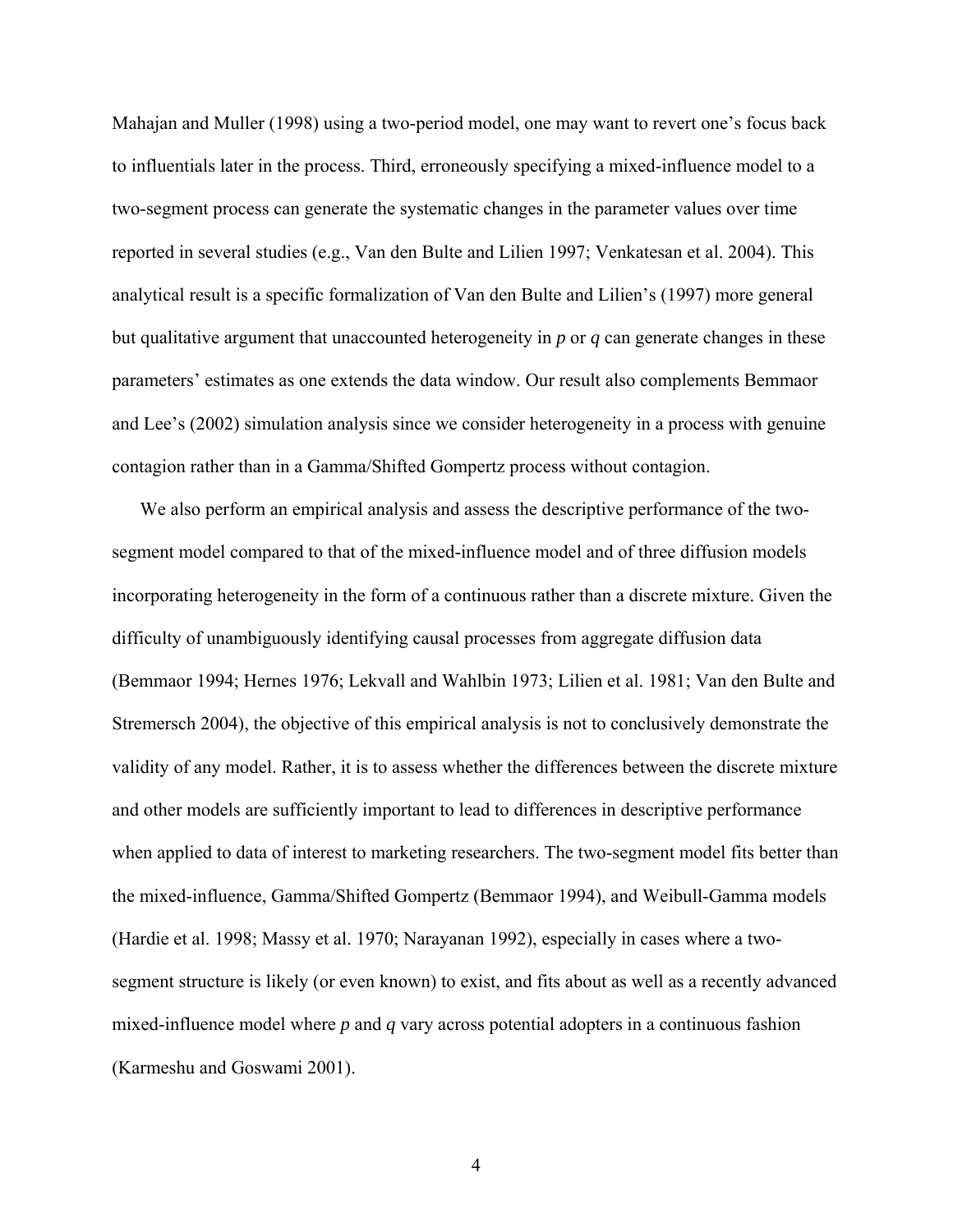We proceed by first outlining our model setting, and within that context, discuss five theories and frameworks that suggest the existence of *ex ante* influentials and imitators. Next, we develop a macro-level model of innovation diffusion in such a setting. Subsequently, we discuss how this model relates to the familiar mixed-influence model and to prior work on two-segment models. Finally, we report on the descriptive performance of the influential-imitator model compared to that of the mixed-influence and continuous-mixture models.

### **2. Theories motivating a two-segment structure of influentials and imitators**

The situation we model is the following. The set of eventual adopters has a constant size *M* and consists of two *a priori* different types of actors, influentials and imitators. We use the subscripts 1 and 2 to denote each type, and the subscript *m* to denote the entire mixture population of adopters. We use  $\theta$  to denote the proportion of type 1 actors in the population of eventual adopters ( $0 \le \theta \le 1$ ), and  $F(t)$  to denote the cumulative penetration. Finally, *w* denotes the relative importance that imitators attach to influentials' versus other imitators' behavior ( $0 \le$  $w \le 1$ ). Each type's adoption behavior is then captured by the following hazard functions:

$$
h_1(t) = p_1 + q_1 F_1(t) \tag{3}
$$

$$
h_2(t) = p_2 + q_2[wF_1(t) + (1-w)F_2(t)] \tag{4}
$$

Note the asymmetry in the influence process: type 1 may influence type 2, but the reverse is not true. Since, *ex ante*, anyone of type 1 may influence anyone of type 2, we label the former *influentials* and the latter *imitators*. When  $p_2 = 0$ , contagion from influentials to imitators ( $wq_2$ ) 0) is critical for the diffusion process among the latter to get started. Obviously, when  $\theta = 1$  or  $\theta$  $= 0$ , everyone falls into a single segment and the situation reduces to the mixed-influence model (MIM). When  $0 < \theta < 1$  but  $w = 0$ , the model reduces to two disconnected MIMs and, with further restrictions, to a model with two disconnected logistic or exponential functions (e.g., Moe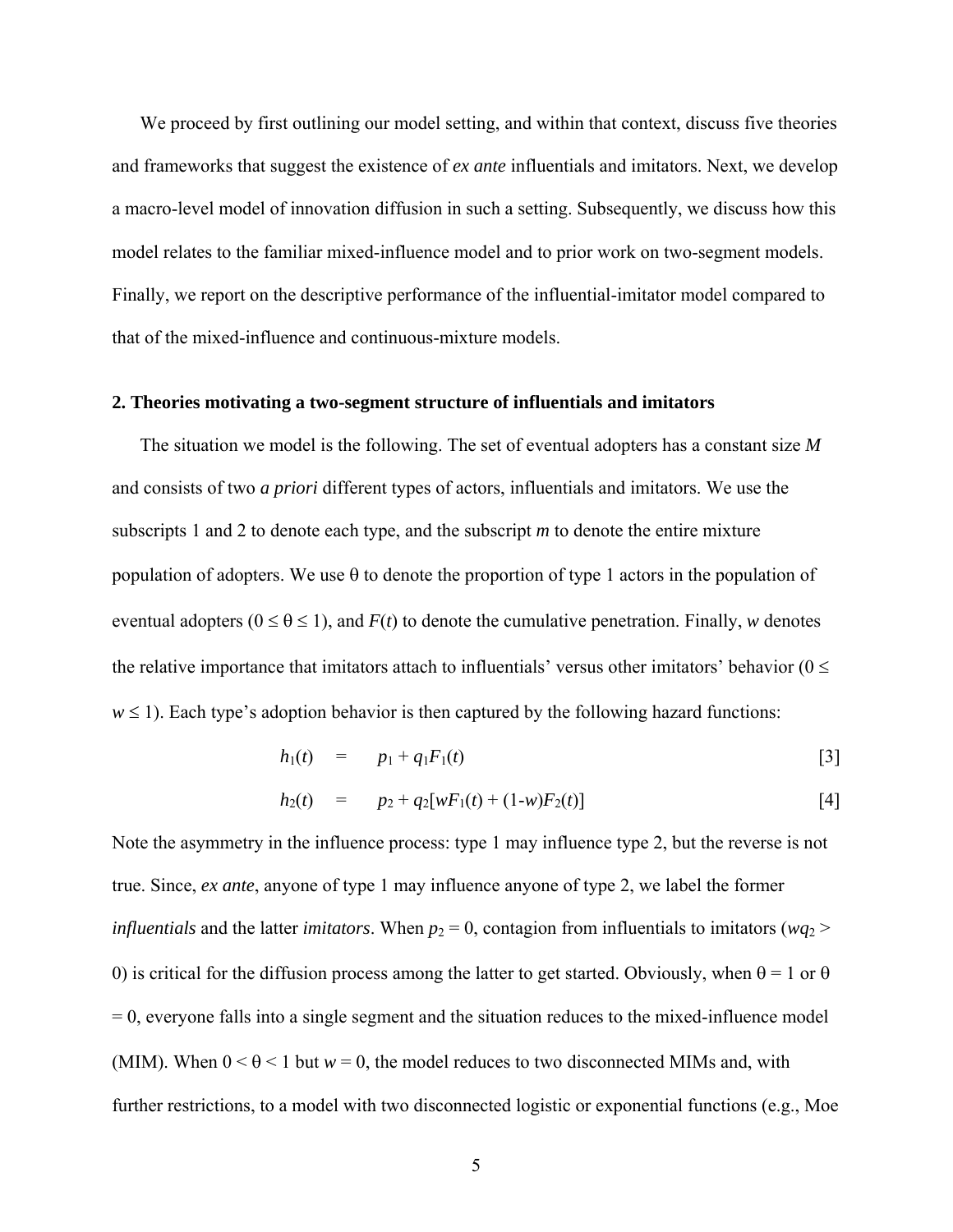and Fader 2001; Perrin 1994). Also, when imitators put equal weight on all prior adoptions regardless of origin, then we have  $h_2(t) = p_2 + q_2 F_m(t)$ , which implies  $w = \theta$  (see Section 3).

The distinction between influentials and imitators is based on what drives their adoption behavior, not on whether they adopt early or late. Hence, the distinction is different from that of innovators vs. imitators in Bass (1969) and innovators vs. early adopters vs. early majority vs. late majority vs. laggards in Rogers (2003). Conceptually, causal drivers and time of adoption need not map one-to-one. Empirically, while those adopting early may act independently of others, and those adopting late may be subject to contagion, this is not always so: many early adoptions may be driven by contagion and the bulk of the late adoptions may stem from people not subject to social contagion (e.g., Becker 1970; Coleman et al. 1966).

Several theories and conceptual models suggest such a two-segment structure, though there is some disagreement on whether  $q_1$  and  $p_2$  may be larger than zero. We first describe sociological arguments focusing on social character, social status, and social norms. Then, we turn to the twostep flow hypothesis that focuses on interest in new developments, and finally to the chasm idea that focuses on enthusiasm for innovations versus risk aversion.

### **2.1. Social character**

In his classic treatise on the changing nature of modern society, Riesman (1950) distinguished three types of social character: autonomous, inner-directed, and other-directed. The first two have in common the presence of clear-cut internalized goals, but differ as to whether these are consciously chosen (autonomous) or inculcated during youth by elders (inner-directed). Other-directed actors, in contrast, use their peers as their source of direction. The typology is in essence about conformity stemming from the need for approval and direction from others. Riesman worked on a broad social and cultural canvas and his typology is best used to refer to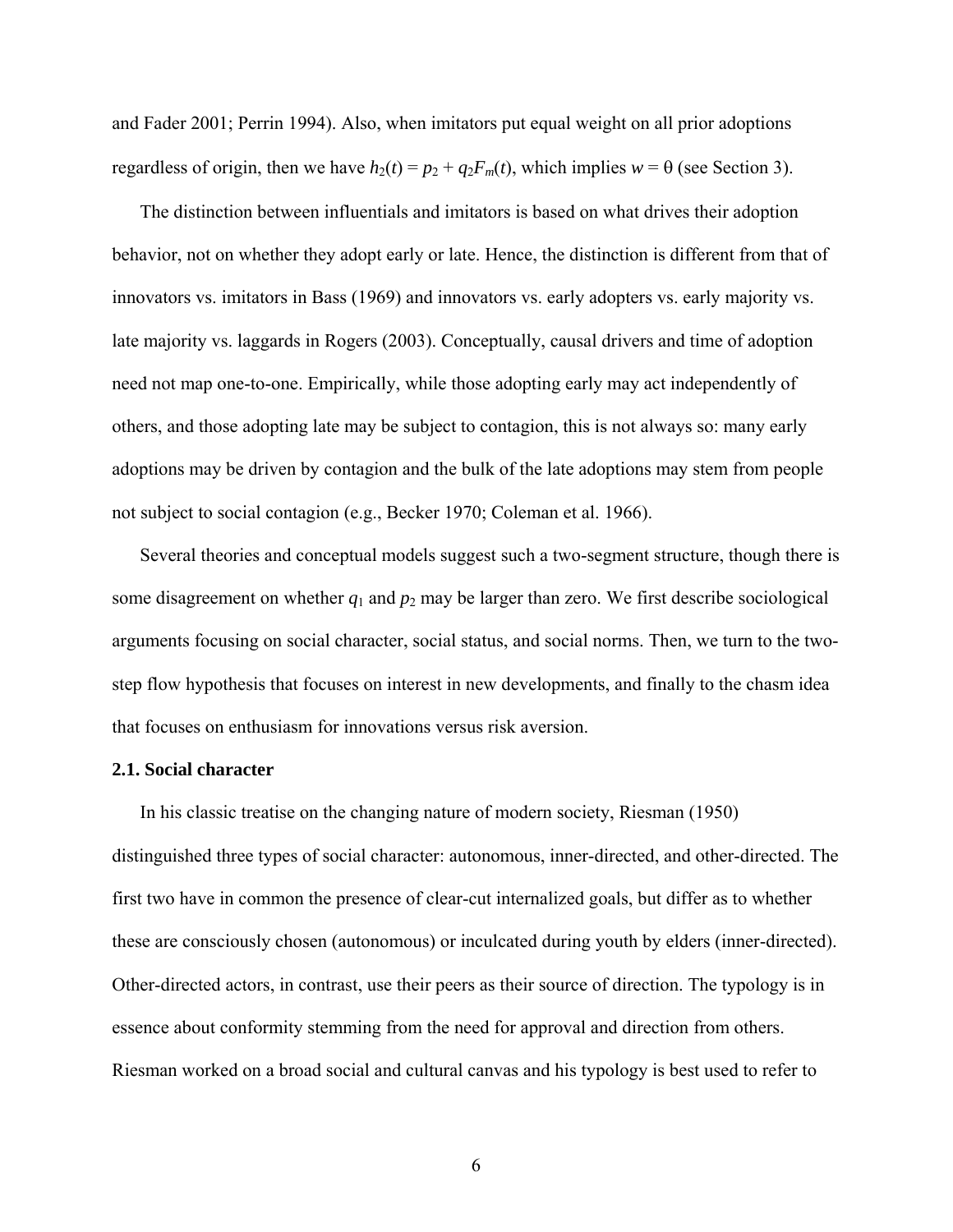patterns of behavior found in a variety of specific contexts rather than to types of persons or personalities. Yet, his concepts have direct relevance for consumer behavior (e.g., Riesman 1950; Schor 1998). Some actors in some situations will exhibit autonomous or inner-directed adoption behavior independent from their peers (hence  $q_1 = 0$ ), while others will exhibit otherdirected behavior driven by social contagion from peers. Riesman did not narrowly specify who these peers are, and allowed them to be all of society (so  $w = \theta$  being possible).

### **2.2. Status competition and maintenance**

People buy and use products not only for functional purposes but also to construct a social identity, and to confirm the existence and support the reproduction of social status differences (Bourdieu 1984). A long-held idea in diffusion theory is that people seek to emulate the consumption behavior of their superiors and aspiration groups (e.g., Simmel 1971) and also quickly pick up innovations adopted by others of similar status if they fear that such adoptions might undo the present status ordering (Burt 1987). In short, actors tend to imitate the adoptions of those of higher and similar social status.

Assuming one can divide the population in a high-status and a low-status group, status considerations suggest that both groups may exhibit contagion. Higher-status actors may imitate each other out of fear of falling behind  $(q_1 \ge 0)$ , and lower-status actors imitate to catch up. Whose adoptions the imitators act upon is not clear *a priori*. If they care only about adoptions by the high-status influentials, then  $w \rightarrow 1$ . However, most authors follow Simmel and posit a finergrained hierarchy with multiple strata (approximated imperfectly by a dichotomy) and a cascading pattern where all prior adoptions contribute equally to social contagion ( $w = \theta$ ). Finally, to the extent that status is maintained by adhering to social norms enforced among one's direct peers of similar position, imitators should care mostly about fellow imitators ( $w \rightarrow 0$ ).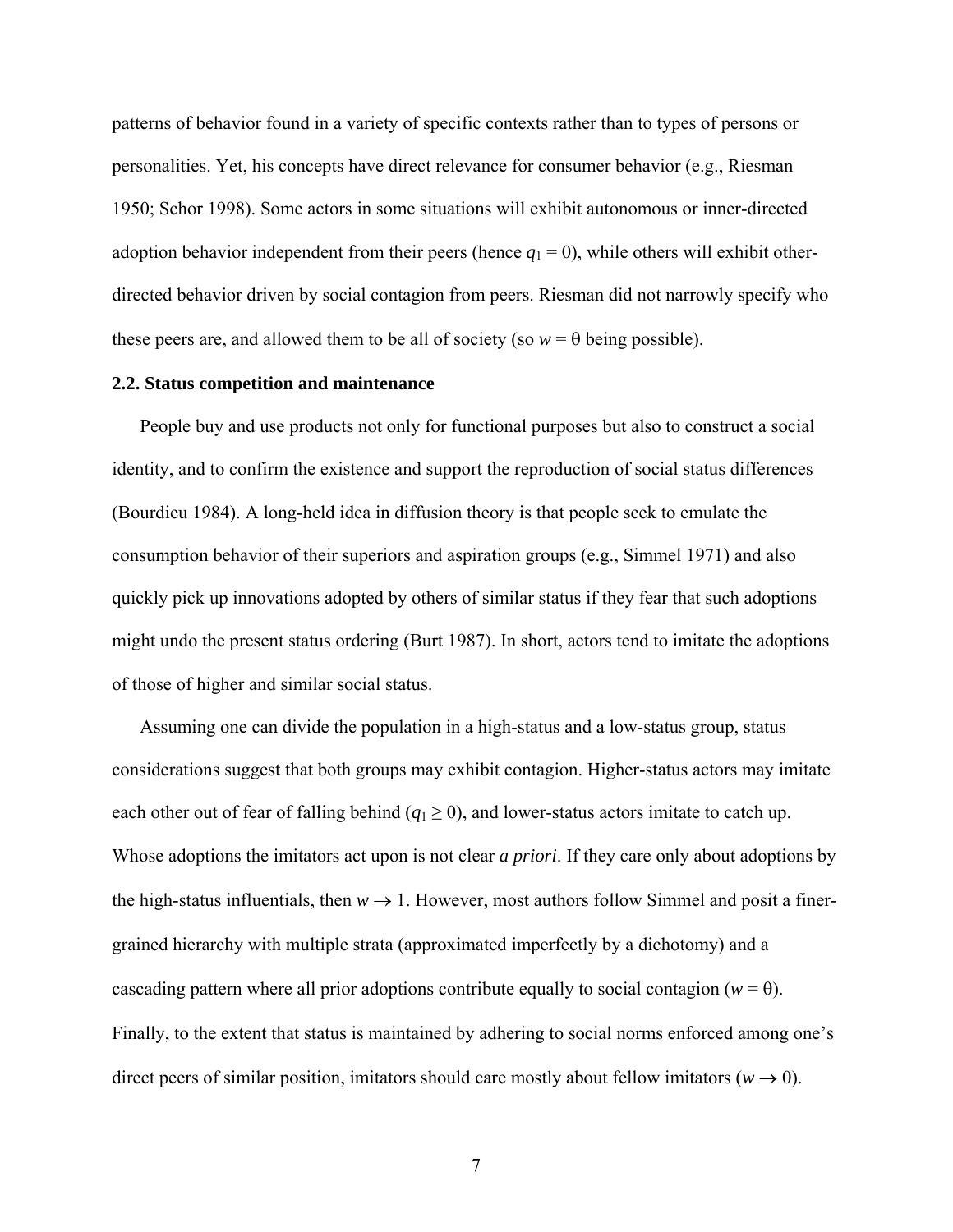### **2.3. Middle-status conformity**

Like theories of status competition and maintenance, middle-status conformity theory is about one's proper place in society. The main claim is that the relationship between status and conformity to norms—and hence susceptibility to social contagion—is an inverted U (e.g., Homans 1961; Philips and Zuckerman 2001). Since high-status actors feel confident in their social acceptance, they feel comfortable to deviate from conventional behavior and adopt appealing innovations independently from others. Low-status actors feel free to deviate from accepted practice and adopt innovations independently as well because they feel that this can not hurt their already low status. Middle-status actors, in contrast, feel insecure and strive to demonstrate their legitimacy by engaging in new practices only after they have been socially validated. So, middle-status conformity theory is consistent with the presence of two kinds of actors, one adopting as a function of the innovation's appeal irrespective of others' actions ( $q_1$  = 0), and one adopting as a function of the legitimation stemming from prior adoptions.

The theory does not specify whose adoptions are being imitated (*w*). Adoptions by highstatus actors might legitimate the innovation in the eyes of the middle-status actors disproportionately, in which case the relation of *w* to  $\theta$  is unclear as the latter captures both high and low status. Conversely, imitators may care only about social acceptability among their middle-status peers, and hence care only about the latter's adoptions ( $w = 0$ ). Finally, applications of neo-institutional theory to innovation adoption tend to posit that the legitimacy of an innovation is affected by the overall penetration rate ( $w = \theta$ ).

Note, higher status is often associated with higher economic resources and hence a higher ability to adopt innovations. This leads to the interesting prediction that o*nly the adoptions at an intermediate stage of the overall diffusion process (made by middle-status actors) exhibit*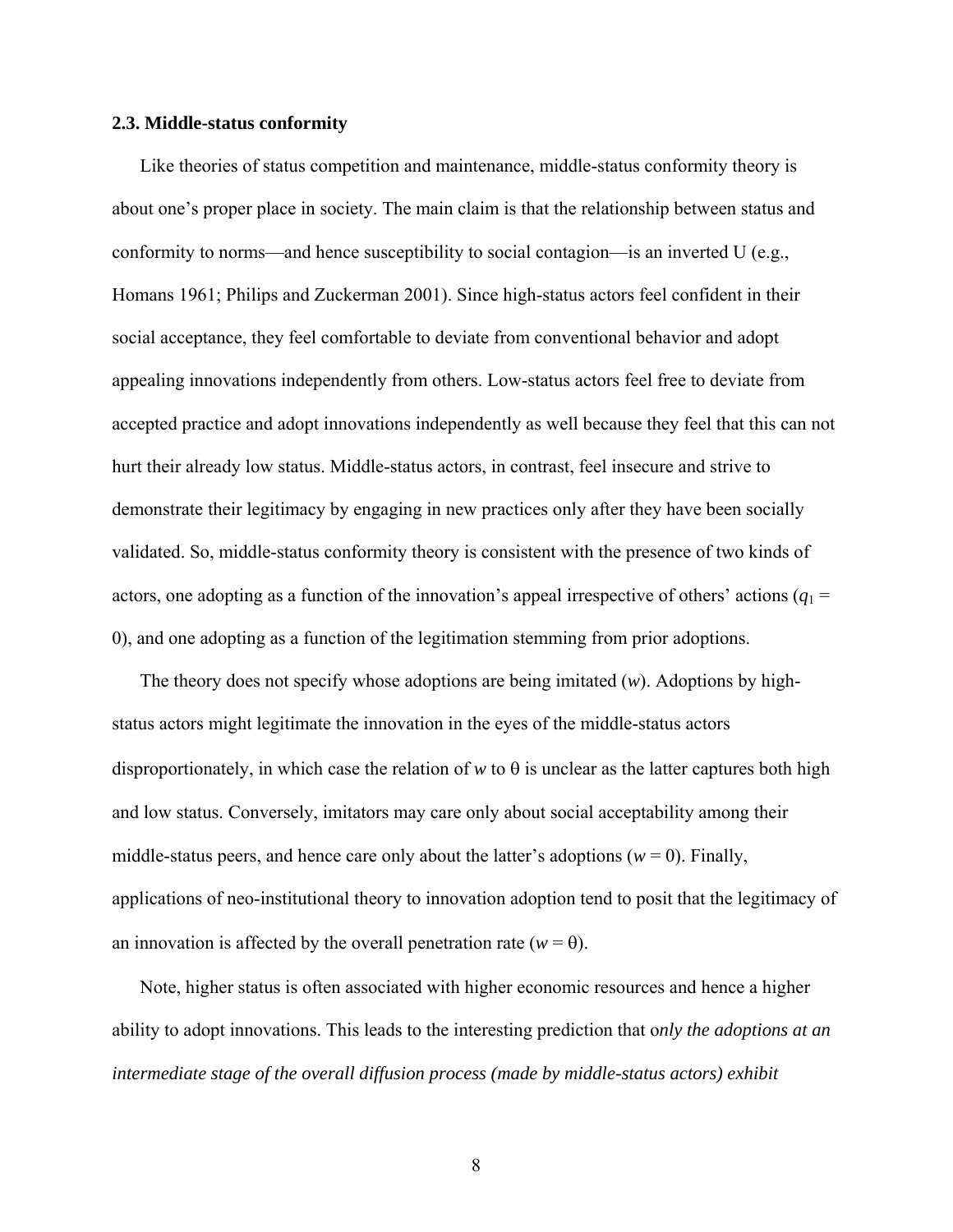*contagion* (e.g., Cancian 1979), because the earliest adoptions will come from high-status actors and the latest from low-status actors, none of which are subject to contagion.

### **2.4. Two-step flow**

The two-step flow hypothesis, originally proposed to explain unexpectedly weak mass media effects in presidential elections, posits that "ideas often flow *from* radio and print *to* the opinion leaders and *from* them to the less active sections of the population" (Lazarsfeld et al. 1944, p. 151; emphasis in original). So, in its original and starkest version, the two-step flow hypothesis posits two groups, one being affected only by mass media  $(q_1 = 0)$  and the other being affected only by social contagion ( $p_2 = 0$ ). What distinguishes the two groups is the level of interest in the subject matter and alertness to new developments rather than exposure to mass communications (Lazarsfeld et al. 1944). Later studies in marketing have corroborated a strong relationship between opinion leadership and product interest and involvement (e.g., Coulter et al. 2002; Myers and Robertson 1972). Note, the two-step flow hypothesis does not impose that an opinion leader in one sphere (politics, fashion, computer games, etc.) also be a leader in another sphere, and several studies indeed document only moderate to little overlap in leadership across product categories (e.g., Katz and Lazarsfeld 1955; Merton 1949; Myers and Robertson 1972; Silk 1966). So, the relative size of the segments  $(\theta)$  may vary across innovations. While early studies focused on information flows from opinion leaders to less active members of the population, subsequent research has documented extensive information exchange among opinion leaders and (e.g., Coulter et al. 2002; Katz and Lazarsfeld 1955) consistent with  $q_1 > 0$ .

The two-step flow hypothesis emphasizes the flow of information. The contagion mechanism is one of information transfer increasing awareness of the product's existence and decreasing its perceived risk, not of normative legitimation or status competition. Of the five theories we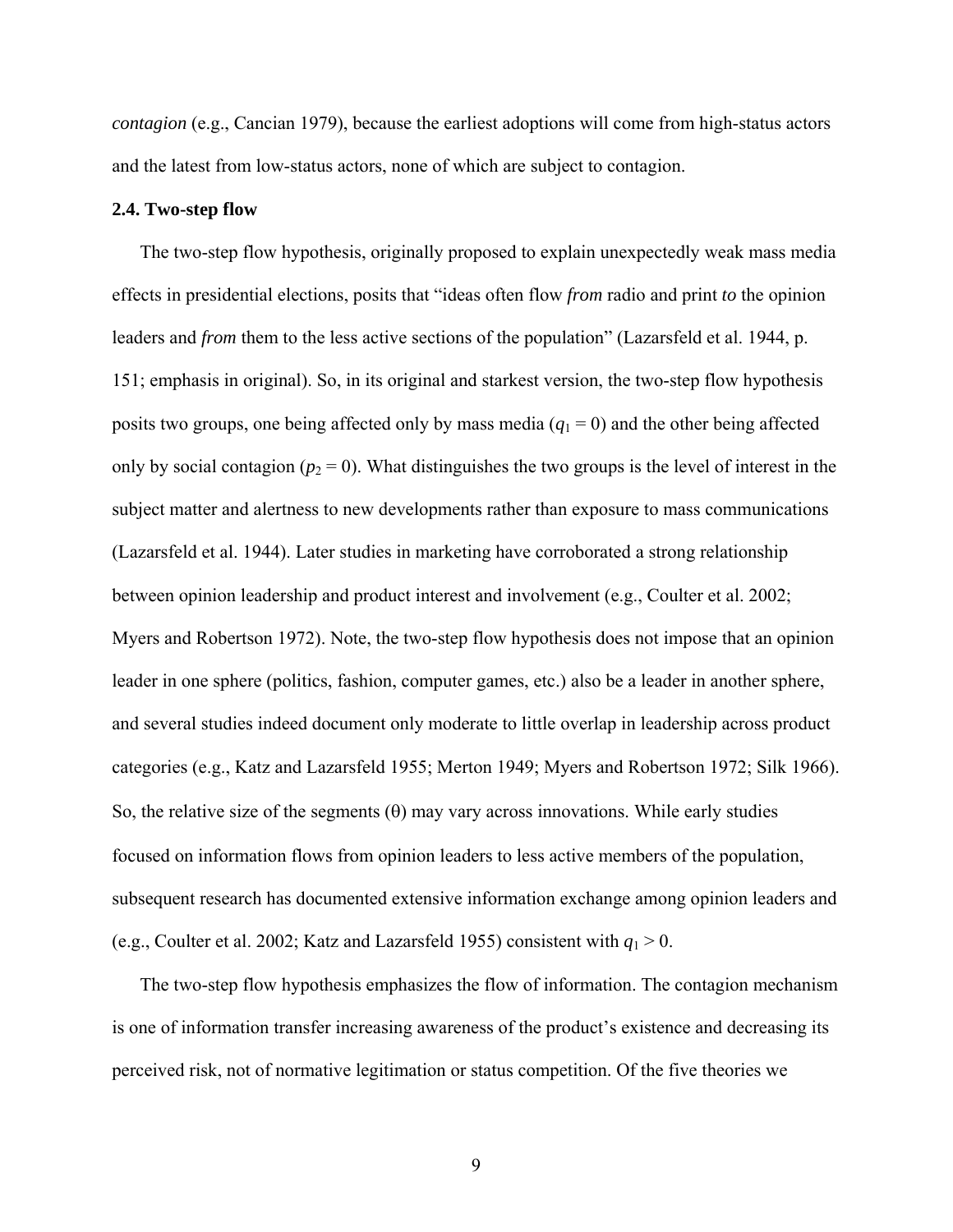consider, this is perhaps the most flexible. For low-risk innovations, for instance, the fraction of imitators in need of guidance can be quite small, and  $\theta$  quite large. Who is being imitated is not clearly specified, and *w* may range from 0 to 1. The original two-step flow idea emphasizes that mass media influence on the less-active segment operates through opinion leaders who are the only ones to take an active interest in information available in the media. It does so without constraining the social influence exerted on the less-active segment to come only from opinion leaders, and allows for a cascading or rolling pattern through the population where all prior adoptions contribute to social contagion (e.g., Katz 1957; Merton 1949). This suggests  $w \approx \theta$ . However, it is quite possible that opinion leaders are more influential, suggesting that—in the extreme case—they may be the only ones being imitated ( $w = 1$ ). Conversely, it is also quite possible that imitators consider fellow imitators to be more representative and hence valuable as information sources, suggesting low values of *w*.

### **2.5. High-technology adoption chasm**

In Moore's (1991) chasm framework for technology products, the so-called early market consists of "technology enthusiasts" and "visionaries" who are quick to appreciate the nature and benefits of the innovation, whereas the "mainstream" market consists of more risk-averse decision makers and firms who fear being stuck with a technology that is not user friendly, poorly supported, or at risk of losing a standards war. Whereas the mainstream market can be represented as responding only to the size of the installed base, i.e., prior adoptions (Mahajan and Muller 1998), Moore is unclear about the process among "technology enthusiasts" and "visionaries". Whereas his textual discussions suggest that they act independently  $(q_1 = 0)$ , his stylized graph of the bell-shaped adoption curve with a chasm is mathematically inconsistent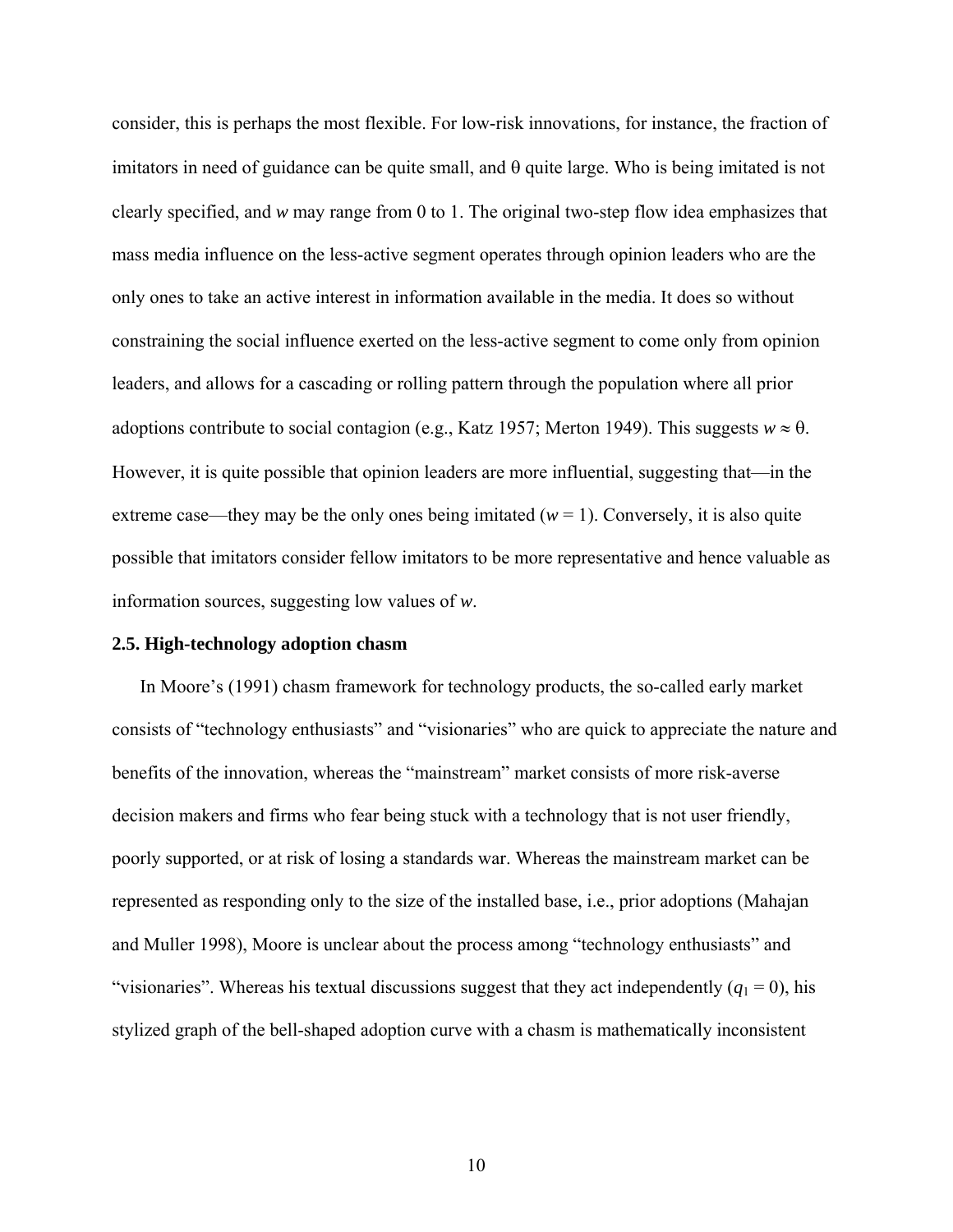with a constant-hazard process in the early stages of diffusion and requires  $q_1 > 0$ . Note, for the chasm to be truly problematic,  $p_2 \rightarrow 0$  is required.

Moore does not clearly specify whose adoptions are being imitated (*w*). On the one hand, one might argue that the legitimacy of a new technology is affected by the penetration rate in the overall population, i.e., the total installed base regardless of who adopted ( $w = \theta$ ). On the other hand, Moore emphasizes that product and service offerings appealing to technology enthusiasts and visionaries need not appeal to the mainstream market, which implies that mainstream customers discount adoptions by technology enthusiasts and visionaries and care only about adoptions by other mainstream customers ( $w = 0$ ).<sup>3</sup>

### **2.6. Conclusion**

1

At least five different theoretical frameworks imply modeling innovation diffusion using a two-segment structure consisting of influentials and imitators (Table 1). Two theories suggest that influentials adopt independently, implying  $q_1 = 0$ , but the other three suggest that influentials may exhibit contagion amongst themselves.<sup>4</sup> While one might intuitively expect  $p_1 > p_2$  and none of the theories rules this out, this inequality is implied only by adherents of the chasm framework. Also, several studies have documented that the majority of earliest adopters need not always be opinion leaders with disproportionate influence (Weimann 1994), implying  $\theta p_1 < (1-\theta)$  $\theta$ ) $p_2$  and leaving  $p_1 < p_2$  as a possibility. Similarly, while one might intuitively expect  $q_1 < q_2$  and none of the theories rules this out, this inequality is required only by the two theories implying *q*<sup>1</sup>

 $3$  Moore himself is far from clear on the issue when discussing the relationship between "visionaries" in the early market and "pragmatists," i.e., the early adopters among the members of the mainstream market. At one point, he admonishes the reader to "do whatever it takes to make [visionaries] satisfied customers so that they can serve as good references for the pragmatists" but on the very next page he writes that "pragmatists think visionaries are dangerous. As a result, visionaries, with their highly innovative … projects do not make good references for

pragmatists" (Moore 1995, pp. 18-19).<br><sup>4</sup> Independent decision making among influentials is also consistent with Midgley and Dowling (1978) who define innovativeness as "the degree to which an individual makes innovation decisions independently of the communicated experience of others" (p. 235). So our distinction between independent influentials (with  $q_1 = 0$ ) and pure imitators with  $p_2 = 0$  is the same as their dichotomy between "innate innovators" and "innate noninnovators".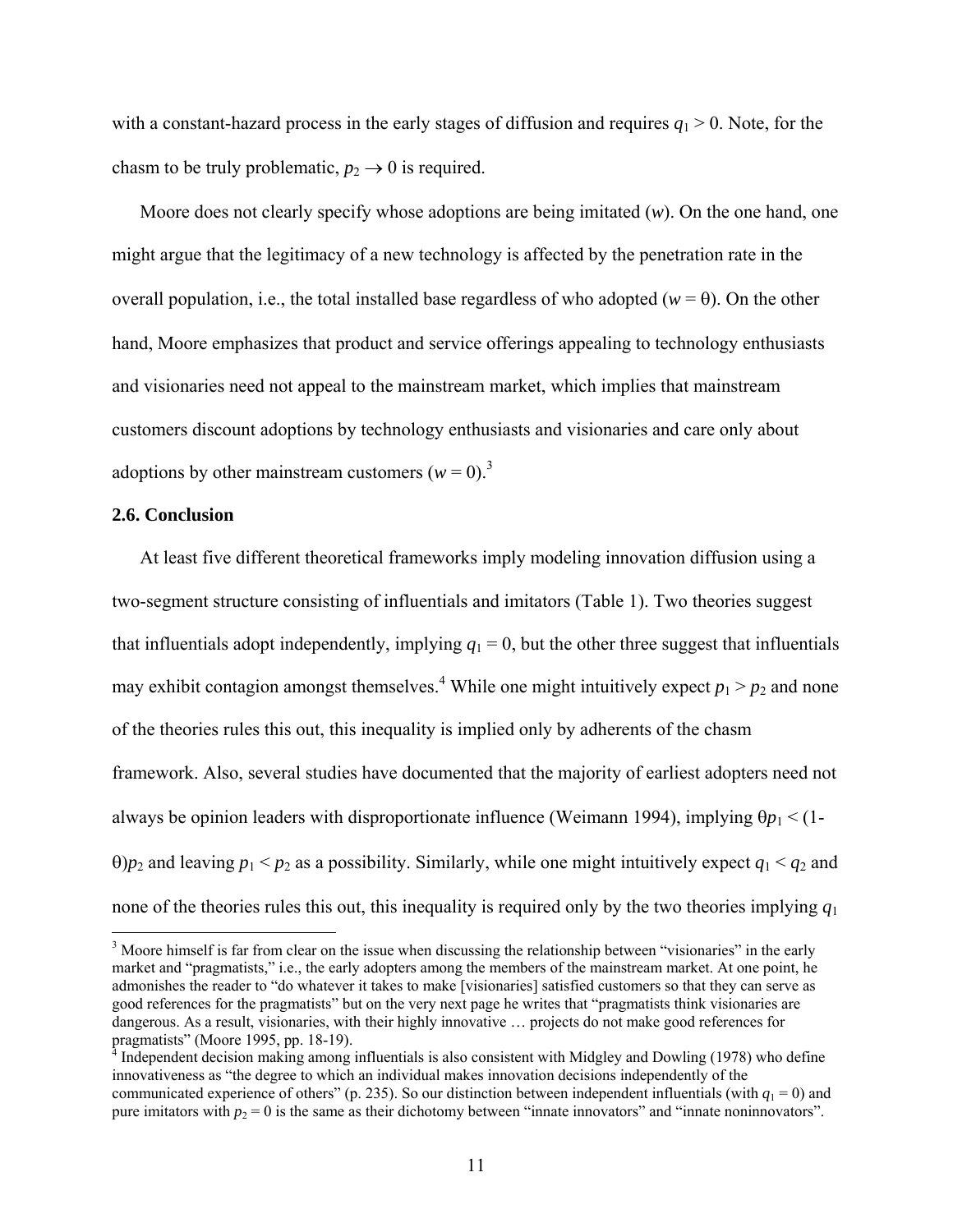$= 0$  and  $q_2 > 0$  and several studies have documented that opinion leaders with disproportionate influence may also greatly influence one another (e.g., Weimann 1994). All theories allow for the initial impetus among imitators to stem from influentials, and so allow for  $p_2 = 0$ .

| <b>Framework</b>                      | <b>Influentials</b>                                       | <b>Imitators</b>          | <b>Reason to imitate</b>              | Who gets imitated <sup>a</sup>                                                                           |  |  |  |  |
|---------------------------------------|-----------------------------------------------------------|---------------------------|---------------------------------------|----------------------------------------------------------------------------------------------------------|--|--|--|--|
| Social character                      | Autonomous and<br>inner-directed;<br>$q_1 = 0$            | Other-directed            | Looking for approval<br>and direction | - Not specified, possibly all<br>adopters $(w = \theta)$                                                 |  |  |  |  |
| Status competition<br>and maintenance | High status; $q_1 \geq 0$                                 | Low status                | Gaining or<br>maintaining status      | - All adopters $(w = \theta)$<br>- Only influentials ( $w = 1$ )<br>- Only imitators ( $w = 0$ )         |  |  |  |  |
| Middle-status<br>conformity           | High and low<br>status; $q_1 = 0$                         | Middle status             | Conforming to social<br>norms         | - All adopters $(w = \theta)$<br>- Only influentials with high<br>status<br>- Only imitators ( $w = 0$ ) |  |  |  |  |
| Two-step flow                         | Active and<br>involved (opinion<br>leaders); $q_1 \ge 0$  | Not active or<br>involved | Transferring<br>information           | - All adopters $(w = \theta)$<br>- Only influentials ( $w = 1$ )<br>- Only imitators ( $w = 0$           |  |  |  |  |
| Technology chasm                      | Technology<br>enthusiasts and<br>visionaries; $q_1 \ge 0$ | Mainstream<br>customers   | Reducing risk                         | - All adopters $(w = \theta)$<br>- Only imitators ( $w = 0$ )                                            |  |  |  |  |

**Table 1: Theoretical frameworks suggesting an influential-imitator mixture** 

 $^{\text{a}}$  Parameter *w* denotes how much the social contagion affecting the imitators stems from the influentials  $(w)$  rather than fellow imitators  $(1-w)$ . Parameter θ is the fraction of ultimate adopters belonging to segment 1 (influentials).

The theories vary in their causal mechanisms and, consequently, in what kind of actors belongs to each segment and who the imitators imitate (*w*). The theories also suggest that the relative size of the segments  $(\theta)$  can vary from innovation to innovation. It may be quite low for very non-mainstream products that only a very small pocket of "bleeding edge" customers find attractive but that in spite of the latter's enthusiasm take a long time to diffuse, resulting in an adoption curve with a long left tail. Conversely, for products with low functional or financial risk and with little implications for social status, like marginally novel drugs or CDs and movies with already famous performers, most adopters may feel little need for information or legitimation from peers. This implies a high θ, a low *q*1, and an exponential-like diffusion process (e.g., Moe and Fader 2001; Van den Bulte and Lilien 2001).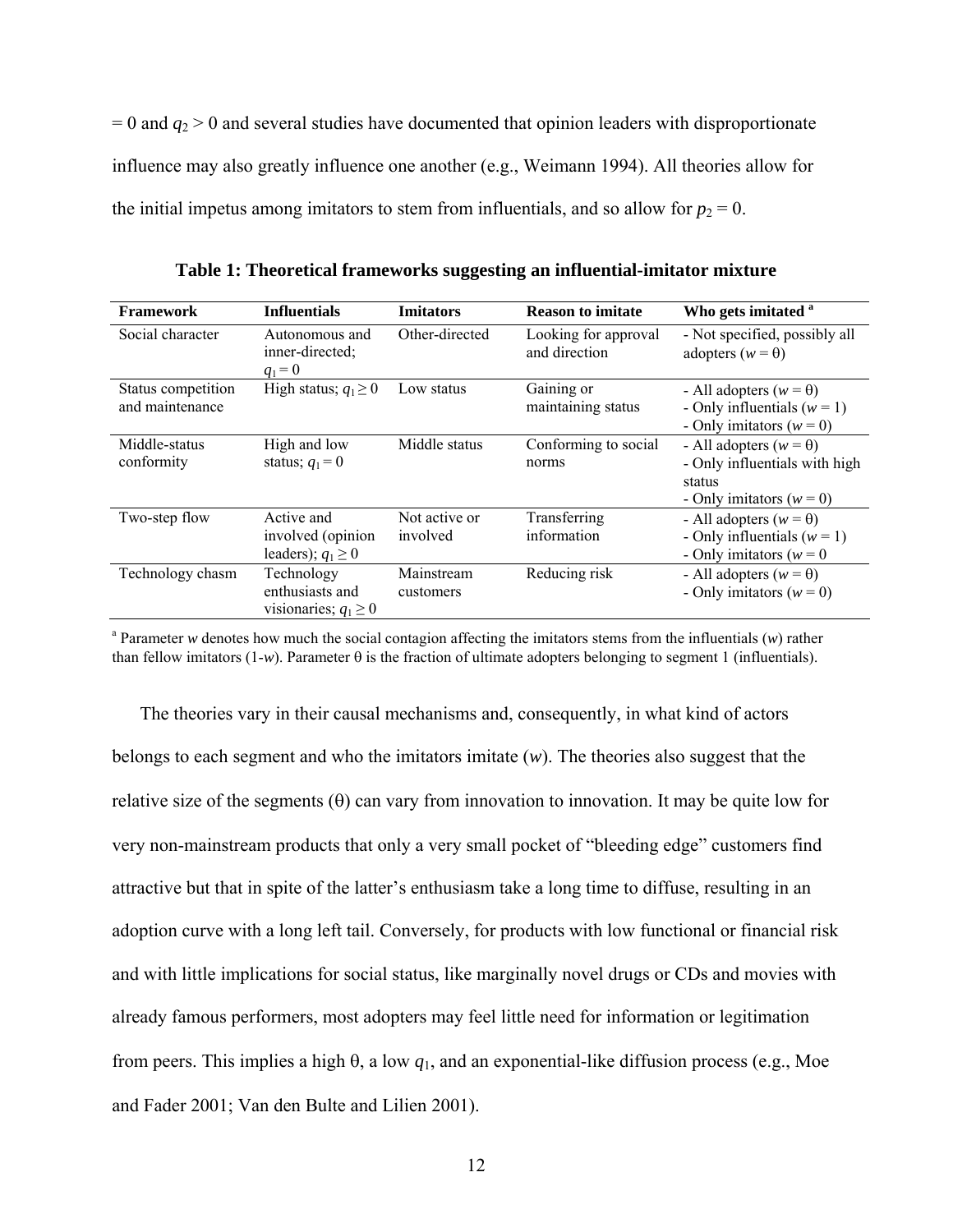### **3. Two-segment mixture models**

We seek closed-form solutions in the time domain for an innovation's diffusion path when the set of eventual adopters, which has a constant size *M*, consists of two *a priori* different types of actors adopting according to equations (3) and (4). The overall cumulative penetration is simply the average of both types' cumulative penetration weighted by their constant population weights (e.g., Cox 1959):

$$
F_m(t) = \theta F_1(t) + (1-\theta) F_2(t) \tag{5}
$$

Similarly, the fraction of the population adopting at time *t* is:

$$
f_m(t) = \theta f_1(t) + (1-\theta)f_2(t) \tag{6}
$$

In contrast, the population hazard function is not an average of the two hazards weighted by each segment's constant population weights, but is given by:

$$
h_m(t) = f_m(t) / [1 - F_m(t)]
$$
  
= 
$$
[\theta f_1(t) + (1 - \theta) f_2(t) ] / [1 - F_m(t)]
$$
  
= 
$$
\pi(t) h_1(t) + [1 - \pi(t)] h_2(t)
$$
 [7]

where  $f_i(t) = h_i(t) [1 - F_i(t)]$  and  $\pi(t)$  is the proportion of actors not having adopted yet at time *t* that belong to type 1:

$$
\pi(t) = \Theta \frac{1 - F_1(t)}{1 - F_m(t)} \tag{8}
$$

Finally, the proportion of adoptions taking place at time *t* that is made by actors of type 1 is:

$$
\phi(t) = \Theta f_1(t) / f_m(t) \tag{9}
$$

### **3.1. Asymmetric influence model (AIM) with**  $q_1 > 0$

Having defined the key functions, and having made the behavioral assumptions in the hazard functions (eqs. 3 and 4), we now develop the asymmetric influence mixture model (AIM). The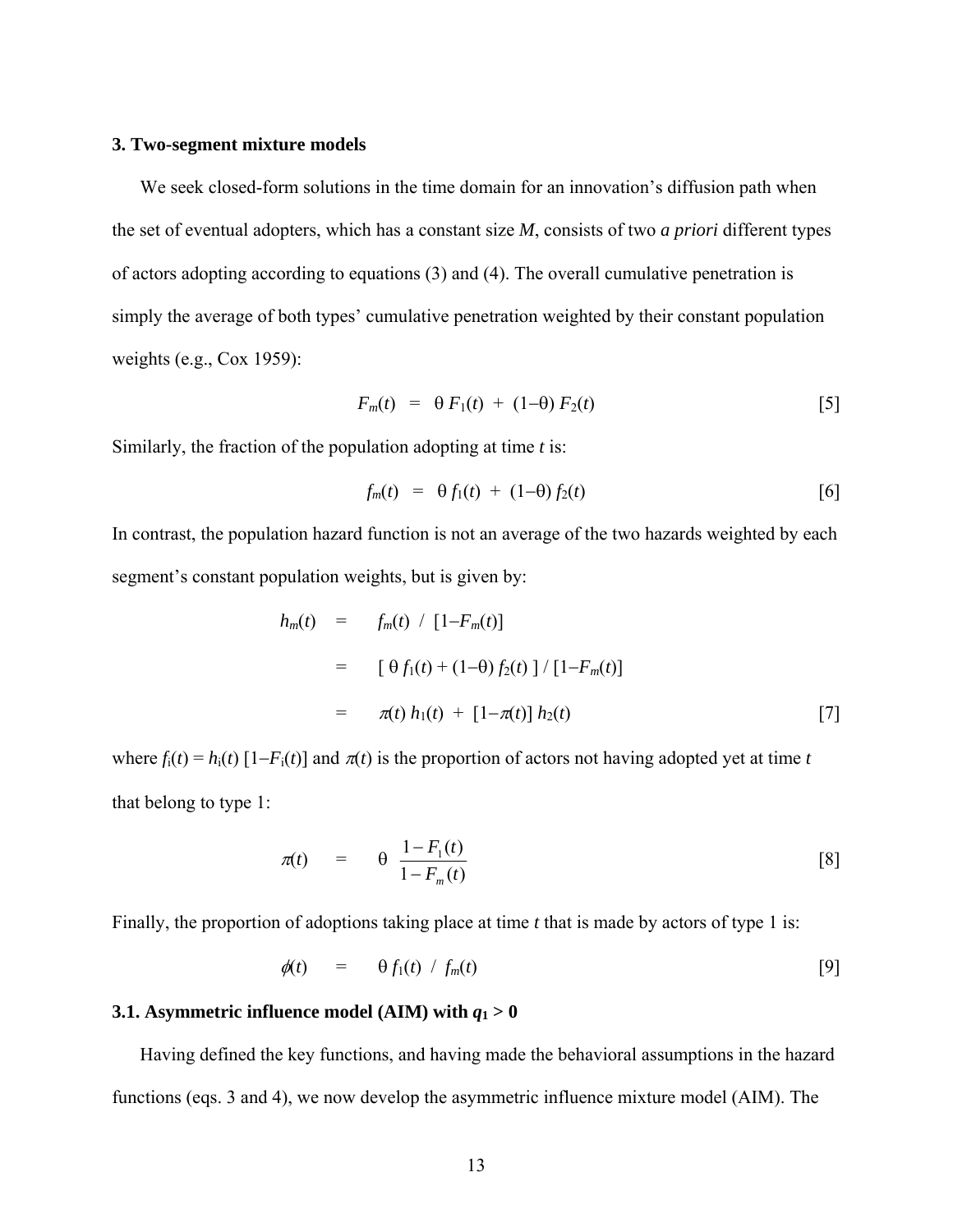process among the influentials is the well-known mixed-influence model. When  $F_1(0) = 0$ , the cumulative penetration function and instantaneous adoption function for influentials are:

$$
F_1(t) = (1 - e^{-(p_1 + q_1)t})/(1 + \frac{q_1}{p_1}e^{-(p_1 + q_1)t})
$$
\n[10]

$$
f_1(t) = (p_1(1+\frac{q_1}{p_1})^2 e^{-(p_1+q_1)t})/(1+\frac{q_1}{p_1}e^{-(p_1+q_1)t})^2
$$
 [11]

The diffusion path among imitators, in contrast, does not follow any standard diffusion model, as it is driven by the prior adoptions of both influentials and other imitators. As shown in Appendix A1, when  $F_2(0) = 0$ , the cumulative penetration function for imitators in the AIM is:

$$
F_2(t) = 1 + \frac{p_2 q_1 + q_2 (p_1 w - q_1 (1 - w))}{q_1 q_2 (1 - w) H_1 + e^{(p_2 + q_2)t} \left(\frac{p_1 + q_1 e^{-(p_1 + q_1)t}}{p_1 + q_1}\right)^{\frac{wq_2}{q_1}} (p_2 q_1 + q_2 (q_1 (1 - w)(1 - H_2) - p_1 w))}, \text{ where } [12]
$$

 $\left(1, \frac{wq_2}{q_1}, 1 + \frac{wq_2}{q_1} - \frac{p_2+q_2}{p_1+q_1}, \frac{p_1}{p_1+q_1e^{-(p_1+q_1)t}}\right)$  $1 + q_1$  $2 - 42$ 1 1  $\sum_{i=1}^{N} P_i(1, \frac{w q_2}{q_1}, 1 + \frac{w q_2}{q_1} - \frac{p_2+q_2}{p_1+q_1}, \frac{p_1}{p_1+q_1 e^{-(p_1+q_1)t}})$ *p*  $p_1 + q$  $p_2 + q$ *q wq*  $H_1 = {}_2F_1(1, \frac{wq_2}{q_1}, 1 + \frac{wq_2}{q_1} - \frac{p_2+q_2}{p_1+q_1}, \frac{p_1}{p_1+q_1e^{-(p_1+q_1)t}}), \ H_2 = {}_2F_1(1, \frac{wq_2}{q_1}, 1 + \frac{wq_2}{q_1} - \frac{p_2+q_2}{p_1+q_1}, \frac{p_1}{p_1+q_1})$  $1 + q_1$  $2 + q_2$ 1 2 1  $\frac{1}{2} = \frac{1}{2} F_1(1, \frac{w q_2}{q_1}, 1 + \frac{w q_2}{q_1} - \frac{p_2 + q_2}{p_1 + q_1}, \frac{p_1}{p_1 + q_2})$ *p*  $p_1 + q$  $p_2 + q$ *q wq*  $H_2 = {}_2F_1(1, \frac{wq_2}{q_1}, 1 + \frac{wq_2}{q_1} - \frac{p_2+q_2}{p_1+q_1}, \frac{p_1}{p_1+q_1})$ , and  ${}_2F_1(1,b;c;k)$  is the

Gaussian hypergeometric function:

$$
{}_{2}F_{1}(1,b;c;k) = \sum_{n=0}^{\infty} \frac{\Gamma(b+n)\Gamma(c)}{\Gamma(b)\Gamma(c+n)} k^{n}
$$
 [13]

This hypergeometric series is convergent for arbitrary *b*, *c* if  $|k|$  < 1; and for  $k = \pm 1$  if  $c > 1 + b$ . This implies that the closed-form solution in equation (12) is well-defined as long as  $q_1 > 0.5$ Once  $F_1(t)$  and  $F_2(t)$  are known, one can obtain the instantaneous adoption function  $f_2(t)$  by substituting equations (10) and (12) into:

$$
f_2(t) = q_2 [wF_1(t) + (1-w) F_2(t)] [1 - F_2(t)] \qquad [14]
$$

With solutions for  $F_1(t)$ ,  $f_1(t)$ ,  $F_2(t)$  and  $f_2(t)$  available, one can enter those into equations (5) through (9) to obtain closed-form solutions for the population-level functions.<sup>6</sup>

<sup>&</sup>lt;sup>5</sup> While the Gaussian hypergeometric functions  ${}_2F_1(1,b;c;k)$  can be simplified to incomplete beta functions, we do not perform this simplification as it requires the overly restrictive condition that  $p_1w > q_1(1-w+p_2/q_2)$ .

 $6$  Even though our closed-form solution for  $F_2(t)$  in the AIM looks quite different from the solution presented by Steffens and Murthy (1992), theirs is actually nested in ours. After imposing the constraints  $p_2 = 0$  and  $w = \theta$ ,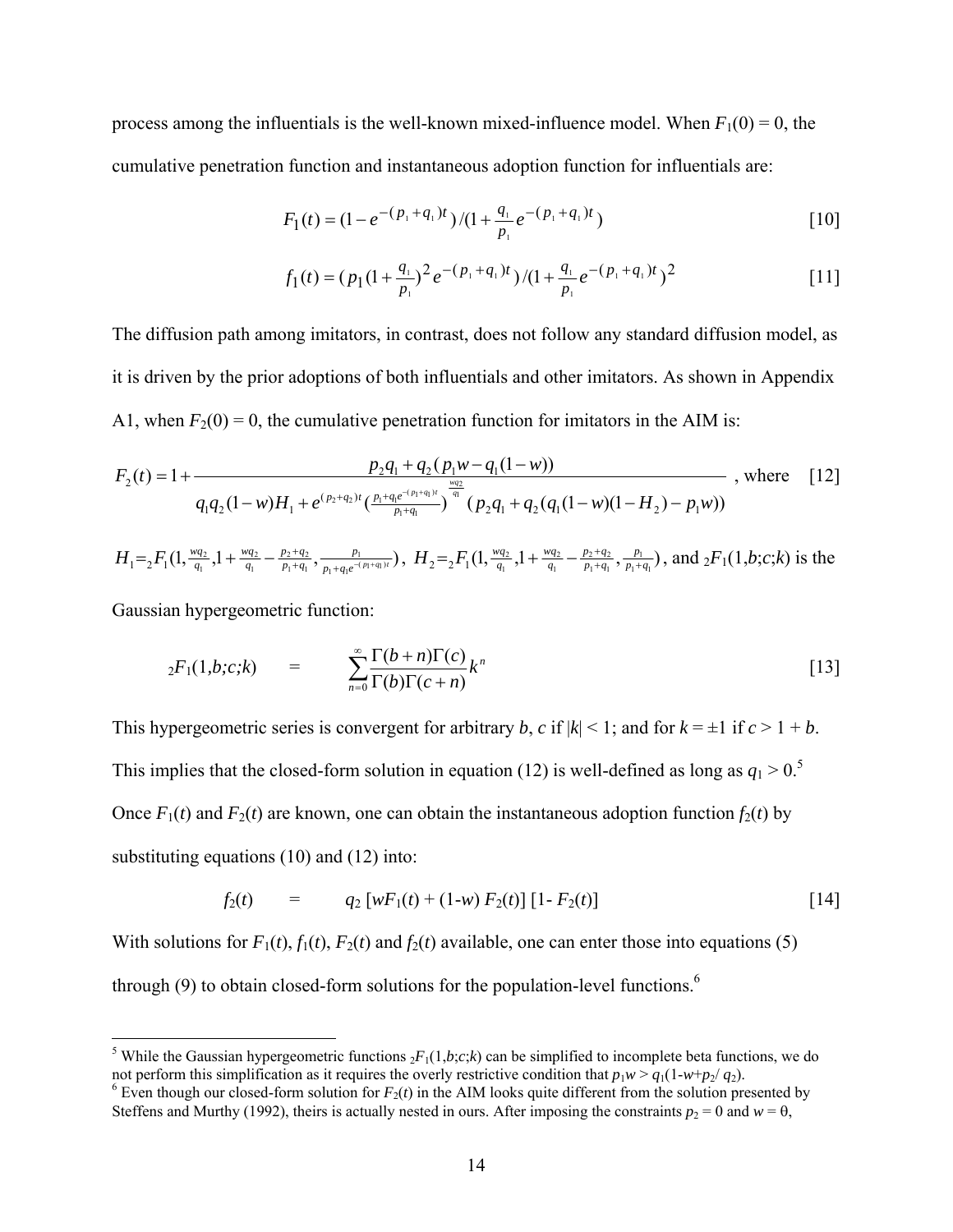In Figure 1, we plot the function  $f_m(t)$  and its two components  $\theta f_1(t)$  and  $(1-\theta)f_2(t)$  for four sets of parameter values chosen to illustrate various types of diffusion behavior possible in this model when  $p_2 = 0$  and interconnection between segments is crucial:

Case (a):  $p_1 = 0.05$ ;  $q_1 = 0.1$ ;  $q_2 = 0.2$ ;  $\theta = 0.15$ ;  $w = 0.20$ ;

Case (b):  $p_1 = 0.01$ ;  $q_1 = 0.5$ ;  $q_2 = 0.2$ ;  $\theta = 0.15$ ;  $w = 0.01$ ;

Case (c):  $p_1 = 0.05$ ;  $q_1 = 0.5$ ;  $q_2 = 0.2$ ;  $\theta = 0.30$ ;  $w = 0.30$ ;

Case (d):  $p_1 = 0.01$ ;  $q_1 = 0.1$ ;  $q_2 = 0.2$ ;  $\theta = 0.15$ ;  $w = 0.001$ .

<u>.</u>

Diffusion process (a) exhibits a bell-shaped adoption curve  $f_m(t)$  that is unimodal and close to symmetric around its peak. This is the pattern commonly associated with the mixed-influence model. Diffusion process (b) is bimodal and exhibits a marked dip because adoptions by influentials are already well past their peak by the time the imitators start adopting in numbers (the delay being caused by the low *w* value). This is the much-debated "chasm" pattern. Diffusion processes (c) and (d), finally, are again unimodal but exhibit a clear skew to the right or left, which the mixed-influence cannot account for very well (e.g., Bemmaor and Lee 2002).<sup>7</sup> Note that in all four cases,  $f_1(t)$  reaches zero before  $f_2(t)$  does, so the commonly expected association between being an imitator and being a late adopter holds. Also note that, as one would intuit, low values of *w* cause the diffusion among imitators to be delayed and  $f_2(t)$  to shift to the right. We now turn to the case where  $q_1 = 0$ , and study it in some more detail using the

reparameterizing the Steffens-Murthy solution in terms of *m*, θ, *p*1, *q*1, and *q*2, correcting for a (most likely typographic) error in their solution, and performing additional derivations, one can show that our closed-form solution for  $F_2(t)$  in the AIM, and hence  $F_m(t)$ , is identical to theirs. One difference, though, is that their solution requires  $q_1 > q_2 \theta$  (or  $q_1 > q_2 w$ ) for a series expansion term in their solution to converge, whereas the solution in eq. (12) only requires  $q_1 > 0$ .

 $\alpha$ <sup>7</sup> All four patterns for the total number of adoptions shown in Figure 1 have been documented in prior research. Pattern (a) is probably the most commonly reported in the marketing literature. Steffens and Murthy (1992) and Karmeshu and Goswami (2001) report data series exhibiting the bimodal pattern (b). Dixon (1980) reports the presence of long right tails, i.e., pattern (c), in many of the data he analyzed. Van den Bulte and Lilien (1997) report several data series exhibiting long left tails, i.e., pattern (d).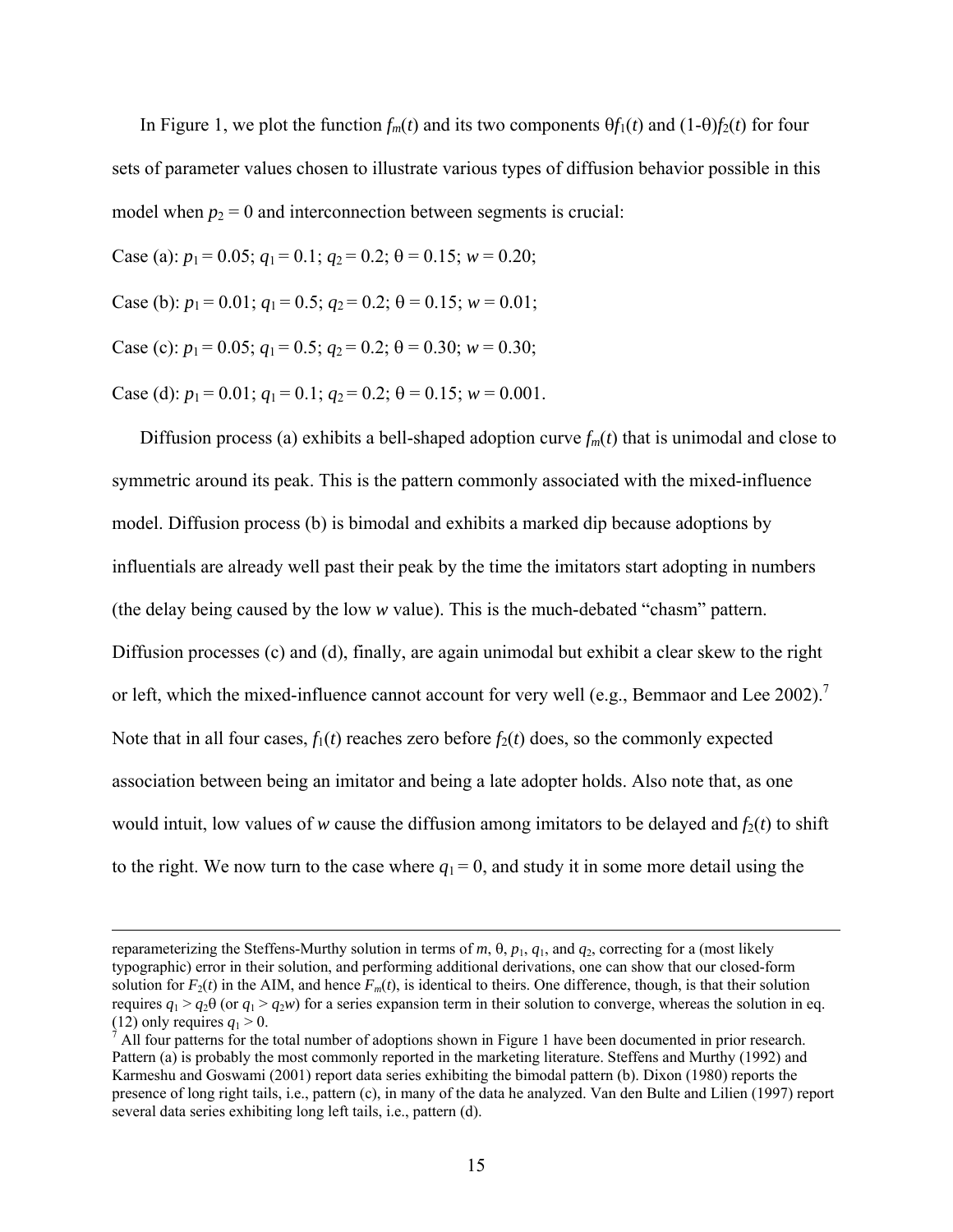functions  $h_m(t)$ ,  $\pi(t)$ , and  $\phi(t)$ .





# **3.2. Asymmetric influence model (AIM) with** *q***1 = 0 and pure-type mixture model (PTM)**

When influentials adopt independently and  $q_1 = 0$ , the process among the independents is the well known constant-hazard exponential process. When  $F_1(0) = 0$ , we have:

$$
F_1(t) = 1 - e^{-p_1 t} \tag{15}
$$

$$
f_1(t) = p_1 e^{-p_1 t} \tag{16}
$$

As shown in Appendix A2, when  $q_1 = 0$  and  $F_1(0) = F_2(0) = 0$ , the cumulative penetration function for imitators in the AIM is:

$$
F_2(t) = 1 + \frac{\exp(-p_2 t - q_2 t - \frac{q_2}{p_1} w e^{-p_1 t})}{\frac{q_2}{p_1} (1 - w) (\frac{q_2}{p_1} w)^{-\frac{p_2 + q_2}{p_1}} (\Gamma(\frac{p_2 + q_2}{p_1}, \frac{q_2}{p_1} w e^{-p_1 t}) - \Gamma(\frac{p_2 + q_2}{p_1}, \frac{q_2}{p_1} w)) - \exp(-\frac{q_2}{p_1} w)}
$$
 [17]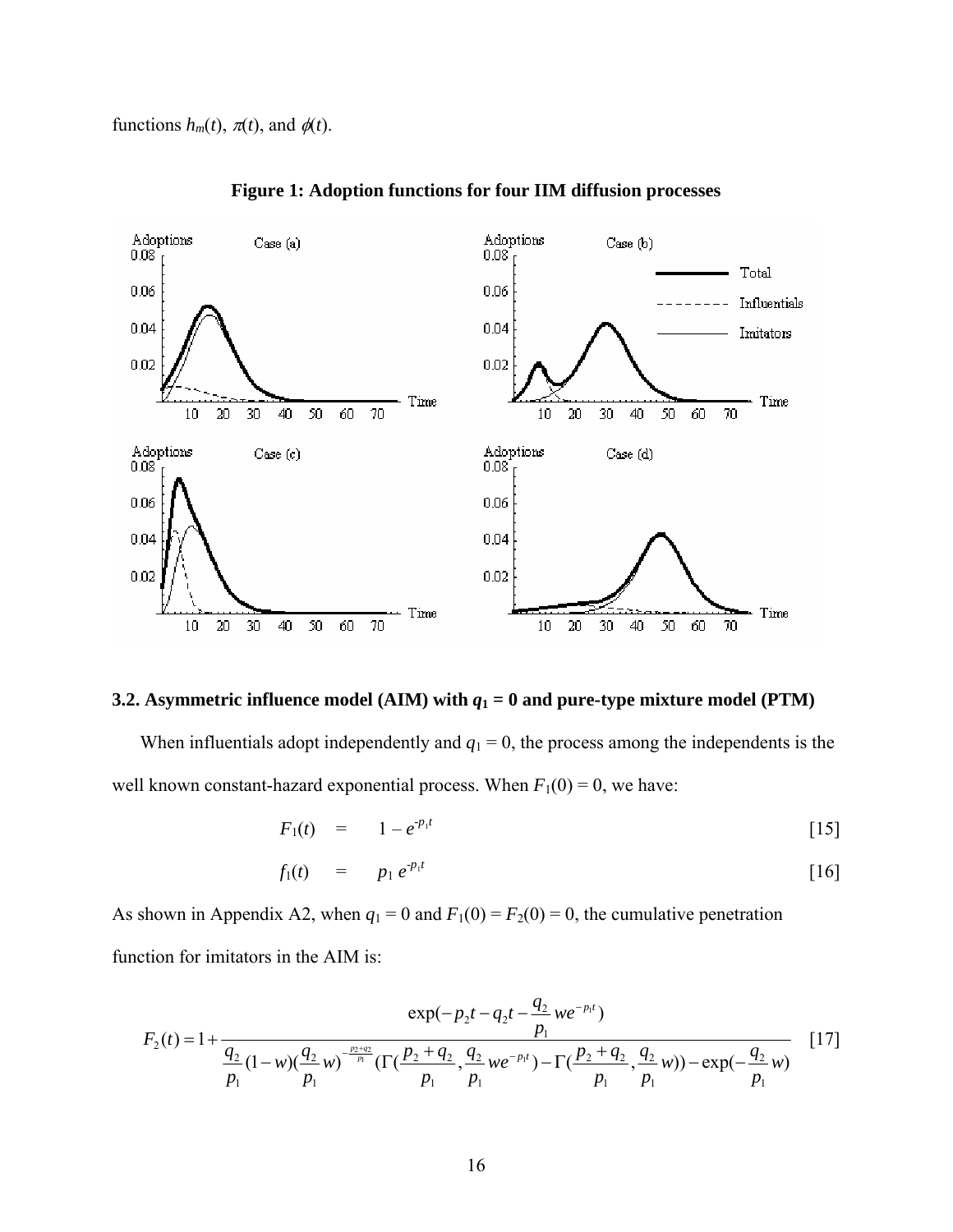where  $\Gamma(\eta,k)$  is the "upper" incomplete gamma function:

$$
\Gamma(\eta, k) = \int_{k}^{\infty} v^{\eta-1} e^{-v} dv
$$

The instantaneous adoption function  $f_2(t)$  is obtained by substituting equations (15) and (17) into (14). With solutions for  $F_1(t)$ ,  $f_1(t)$ ,  $F_2(t)$  and  $f_2(t)$  available, one can enter those into equations (5) through (9) to obtain closed-form solutions for the population-level functions.

A case of special interest is that of a pure-type mixture (PTM) of *pure independents* with  $q_1$  = 0 and *pure imitators* with  $p_2 = 0$ . In Figure 2, we plot the functions  $f_m(t)$ ,  $h_m(t)$ ,  $\pi(t)$ , and  $\phi(t)$  for three sets of parameter values chosen to illustrate various types of diffusion behavior possible in this model<sup>8</sup>:

Case (a):  $p_1 = .15$ ,  $q_2 = .50$ ,  $\theta = .25$ ,  $w = .25$ ; Case (b):  $p_1 = .25$ ,  $q_2 = .40$ ,  $\theta = .15$ ,  $w = .01$ ; Case (c):  $p_1 = .15$ ,  $q_2 = .65$ ,  $\theta = .60$ ,  $w = .05$ .

 $\overline{a}$ 

Diffusion process (a) exhibits the common unimodal, symmetric-around-the-peak adoption curve  $f_m(t)$  well captured by the mixed-influence model. More interesting is that the hazard function is not monotonic as in the mixed-influence model. Rather, it is roughly bell-shaped and seems to converge to a value in between the minimum and the maximum. Here is why. The very earliest adopters consist of independents and the population hazard equals  $\theta p_1 = .0375$  at first. As more and more imitators adopt with hazard  $q_2F_m(t)$ , the population hazard increases. Once  $q_2F_m(t) > p_1$ , which can happen quickly when  $q_2$  is markedly larger than  $p_1$ , the set of imitators not having adopted yet will start depleting faster than the set of independents not having adopted

 $8$  Of the three shapes of adoption curve in Figure 2, pattern (a) is probably the most commonly reported in the diffusion literature. The other two shapes have not been documented as extensively, but do occur in previously analyzed data. For instance, the sales curve of several music CDs studied by Moe and Fader (2001) exhibit pattern (b) or (c), and the classic *Medical Innovation* data analyzed by Coleman et al. (1966) also exhibit pattern (c).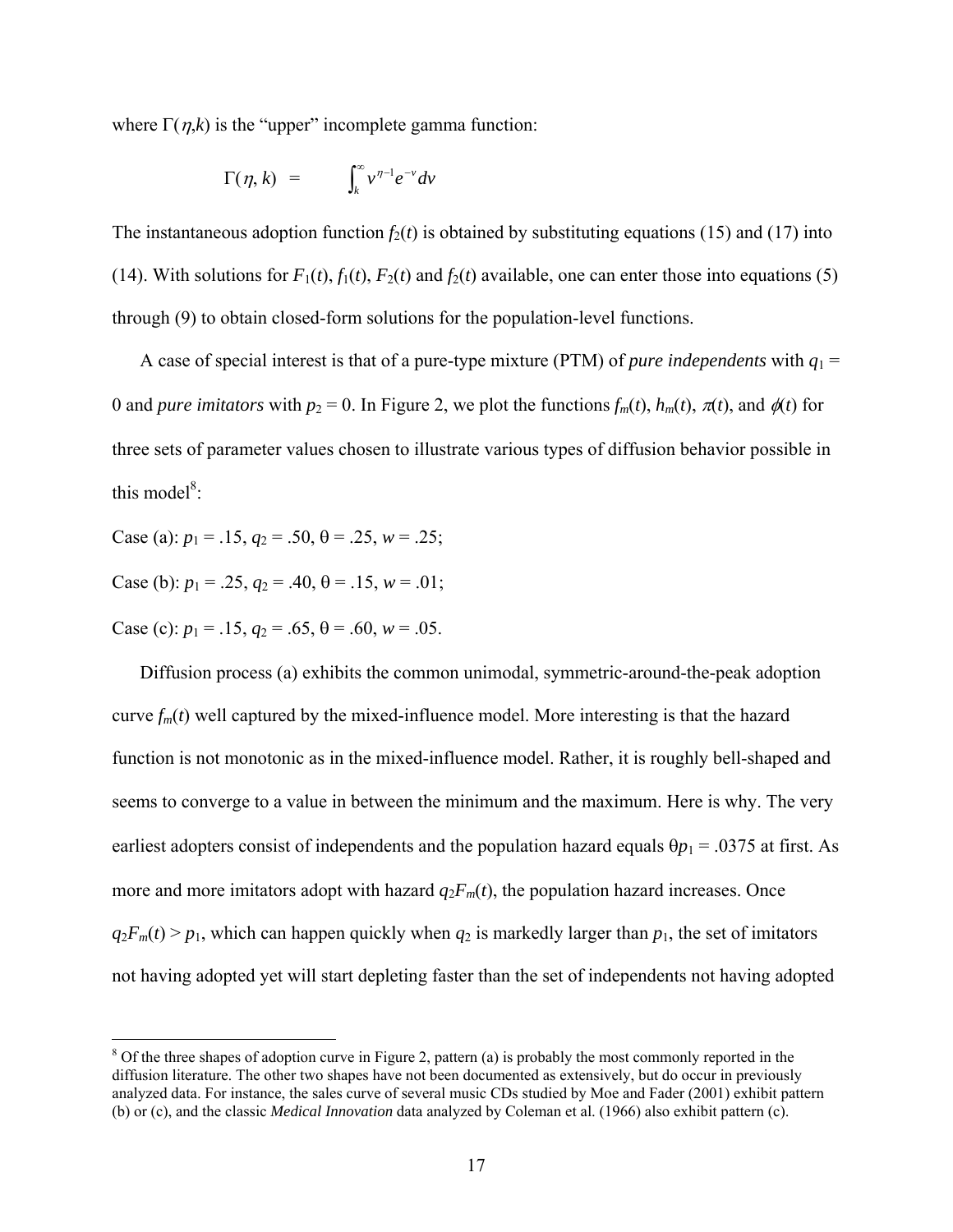

**Figure 2: Plots of functions characterizing three PTM diffusion processes**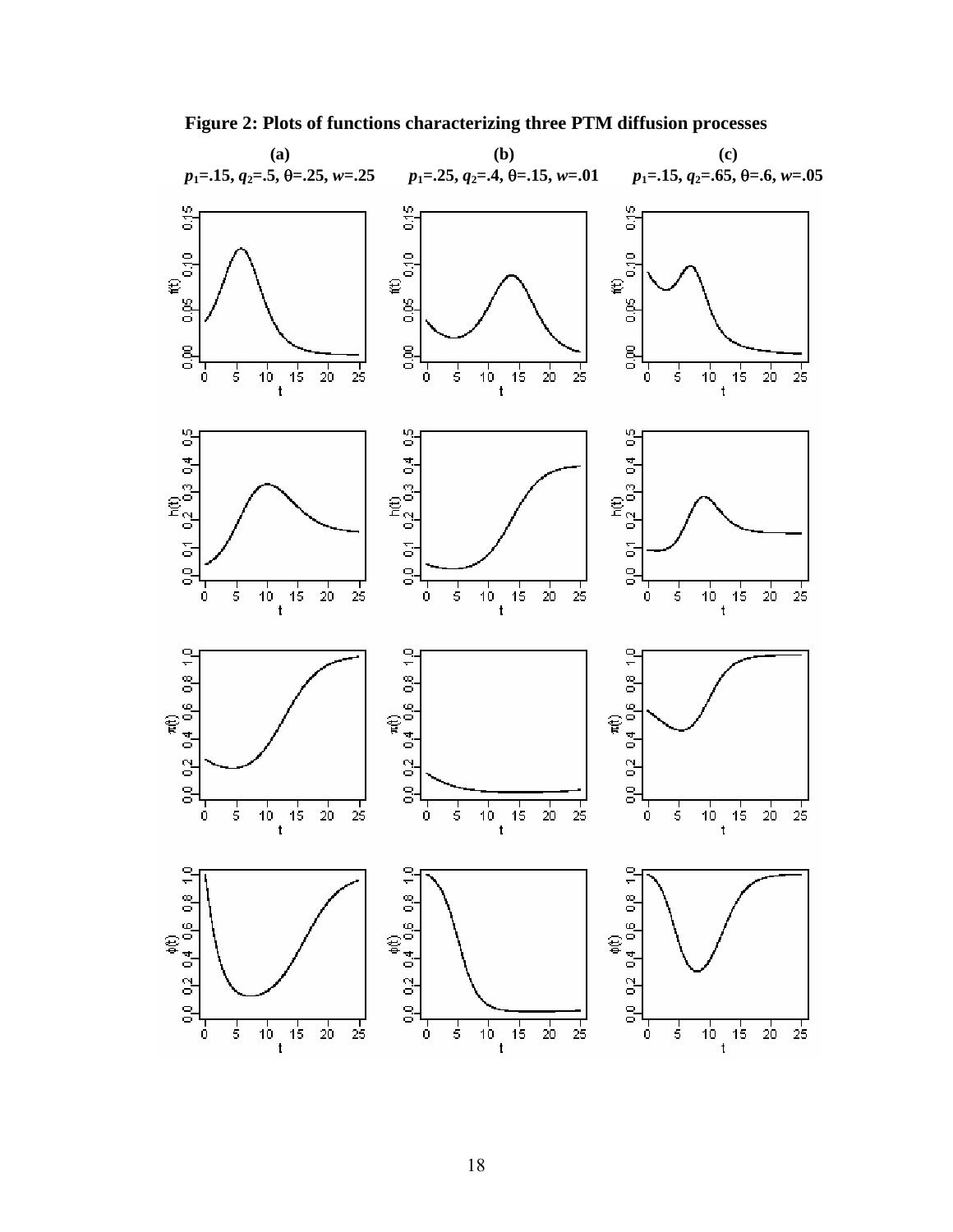yet. As a result, the laggards remaining to adopt consist increasingly of independents—as indicated by the function  $\pi(t)$  reaching a minimum around  $t = 5$  and then increasing to 1—and the population hazard converges back to an asymptote of  $p_1 = .15$ . This pattern of relative speed of depletion also explains the non-monotonic pattern in  $\phi(t)$ , the proportion of adoptions taking place at time *t* stemming from independents. Note that in this diffusion process, independents make up the bulk not only of the early adopters, but also of the very late adopters. Importantly, the point at which  $\phi(t)$  starts increasing and independents start gaining rather than losing importance  $(t = 7.3)$  occurs when the process is still far from complete and the remaining market potential is still quite sizable (37 % since  $F_m(t) = .63$  at  $t = 7.3$ ).

Diffusion process (b) differs in several respects from process (a). First, the adoption curve  $f(t)$ does not have a smooth bell shape but exhibits a clear dip early on. This is easily explained. The independents adopt rapidly because  $p_1 = .25$  is rather high. However, imitators' reaction to those independent adoptions is very muted because they imitate mostly fellow imitators ( $w = .01$ ). As a result, the adoptions by independents show an exponential decline which is not immediately compensated by the imitators' slowly developing adoptions, resulting in an early dip in the population curve. Note that independents account for the bulk of the adoptions only early in the diffusion process, as φ(*t*) declines steeply to close to zero. So, while the adoption curve does not fit the standard model, we do have the commonly expected association between being an imitator and being a late adopter.

Diffusion process (c) looks mostly like an exponential-like process commonly observed for fast moving consumer goods, CDs and films, but with a marked boost after the early periods. What is happening is that most adopters are independents  $(\theta = 60\%)$ , so the majority of adoptions follow an exponential decline. However, there is also a sizable segment of imitators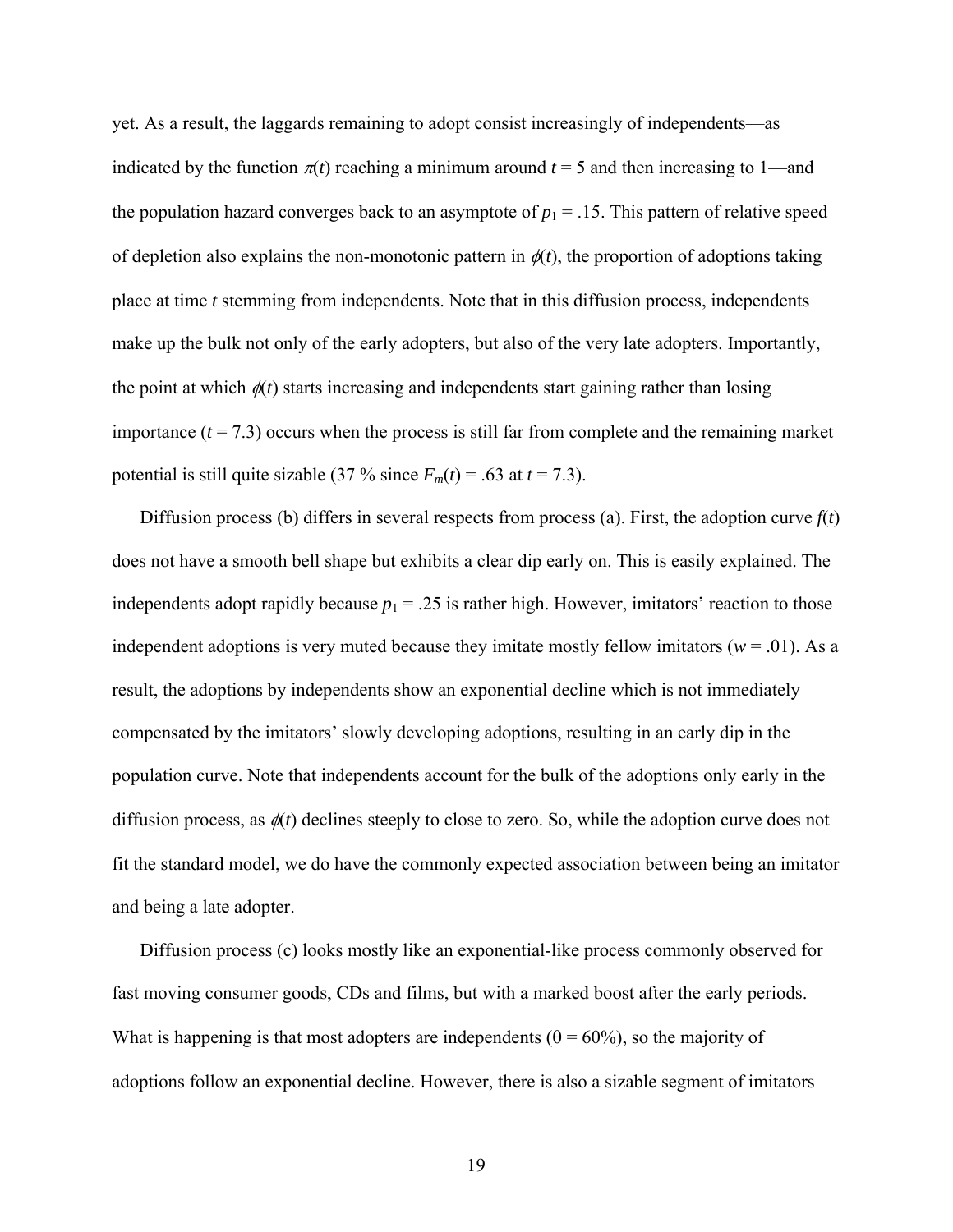that are very sensitive to social contagion ( $q_2$  = .65), but mostly from fellow imitators rather than independents ( $w = .05$ ). As a result, the imitators are slow to adopt at first, but once the snowball starts rolling, tend to adopt in a very short time. This is reflected in the shape of  $\phi(t)$ : the proportion of adoptions accounted for by independents tends to be close to 100%, except for a relatively narrow time window during which it first declines and then increases again. The contrast between process (a) and (c) is informative: They have similar  $p_1$  and  $q_2$  values, and the composition of both adopters  $\phi(t)$  and remaining non-adopters  $\pi(t)$  tend to evolve similarly, as do their respective population hazard functions  $h(t)$ . Yet, because of the different segment sizes  $\theta$ and contagion weights *w* in the two processes, the resulting adoption curves are quite different.

### **3.3. Some special cases of theoretical interest**

1

Our review of prior theories and frameworks indicates that three cases of the social influence structure captured by *w* are of special theoretical interest. The first is where imitators imitate only influentials ( $w = 1$ ) such that  $h_2(t) = p_2 + q_2 F_1(t)$ .<sup>9</sup> The second is where imitators imitate only other imitators ( $w = 0$ ) such that  $h_2(t) = p_2 + q_2 F_2(t)$ . The third is where imitators mix randomly with both independents and imitators such that  $w = \theta$  and  $h_2(t) = p_2 + q_2 F_m(t)$ . In the first and third case,  $F_2(t)$  and  $f_2(t)$  are easily derived by imposing  $w = 1$  and  $w = \theta$ , respectively, in equations (12), (14) and (17). The second case poses an issue when  $p_2 = 0$  and the process among imitators is only a function of prior adoptions by other imitators: The process is then simply the well-known logistic process, which does not allow for  $F_2(0) = 0$ .<sup>10</sup>

A fourth case of special interest is less obvious: When all independents adopt instantaneously

<sup>&</sup>lt;sup>9</sup> This model, with the additional constraints  $q_1 = p_2 = 0$  was also developed independently from us by Beck (2005). <sup>10</sup> Note, when  $p_2 = w = 0$  or  $p_2 = \theta = 0$ , the process among imitators cannot get started within the model. As is well known, the closed-form solution for the logistic requires that  $F_2(0) > 0$ . Hence, while the cases with  $p_2 = w = 0$  or  $p_2$  $= \theta = 0$  are conceptually nested within the AIM, their closed-form solutions are not as they make different assumptions about the initial conditions.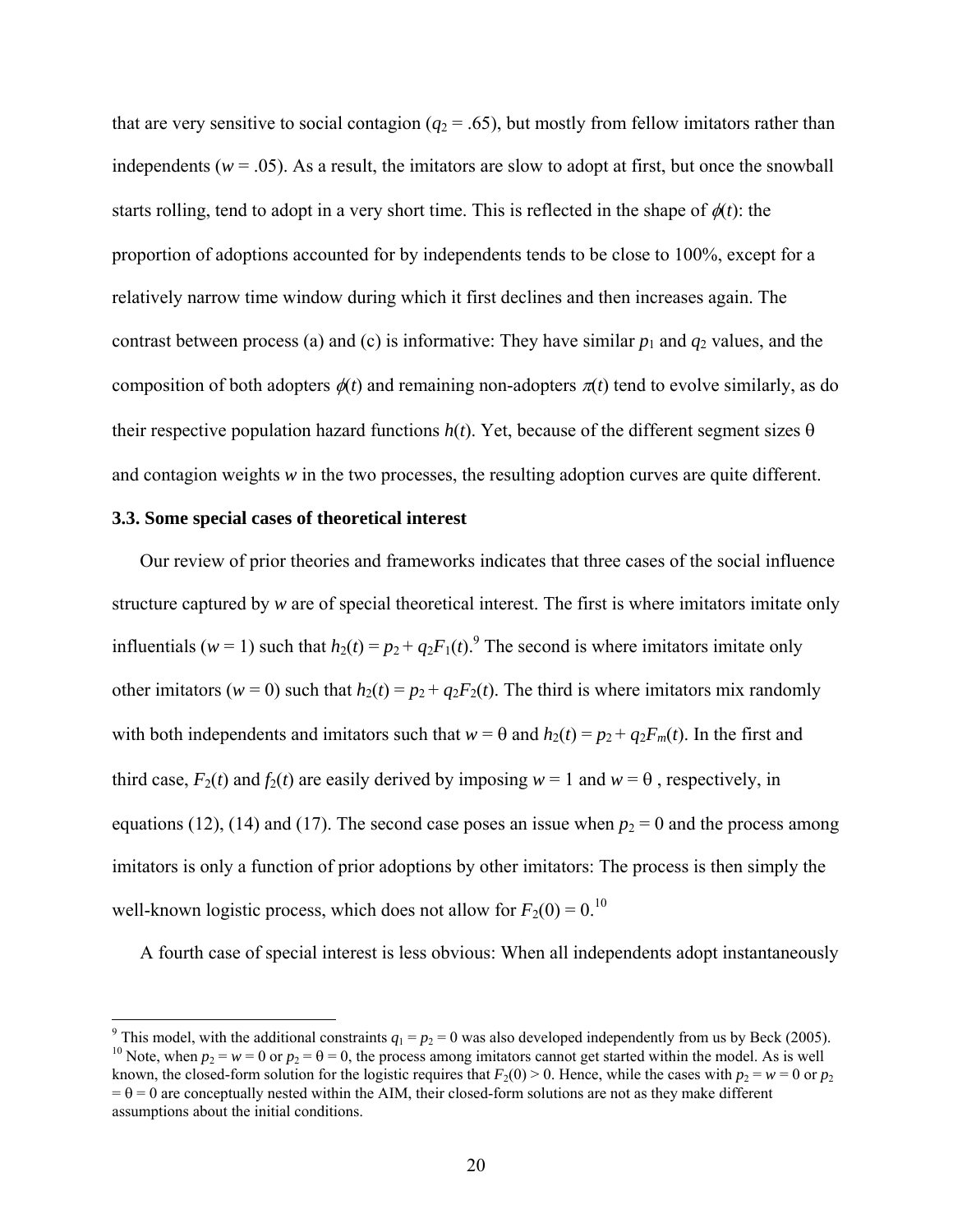with  $p_1 \rightarrow \infty$  and pure imitators ( $p_2 = 0$ ) have a very specific influence weight  $w = \theta(1+q_2-\theta)/q_2$  $> \theta$ , then the PTM reduces to the MIM (see Technical Appendix A)<sup>11</sup>.

#### **4. Relation to prior diffusion models**

### **4.1. Mixed-influence model vs. pure-type mixture model**

As the closed-form solutions and the plots in Figure 2 indicate, the mixed-influence model (MIM) does not capture diffusion processes in a discrete mixture of pure independents and pure imitators (PTM). Two exceptions to this are the case where  $p_1 = 0$  or  $\theta = 0$  and both models collapse to the logistic model, and the case where  $q_2 = 0$  or  $\theta = 1$  and both models collapse to the exponential model. A third, less obvious, exception is when  $p_1 \rightarrow \infty$  and  $w = \theta(1+q_2-\theta)/q_2 > \theta$ , and the PTM also reduces to the MIM.

Our analysis allows one to assess the widely accepted notion (e.g., Mahajan et al. 1993) that rewriting the standard differential equation for the mixed influence model (eq. 1) into:

$$
f(t) = p [1 - F(t)] + qF(t) [1 - F(t)] \qquad [18]
$$

allows one to interpret the term  $p \mid 1 - F(t) \mid$  as the number adoptions made by people adopting with hazard *p* and the term  $qF(t)$  [ 1 -  $F(t)$  ] as the number of adoptions made by people adopting with hazard  $qF(t)$ . While the manipulation of the equation is evidently correct, the interpretation is not. The main reason is that, in each term, the fraction of actors not having adopted yet, 1-*F*(*t*), refers to the total population, rather than to the fractions in each of the segments,  $1-F_1(t)$  and  $1 F_2(t)$ . In addition, the sizes of each segment are ignored. The correct expression for a mixture is:

$$
f_m(t) = \theta f_1(t) + (1-\theta)f_2(t)
$$
  
=  $\theta h_1(t) [1 - F_1(t)] + (1-\theta) h_2(t) [1 - F_2(t)]$   
=  $\theta p_1 [1 - F_1(t)] + (1-\theta) q_2 [wF_1(t) + (1-w) F_2(t)] [1 - F_2(t)]$  [19]

 $\overline{a}$ 

<sup>&</sup>lt;sup>11</sup> All Technical Appendices are available online at the *Marketing Science* website.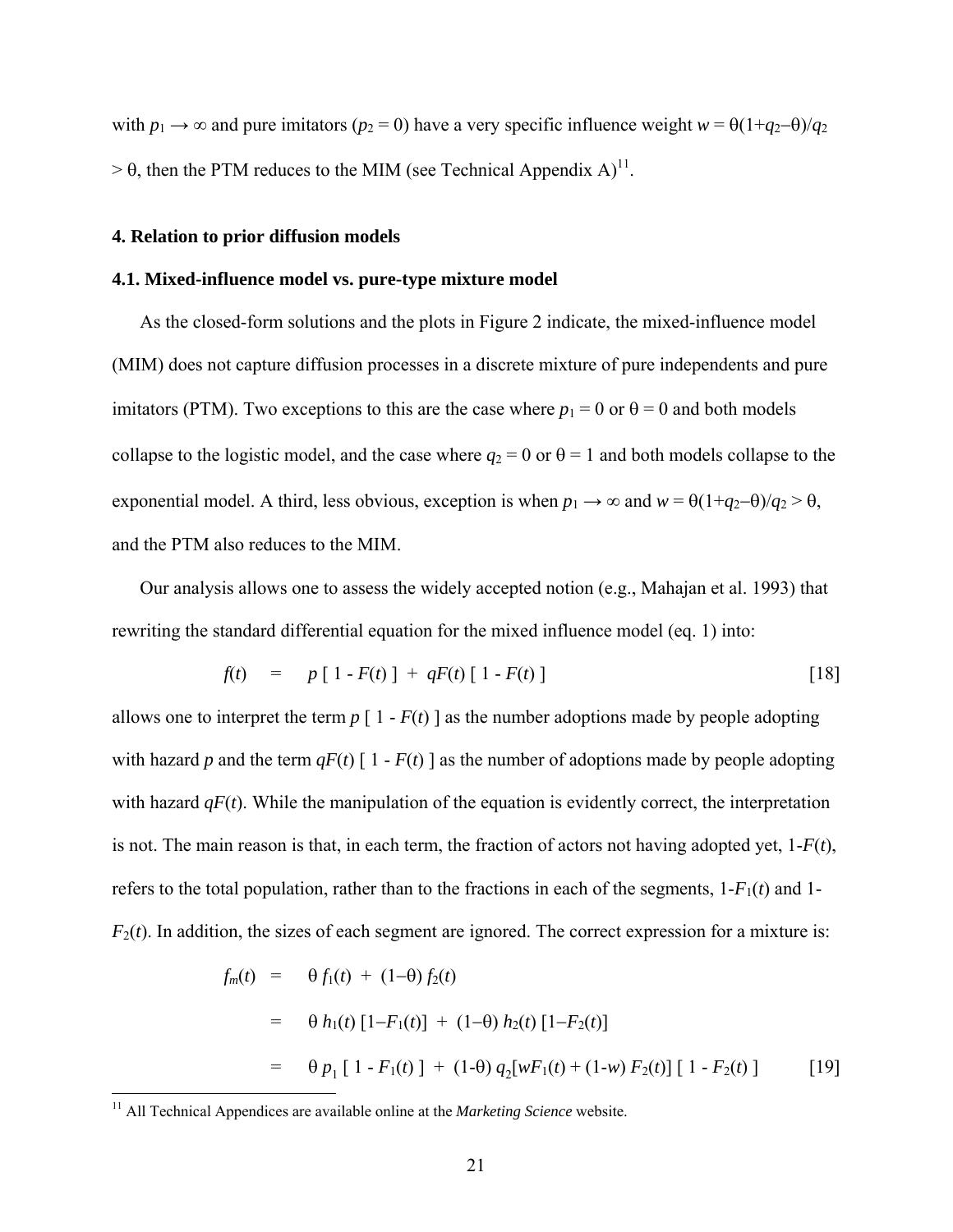When imitators randomly mix with independents and imitators and are equally affected by both, then  $w = \theta$  and the equation simplifies to:

$$
f_m(t) = \theta p_1 [1 - F_1(t)] + (1 - \theta) q_2 F_m(t) [1 - F_2(t)] \qquad [20]
$$

Even if  $p = \theta p_1$ ,  $q = (1-\theta)q_2$ , and one omits the *m*-subscript from the population-level  $f_m(t)$  and  $F_m(t)$ , the mixture equation (20) is different from the mixed-influence equation (19).

Within a homogeneous population with mixed influence, one can only interpret the relative size of the two terms  $p[1-F(t)]$  and  $qF(t)[1-F(t)]$  as reflecting the relative influence of timeinvariant elements (*p*) versus social contagion  $(qF(t))$  on the adoptions at time *t*, keeping in mind that each and every adoption is influenced by both *p* and  $qF(t)$  for any  $t > 0$ . For instance, the ratio  $p/(p+qF(t))$  can be used as a measure of the relative strength of time-invariant elements at time *t* (Lekvall and Wahlbin 1973), as can the decomposition presented by Daley (1967) and Mahajan, Muller and Srivastava (1990), but neither can be interpreted as the fraction of all adoptions at time *t* stemming from pure-type actors adopting *a priori* with hazard *p*.

Another common belief about the mixed-influence model that is inconsistent with its mathematical structure is that "the importance of innovators will be greater at first but will diminish monotonically with time," where innovators are defined as those who "are not influenced in the timing of their initial purchase by the number of people who have already bought the product" (Bass 1969, p. 217). In a homogenous population where everyone behaves according to the hazard rate  $p + qF(t)$ , the only actors with hazard p are those adopting at  $t = 0$ when  $F(0) = 0$ . Anyone adopting afterwards is influenced by prior adoptions. Hence, in the mixed-influence model, the proportion of adoptions occurring at time *t* that are unaffected by social contagion follows a step function with value 1 at  $t = 0$  and value 0 for any  $t > 0$ . Conversely, in a mixture with  $p_1 \ll \infty$ , the proportion of independents adopting with a constant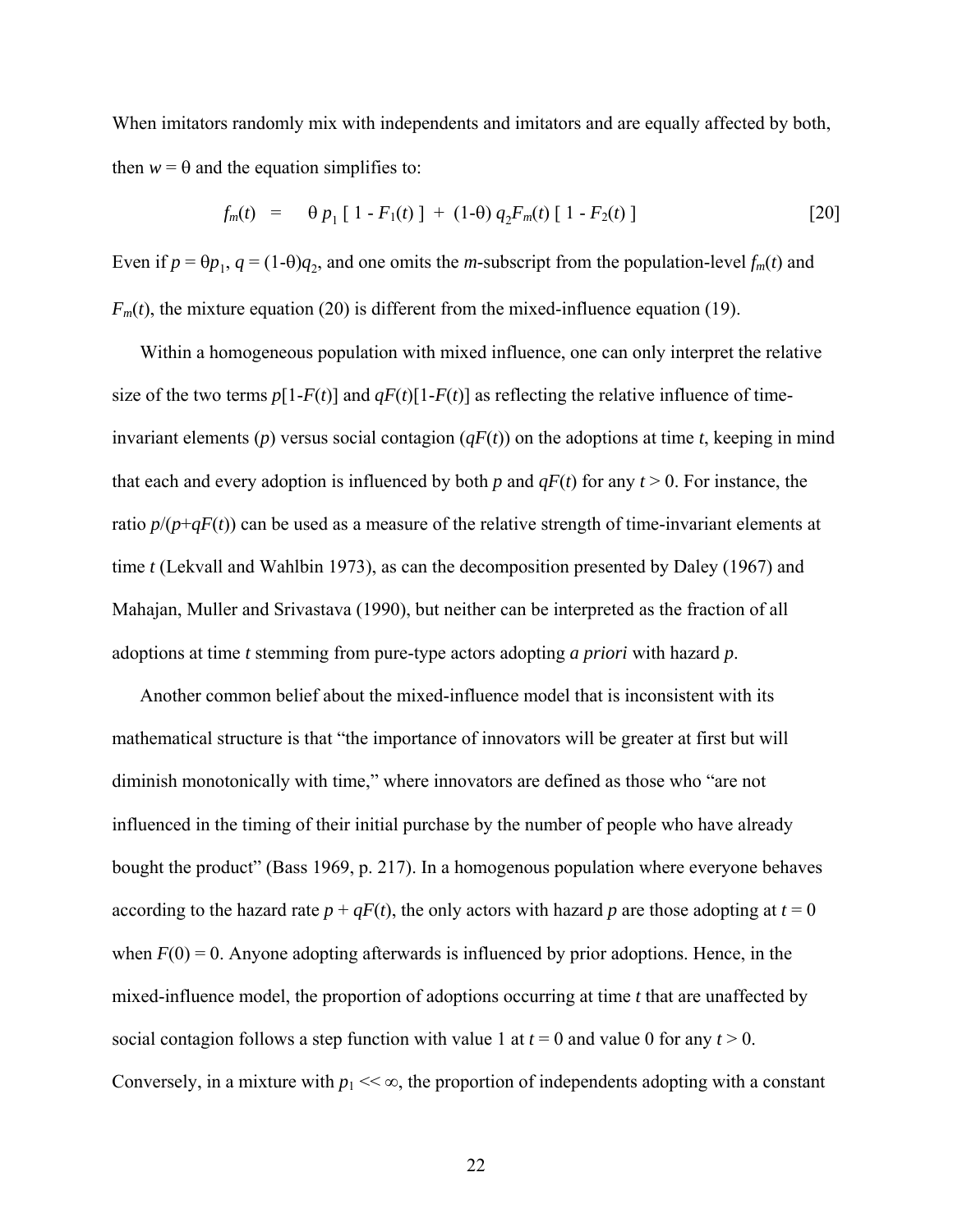hazard, i.e., function  $\phi(t)$ , need not diminish monotonically over time, as shown in Figure 2.

#### **4.2. Consequence of imposing a mixed-influence structure on a pure-type mixture process**

From comparing equations (18) and (20) one may get the impression that a diffusion process in a discrete mixture with  $h_1(t) = p_1$  and  $h_2(t) = q_2 F_m(t)$  could be approximated quite well by a mixed-influence model with  $h(t) = p + qF(t)$ , even if they are not identical. However, the adoption functions  $f_m(t)$  and hazard functions  $h_m(t)$  suggest some potentially important deviations. More insight comes from re-writing the expression for  $f_m(t)$  in eq. (20) into a form similar to that for  $f(t)$  in the mixed-influenced model (following Manfredi et al. 1998):

$$
f_m(t) = \theta p_1 [1 - F_1(t)] + (1 - \theta) q_2 F_m(t) [1 - F_2(t)]
$$
  

$$
= [\theta p_1 \frac{1 - F_1(t)}{1 - F_m(t)} + (1 - \theta) q_2 F_m(t) \frac{1 - F_2(t)}{1 - F_m(t)}] [1 - F_m(t)]
$$
  

$$
= [p(t) + q(t) F_m(t)] [1 - F_m(t)]
$$
 [21]

where

$$
p(t) = \theta \frac{1 - F_1(t)}{1 - F_m(t)} p_1 = \pi(t) p_1
$$
 [22]

$$
q(t) = (1-\theta) \frac{1-F_2(t)}{1-F_m(t)} q_2 = [1-\pi(t)] q_2
$$
 [23]

Deleting the *m* subscript from equation (21) to reflect one's ignoring that the population consists of a mixture results in:

$$
f(t) = [p(t) + q(t) F(t)] [1 - F(t)] \qquad [24]
$$

So, one is able to re-write the pure-type mixture model with  $w = \theta$  into an expression akin to the mixed-influence model, but with both hazard rate parameters varying systematically over time. More specifically,  $p(t)$  changes in exactly the same way as  $\pi(t)$ , the proportion of actors not having adopted yet by time *t* that belong to the segment of independents. At  $t = 0$ ,  $\pi(t) = \theta$  and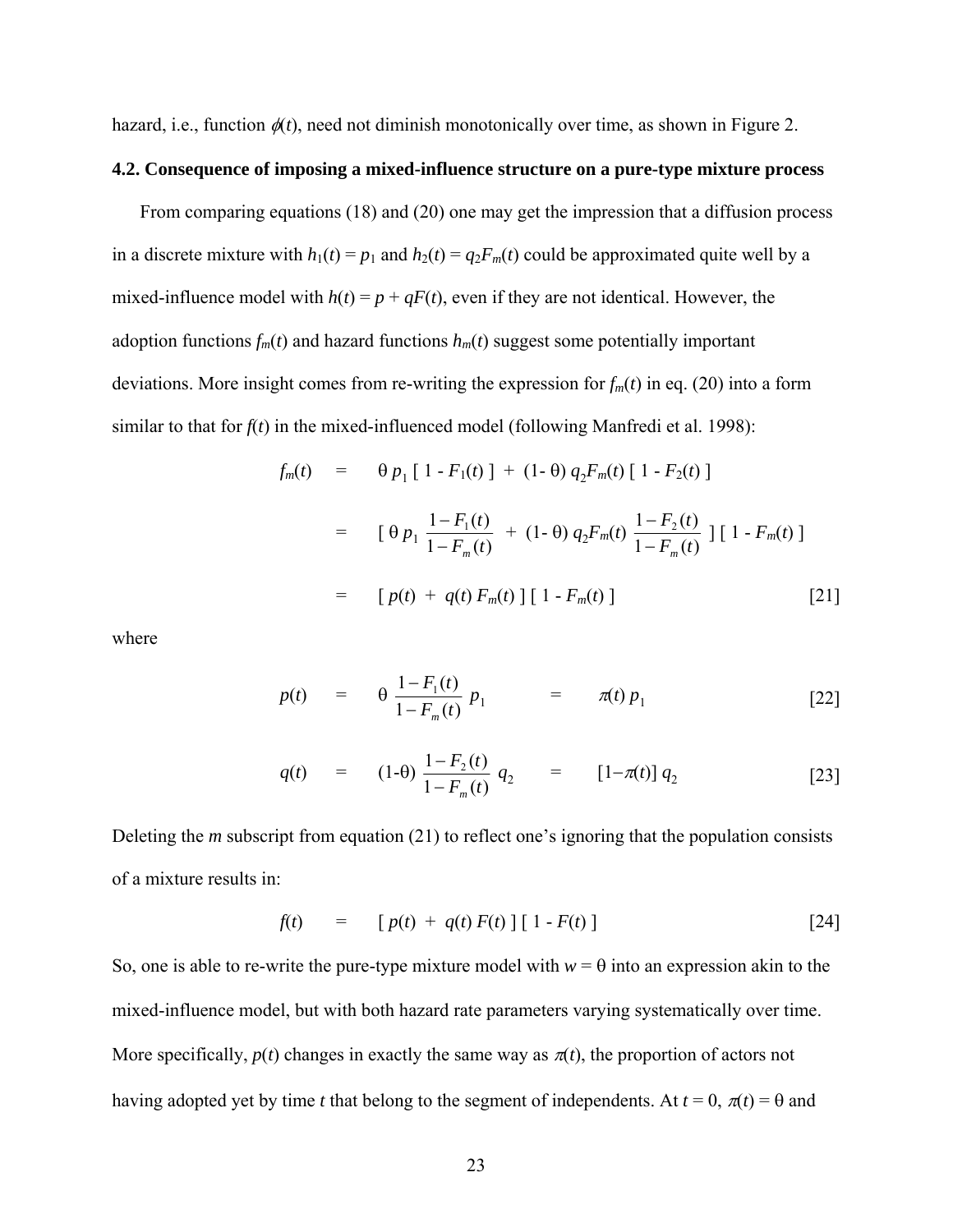$p(t) = \theta p_1$ . Since at the very beginning adoption tends to be more prevalent among independents than among imitators, the number of independents who have not adopted yet gets depleted faster than the number of imitators who have not. Consequently,  $\pi(t)$  and  $p(t)$  decline at first. However, when  $q_2 \gg p_1$ , the relative speed of adoption between the two segments quickly reverses and the set of actors who have not adopted yet tends to become increasingly dominated by independents. As a result,  $\pi(t)$  and  $p(t)$  increase over most of the time window. The reverse pattern takes place for  $q(t) = [1-\pi(t)] q_2$ . It starts at  $(1-\theta)q_2$ , increases for a very short period, but starts decreasing very soon. Note, when  $\theta \approx 0$  or  $\theta \approx 1$ , then  $\pi(t)$  will not vary much and neither will  $p(t)$  or  $q(t)$ .

In short, specifying a mixed-influence model with  $h(t) = p + qF(t)$  when the true data generating process is that of a discrete mixture with  $h_1(t) = p_1$  and  $h_2(t) = q_2 F_m(t)$  where  $q_2 >> p_1$ will yield increasing values of *p* and decreasing values of *q* (except for the first very few periods). This is consistent with the pattern in mixed-influence model estimates described in prior research. Though Van den Bulte and Lilien (1997) focused their analysis on illconditioning in the absence of model misspecification, they recognized that unobserved heterogeneity in *p* and *q* forms an alternative explanation for the systematic changes they observed in empirical applications. Our results formalize their argument for the case of two segments where one segment has  $p = 0$  and the other has  $q = 0$ .

### **4.3. Relation to other two-segment models**

Figure 3 shows how our models relate to a few other models, including two earlier twosegment models. Tanny and Derzko (1988) used a discrete mixture with  $h_1(t) = p_1$  and  $h_2(t) = p_2$ +  $q_2F_m(t)$ . Steffens and Murthy (1992) used a discrete mixture with  $h_1(t) = p_1 + q_1F_1(t)$  and  $h_2(t)$  $= q_2 F_m(t)$ . So, as shown in Figure 3, both these models conceptually nest both the mixedinfluence model and PTM3 with  $w = \theta$ . The diagram also shows that, like the mixed-influence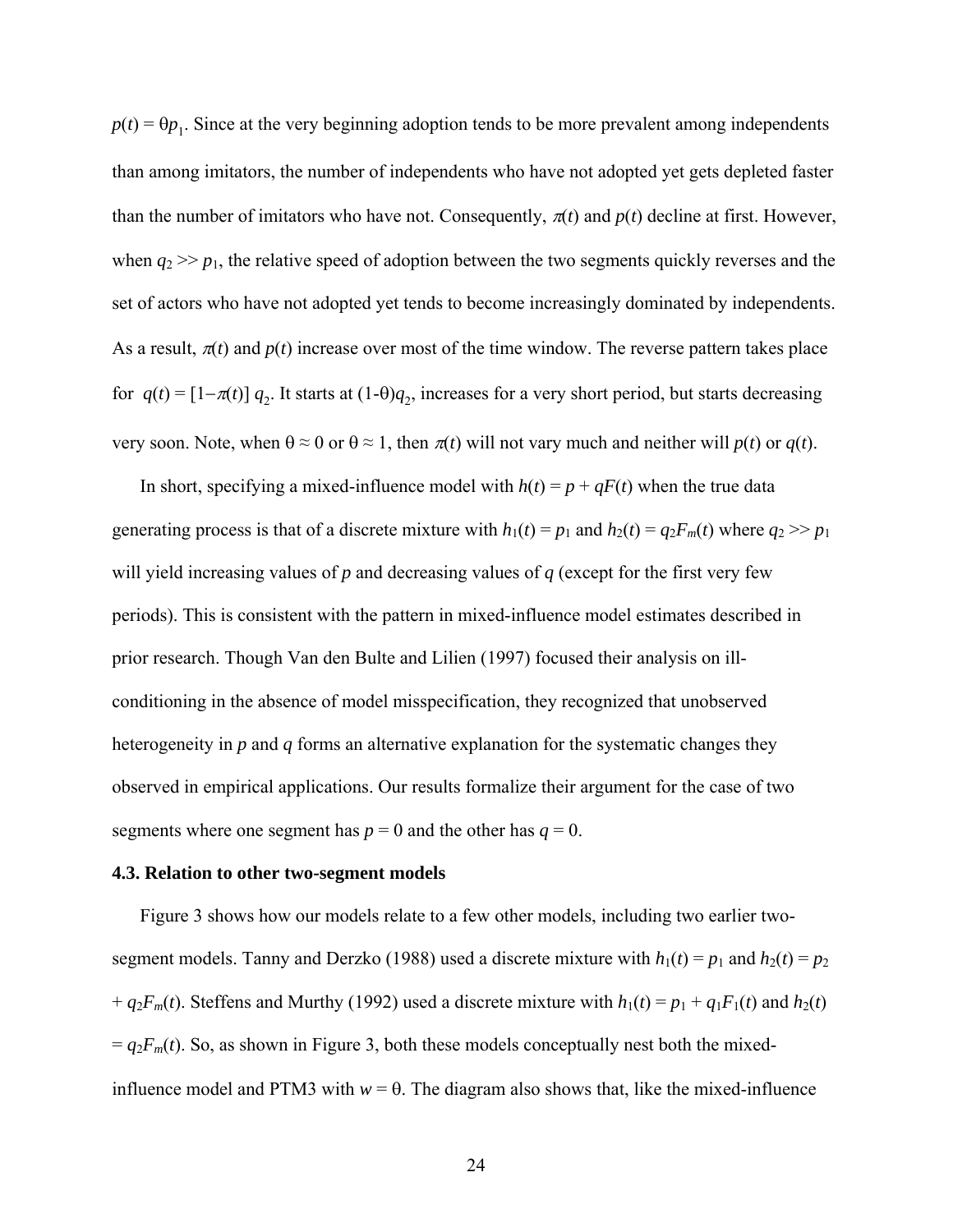model, the pure-type mixture models have both the exponential and logistic models nested in them, with the exception that PTM1 with  $w = 1$  does not nest the logistic because if  $h_2(t) =$  $q_2F_1(t)$  and either  $\theta = 0$  or  $p_1 = 0$ , then  $h_2(t)$  is undefined. Note, only the PTMs feature two "pure types," i.e., independents and imitators without any mixed influence.

# **Figure 3. Relations among the AIM and PTM models, the Steffens-Murthy and Tanny-Derzko models, and the mixed-influence, exponential, and logistic models a**



<sup>a</sup> A model receiving an arrow is conceptually nested in the model where the arrow originates. For instance, the general PTM with  $w = 1$  generates PTM1 and the PTM1 with  $q_2 = 0$  generates the exponential. The link between PTM and MIM is indicated by a broken line as it holds only as  $p_1 \rightarrow \infty$ .

As shown in Technical Appendix B, the solution for  $F_2(t)$  in PTM3 is consistent with Jeuland's (1981, p. 14) earlier work. The differences are that he did not specify  $h_1(t)$  but kept it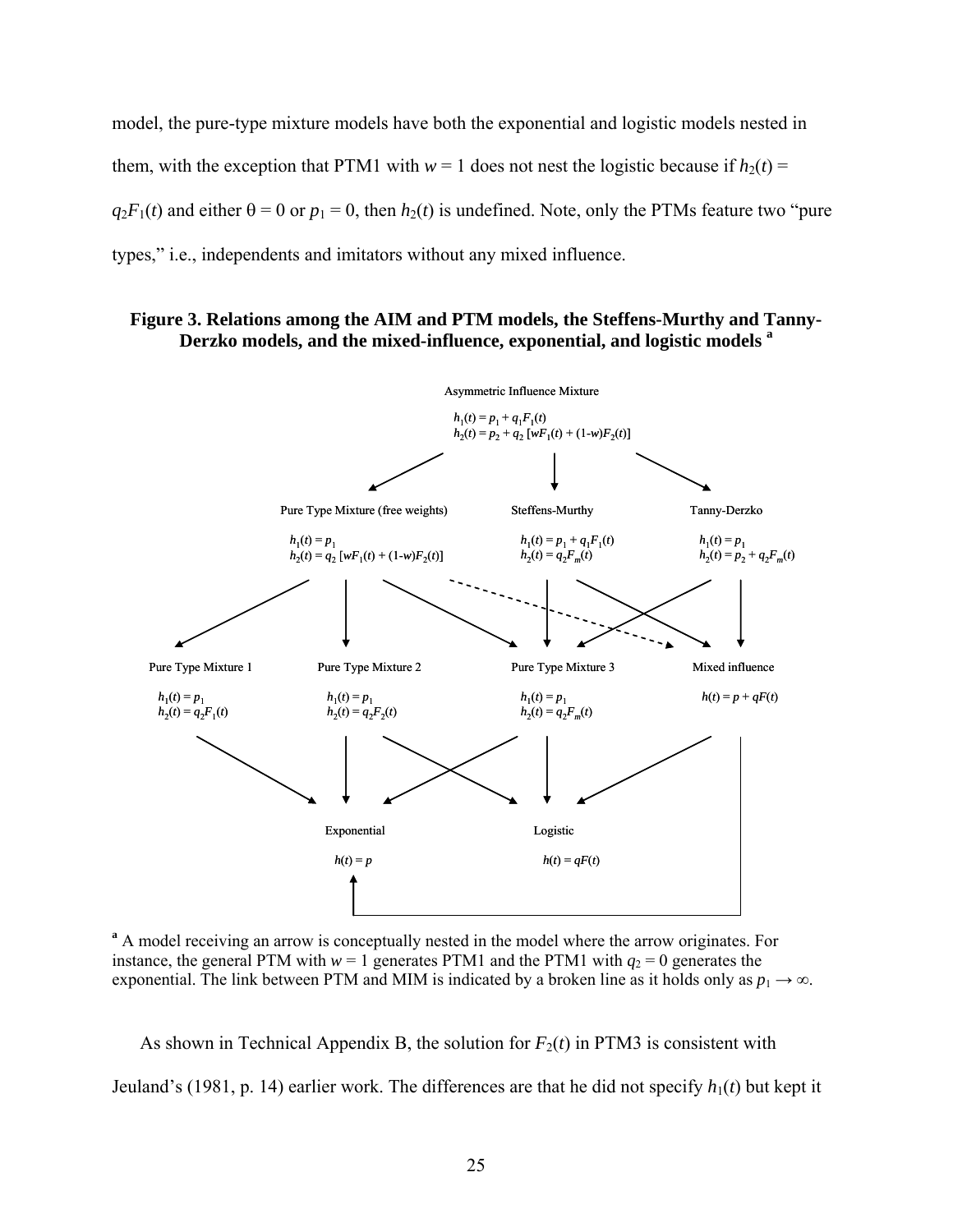general and that his partial solution still contained unknown integrals. In contrast, we specify the process among independents and solve the equations using incomplete gamma functions, making parameter estimation and empirical analysis possible.

# **5. Empirical analysis**

To what extent does the two-segment asymmetric influence model, consistent with several theoretical frameworks, agree with empirical diffusion patterns? And how well does it do compared to the mixed-influence model and other, more flexible, models? We provide insights on those issues through an empirical analysis of 33 data series.

### **5.1. Data**

 $\overline{a}$ 

One must use an informative variety of data sets if one is to draw sound conclusions on model performance. We therefore analyze four sets of data. The first consists of a single series on the diffusion of the broad-spectrum antibiotic tetracycline among 125 Midwestern physicians over a period of 17 months in the mid-1950s. This series comes from the classic *Medical Innovation* study (Coleman et al. 1966). It warrants special attention because it is commonly accepted as an instance of diffusion in a mixture of independents and imitators (e.g., Jeuland 1981; Lekvall and Wahlbin 1973; Rogers 2003).

The second set of data series consists of 19 music CDs, also a category where a two-segment structure is *a priori* likely to exist. Some customers are dedicated fans buying products by their favorite performers almost unconditionally, while others end up buying the CD only after it has become popular and a must-buy (Farrell 1998; Yamada and Kato 2002). So,  $q_1 = 0$  and  $p_2 = 0$  are quite possible. We use the weekly U.S. sales data analyzed previously by Moe and Fader  $(2001)$ <sup>12</sup> Since people are very unlikely to buy two identical CDs for themselves or to replace an

 $12$  The full set consists of 20 data series, but we deleted one that still had not reached the time of peak sales.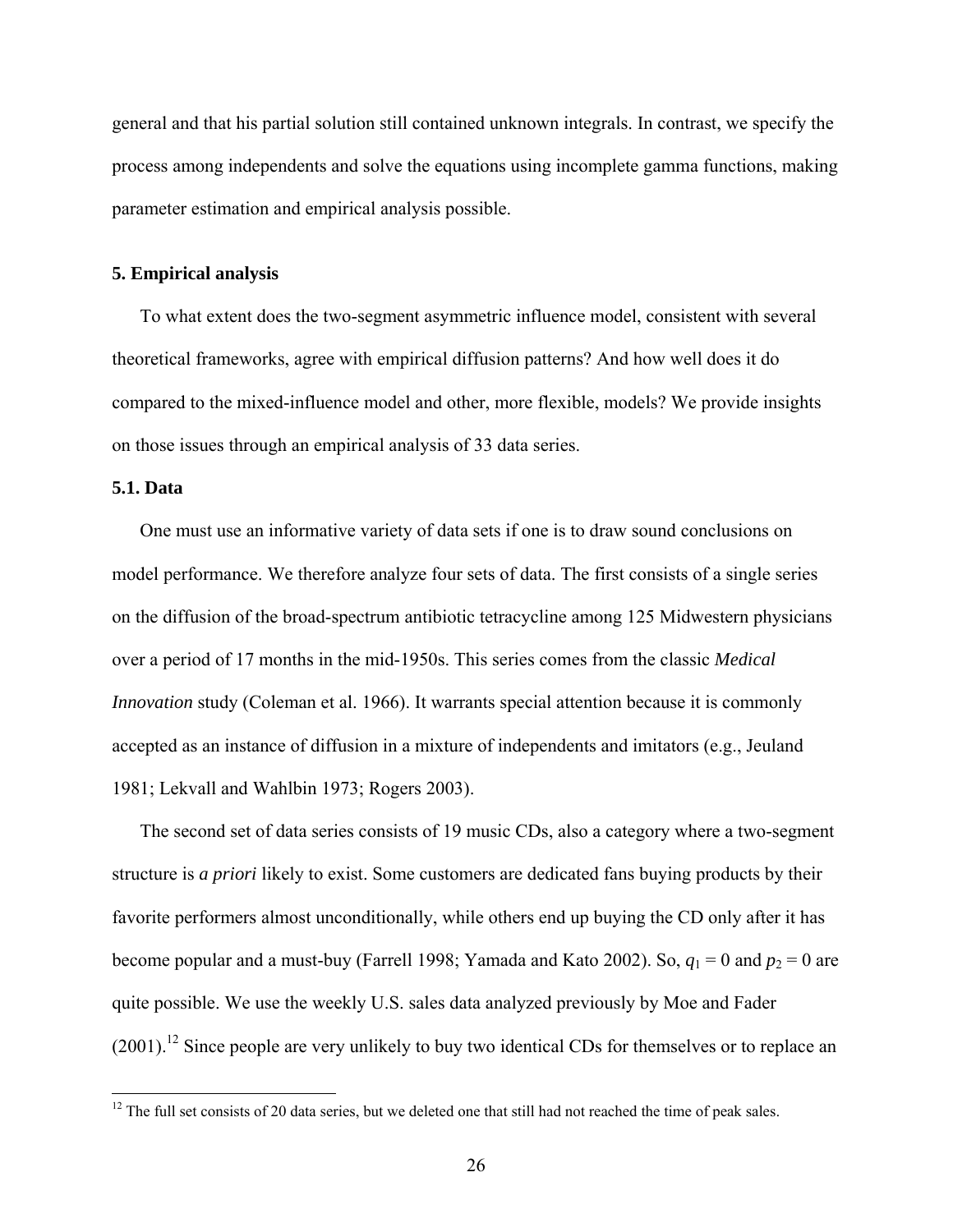older copy, the sales data are unlikely to be contaminated by multiple or repeat purchases and can be treated as new product adoptions. Figure 4 shows the data of four CDs each illustrating one typical path: a rather smooth decline for Blind Mellon, an early dip followed by a recycle for AdamAnt, a slowly developing "sleeper" pattern for Everclear, and a bell shape for Dink.



**Figure 4. Weekly sales (adoption) data for four CDs** 

The third set of data consists of five series of high-technology products, for which a twosegment structure with  $q_1 > 0$  is quite possible (e.g., Moore 1991). The first three series consists of adoptions of CT scanners, ultrasound and mammography equipment among hospitals of all sizes (Van den Bulte and Lilien 1997). The fourth series consists of the penetration between 1979 and 1993 of CT scanners among hospitals with 50 to 99 beds. Controlling for size may be important, as larger hospitals have larger budgets and more highly skilled staff, and these differences may mask genuine contagion processes (e.g., Davies 1979). The fifth series consists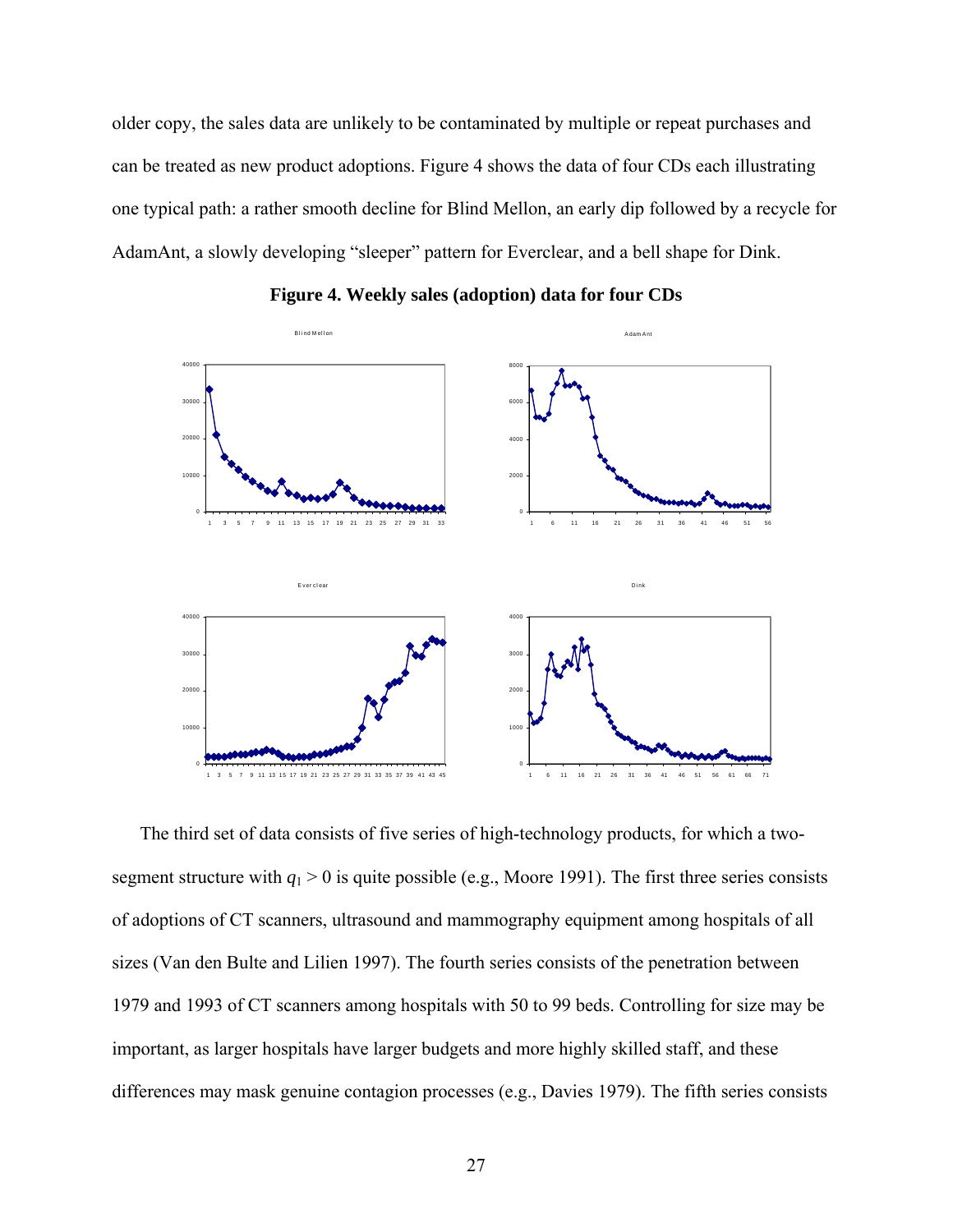of the penetration of personal computers among US households. The series covers the years 1981-1996, but to avoid left-censoring artifacts we impose 1975 as the actual launch year. The first three series are roughly bell-shaped, the latter two series show two "bells" separated by a dip or "chasm".

The final set is a miscellaneous mix of 8 data series analyzed previously by Van den Bulte and Lilien (1997) and Bemmaor and Lee (2002) (these studies also included the tetracycline and three of the high-tech series). There is no compelling *a priori* reason to expect a mixture of independents and imitators to be able to account better for those diffusion data than traditional models, and several innovations need not have diffused through contagion at all (Griliches 1962; Van den Bulte and Stremersch 2004). The adoption curves all have a very pronounced bell shape, with several showing skew that the MIM cannot account for (Bemmaor and Lee 2002).

#### **5.2. Parameter estimates**

1

One of our closed-form solutions involves Gaussian hypergeometric functions the estimation of which is very troublesome.13 Fortunately, one can estimate the AIM through direct integration, that is, by computing non-linear least squares estimates at the same time as one numerically solves the following differential equation $14$ :

$$
dX(t)/dt = M [\theta f_1(t) + (1-\theta) f_2(t)] + \varepsilon(t)
$$
  
=  $M [\theta f_1(t) + (1-\theta) q_2 \{wF_1(t) + (1-w) \frac{X(t)/M - \theta F_1(t)}{1-\theta} \} \{1 - \frac{X(t)/M - \theta F_1(t)}{1-\theta} \}] + \varepsilon(t)$  [25]

where  $X(t)$  is the cumulative number of adopters observed at time *t*,  $f_1(t)$  and  $F_1(t)$  are the closedform solutions to the adoption and penetration functions of the MIM, and  $f_2(t)$  is expressed as in

<sup>&</sup>lt;sup>13</sup> Nonlinear regression using the "difference in-closed-form-cdfs" approach (Srinivasan and Mason 1986) in R and Mathematica either did not converge at standard convergence criteria or enabled us to obtain point estimates but not standard errors. We experienced these problems even with simulated data, which rules out model misspecification as an explanation for these difficulties. Maximum likelihood estimation is known to be troublesome as well, even when the parameters of interest enter the function linearly rather than non-linearly as in the AIM (e.g., Fader et al. 2005).<br><sup>14</sup> This can be done quite conveniently, e.g., using the model procedure in SAS or the odesolve pac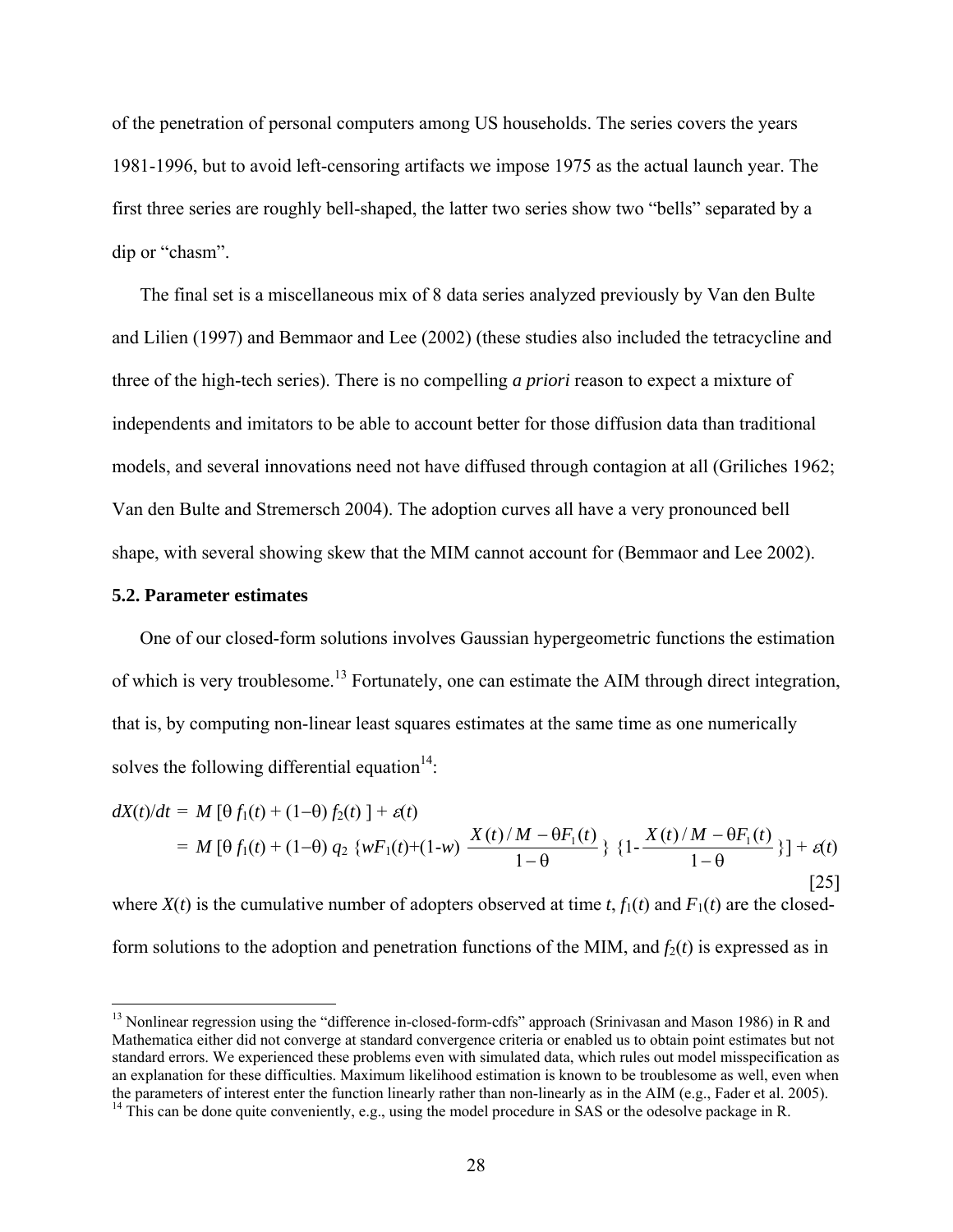eq. (15), but with  $\frac{A(t) + M}{1 - \theta}$ − θ 1  $\frac{X(t)/M - \theta F_1(t)}{M}$  replacing  $F_2(t)$ . The latter is based on  $X(t) = MF_m(t)$  (absent

error) and  $F_m(t) = \theta F_1(t) + (1-\theta)F_2(t)$ . We allow the error term  $\varepsilon(t) \sim N(0,\sigma^2)$  to exhibit serial correlation up to order 2 when the time series contains more than 20 observations or the Durbin-Watson statistic falls outside the 1.5-2.5 range. We impose that hazard parameters  $p_1$ ,  $q_1$ ,  $p_2$ , and *q*<sub>2</sub> be non-negative ( $\geq$  0) and that  $0 \leq \theta \leq 1$ . Because hazard rates can be larger than one in continuous time, we do not impose  $p_1$ ,  $q_1$ ,  $p_2$ , and  $q_2 \le 1$ . As to *w*, we impose  $0.01\% \le w \le 1$ , choosing a very small but positive lower bound so the model itself ensures the "seeding" of the contagion process among imitators even when  $p_2 = 0$ . Because estimation through direct integration fits the cumulative adoptions  $X(t)$  rather than the periodic adoptions  $X(t) - X(t-1)$ , the  $R<sup>2</sup>$  values are often extremely high and non-informative (the lowest we obtained was .992, and several were higher than 0.9995). So, we report the mean absolute percentage error (MAPE) instead, as well as an alternative  $R^2$  metric defined as the squared Pearson correlation between the actual periodic adoptions and the difference in predicted cumulative adoptions ( $R_p^2$ ).

Table 2 reports the results of estimating the AIM to all 33 data series<sup>15</sup>. Values for  $p_1$  tend be smaller than 0.3. There are two exceptions to this: Foreign Language where  $\theta$  is so low that  $f_m(0)$  $= \theta p_1$  equals only 0.04, and the Beastie Boys CD that exhibited an extreme "blockbuster" pattern, i.e., extremely quickly declining sales. Values for  $q_1$  show much more variance. This is especially so for CDs. For about half of them, *q*1 equals zero, indicating the absence of word-ofmouth among influentials. In six cases,  $q_1$  is larger than one, suggesting very strong word-ofmouth among influentials. However, these large estimates are very imprecise and only two are significant at 95% confidence. Values for  $p_2$  are most often zero and only 4 of the 33 estimates

<u>.</u>

<sup>&</sup>lt;sup>15</sup> We do not report the ceiling parameter values  $M$  due to space constraints in the Table.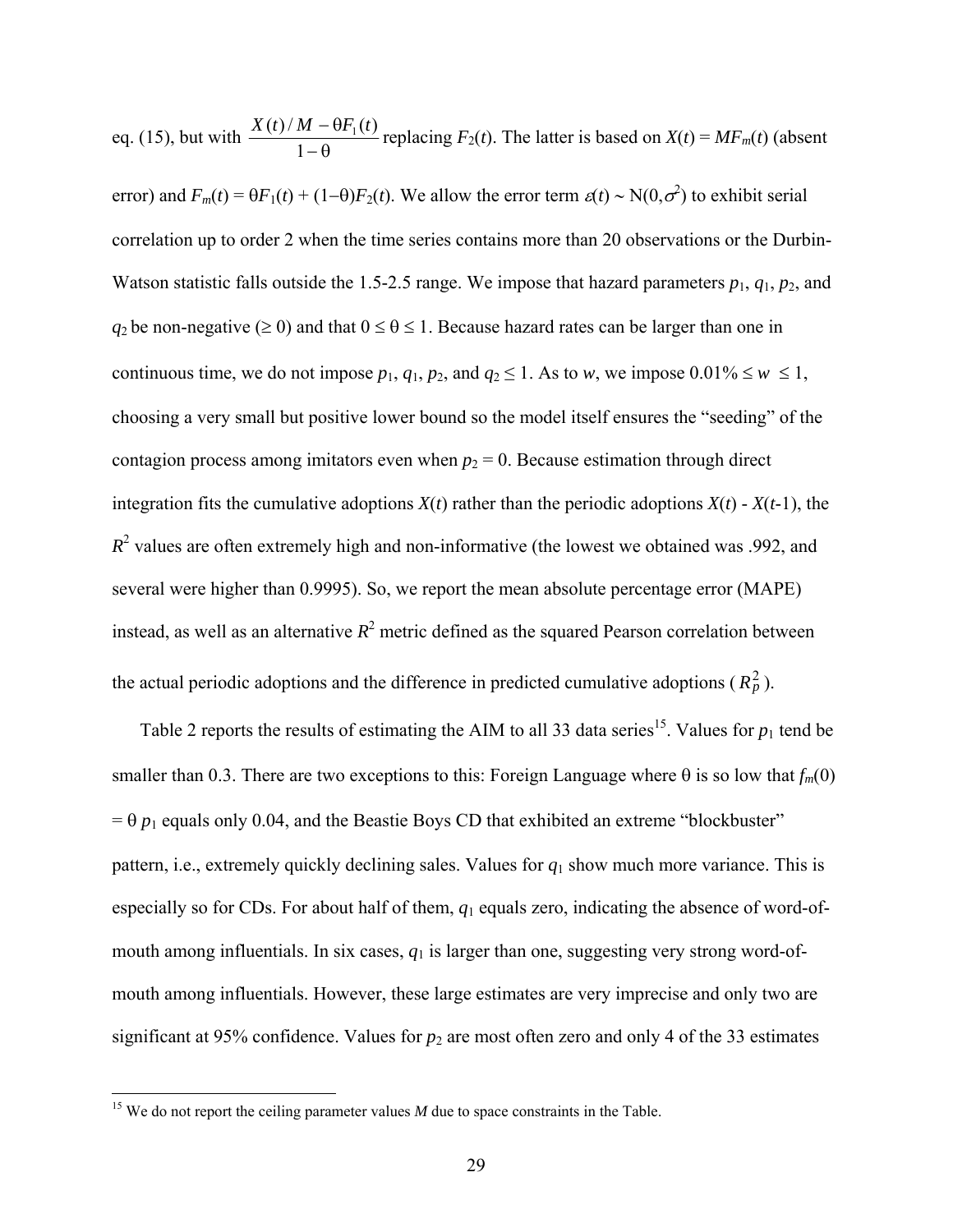# **Table 2. IIM results for all data # \_\_\_\_\_\_\_\_\_\_\_\_\_\_\_\_\_\_\_\_\_\_\_\_\_\_\_\_\_\_\_\_\_\_\_\_\_\_\_\_\_\_\_\_\_\_\_\_\_\_\_\_\_\_\_\_\_\_\_\_\_\_\_\_\_\_\_\_\_\_\_\_\_\_\_\_\_\_**

|                       | $\boldsymbol{N}$ | $p_1$                | q <sub>1</sub>       | $p_2$                | q <sub>2</sub>       | $\theta$                   | $\boldsymbol{W}$            | AR1<br>AR <sub>2</sub>                 | DW                      | <b>MAPE</b> | $R_p^2$ |
|-----------------------|------------------|----------------------|----------------------|----------------------|----------------------|----------------------------|-----------------------------|----------------------------------------|-------------------------|-------------|---------|
| Tetracycline          | 18               | 0.102 <sup>c</sup>   | $0*$                 | $0*$                 | 0.998c               | $0.81$ c/c                 | $0.01\%$ *                  |                                        | 1.82                    | 2.2%        | 0.799   |
| AdamAnt               | 57               | 0.061 <sup>c</sup>   | $0*$                 | $0*$                 | 0.369 <sup>c</sup>   | $0.63$ c/c                 | $0.10^{\prime\rm c}$        | 0.07<br>$-0.14$                        | 0.65                    | 0.6         | 0.986   |
| <b>Beastie Boys</b>   | 97               | $1.256^{\circ}$      | $0*$                 | $0*$                 | $0.041$ °            | $0.28$ c/c                 | $1*$                        | 0.20 <sup>c</sup><br>0.06 <sup>c</sup> | 0.67                    | 0.2         | 0.991   |
| <b>Blind Mellon</b>   | 34               | 0.210 <sup>c</sup>   | 3.291                | $0*$                 | $0.073$ °            | $0.24$ c/c                 | $1*$                        | 0.40<br>0.16                           | 1.44                    | 0.5         | 0.964   |
| <b>Bob Seger</b>      | 24               | $0.084$ <sup>c</sup> | $0*$                 | $0*$                 | $1.357$ <sup>c</sup> | $0.81$ c/c                 | $0.01\%$ *                  | $-0.02$<br>0.08                        | 1.67                    | 1.3         | 0.814   |
| Bonnie Raitt 1        | 107              | $0.291$ $\degree$    | $0*$                 | $0*$                 | 0.040 <sup>c</sup>   | $0.41$ c/c                 | $1*$                        | $0.07a$ -0.09 <sup>b</sup>             | 1.31                    | 0.2         | 0.984   |
| <b>Bonnie Raitt 2</b> | 22               | $0.096^{\circ}$      | $0*$                 | $0*$                 | 1.538 <sup>c</sup>   | $0.74$ <sup>c/c</sup>      | $0.01\%$ *                  | 0.02<br>$-0.03$                        | 1.45                    | 1.9         | 0.823   |
| Charles & Eddie       | 32               | 0.024 <sup>b</sup>   | $0.541$ °            | $0.050$ <sup>c</sup> | 0.007                | $0.26^{a/c}$               | 0.01%                       | $-0.82$<br>$-0.70$                     | 1.75                    | 0.7         | 0.971   |
| Cocteau Twins         | 127              | 0.000                | 14.848               | $0*$                 | $0.051$ °            | $0.10$ c/c                 | $1*$                        | $0.86^\circ$<br>$0.25^{b}$             | 1.88                    | 0.2         | 0.950   |
| Dink                  | 73               | 0.019 <sup>c</sup>   | 0.162 <sup>c</sup>   | $0*$                 | 0.011                | $0.67^{a/2}$               | $1*$                        | 0.36 <sup>c</sup><br>0.37 <sup>c</sup> | 1.67                    | 1.3         | 0.938   |
| Everclear             | 46               | 0.024                | $0.273$ <sup>a</sup> | $0*$                 | $0.188$ $^{\circ}$   | $0.05$ c/c                 | $0.01\%$ *                  | 0.37 <sup>a</sup><br>$-0.22$           | 1.88                    | 3.2         | 0.969   |
| Heart                 | 124              | 0.000                | 1.909 <sup>c</sup>   | 0.074c               | $0*$                 | 0.08 c/c                   | 0.01%                       | $-0.18$ °<br>0.04                      | 0.33                    | 0.3         | 0.993   |
| John Hiatt            | 24               | 0.274                | 3.282 <sup>a</sup>   | $0*$                 | 0.192 <sup>b</sup>   | $0.16^{a/c}$               | $0.29^{c}$                  | 0.37<br>ş                              | 2.04                    | 1.1         | 0.683   |
| Luscious Jackson      | 85               | 0.065                | 4.153                | $0*$                 | 0.028 <sup>c</sup>   | $0.10$ c/c                 | $1*$                        | 0.41 <sup>c</sup><br>0.20              | 1.43                    | 0.4         | 0.883   |
| Radiohead             | 73               | $0.041$ $\degree$    | $0.141$ <sup>c</sup> | 0.001                | 0.102 <sup>c</sup>   | $0.16^{c}$                 | 0.01%                       | $0.43^{\circ}$<br>0.10                 | 1.44                    | 1.5         | 0.867   |
| Richard Marx          | 113              | $0.122$ <sup>c</sup> | 0.074                | 0.023 <sup>a</sup>   | 0.023                | $0.43 \degree$             | 0.01%                       | $0.21$ <sup>c</sup><br>$-0.08$         | 0.92                    | 0.3         | 0.982   |
| Robbie Robertson      | 79               | $0.075$ <sup>c</sup> | 0.054                | $0*$                 | 0.010                | 0.58 c/a                   | $1*$                        | 0.22 <sup>b</sup><br>$-0.04$           | 1.32                    | 0.6         | 0.888   |
| <b>Smoking Popes</b>  | 40               | 0.089 <sup>c</sup>   | $0.143^{\circ}$      | $0*$                 | $0.142^{\circ}$      | $0.75$ c/c                 | $0.01\%$ *                  | $-0.22b$<br>0.01                       | 0.96                    | 0.7         | 0.966   |
| Supergrass            | 38               | 0.157                | 2.715                | $0*$                 | 0.058 <sup>a</sup>   | $0.09^{ b/c}$              | $0.66a$                     | $0.71$ $\degree$<br>0.41 <sup>a</sup>  | 1.43                    | 0.6         | 0.876   |
| Tom Cochrane          | 22               | 0.108 <sup>c</sup>   | $0*$                 | $0*$                 | 1.741                | $0.97$ c/                  | 0.72                        | $-0.01$<br>0.13                        | 0.72                    | 1.8         | 0.915   |
| Home PC               | 17               | 0.000                | $0.407$ $\degree$    | $0*$                 | $2.567^{\circ}$      | $0.65$ c/c                 | $0.65**$                    |                                        | 2.20                    | 11.9        | 0.333   |
| Mammography           | 15               | 0.000                | $1.350$ $\degree$    | $0.015^{b}$          | $0.602$ °            | $0.38^{b/b}$               | $0.38**$                    |                                        | $2.89^{\circ\!\!\circ}$ | 5.9         | 0.976   |
| Scanners (all)        | 18               | 0.003 <sup>c</sup>   | $0.634^{\circ}$      | $0*$                 | 0.476                | $0.63$ c/c                 | $0.01^{\,\prime\mathrm{c}}$ |                                        | 2.05                    | 19.7        | 0.927   |
| Scanners (50-99)      | 15               | 0.002                | 1.031 <sup>a</sup>   | 0.000                | $0.821$ <sup>c</sup> | $0.60$ c/c                 | $0.01\%$ *                  |                                        | 1.79                    | 15.0        | 0.831   |
| Ultrasound            | 15               | 0.022                | 0.309 <sup>c</sup>   | $0*$                 | $1.113^{b}$          | 0.58 <sup>a</sup>          | 0.00                        |                                        | 2.49                    | 7.7         | 0.937   |
| Hybrid corn 1943      | 16               | 0.000                | 0.868 °              | 0.192                | 2.866                | $0.85$ c/c                 | $0.01\%$ *                  | $0.88$ $^{\rm a}$<br>0.27              | 2.39                    | 13.1        | 0.974   |
| Hybrid corn 1948      | 15               | 0.037                | 0.482                | $0*$                 | 0.861                | 0.20                       | $0.01\%$ *                  |                                        | 2.47                    | 12.6        | 0.744   |
| Accel. program        | 13               | 0.001                | 0.786c               | $0*$                 | 2.394c               | 0.85 <sup>c</sup>          | $0.01\%$ *                  |                                        | 2.44                    | 26.9        | 0.842   |
| Foreign language      | 13               | 0.656                | $0*$                 | $0*$                 | $0.716^{\circ}$      | $0.06^{6}$                 | $0.00\,^{\rm a}$            |                                        | $2.81^{\circ}$          | 3.1         | 0.919   |
| Comp. schooling       | 15               | 0.006                | 0.746 <sup>b</sup>   | $0*$                 | 0.694                | 0.69                       | 0.01 <sup>/c</sup>          |                                        | 1.82                    | 17.6        | 0.627   |
| Color TV              | 17               | 0.000 <sup>a</sup>   | $0.361$ °            | $0*$                 | $1.272$ <sup>c</sup> | $0.78 e^{c/c}$             | $0.01\%$ *                  |                                        | $1.48^{\circ\!\!\circ}$ | 4.0         | 0.391   |
| Clothes dryers        | 17               | 0.000                | 0.508 °              | $0*$                 | $5.593^{b}$          | $0.61$ c/c                 | $1*$                        |                                        | 2.04                    | 3.5         | 0.819   |
| Air conditioners      | 17               | 0.000                | $1.044$ <sup>a</sup> | 0.000                | 0.511 <sup>c</sup>   | $0.28$ $^{\prime\text{c}}$ | $0.01\%$ *                  |                                        | 2.37                    | 9.5         | 0.706   |
|                       |                  |                      |                      |                      |                      |                            |                             |                                        |                         |             |         |

 $* N$  = number of observations (incl.  $X(0) = 0$ ); AR1, AR2 = first-order and second-order serial correlation, DW = Durbin-Watson statistic,  $R_p^2 = r^2$  of actual adoptions with difference in predicted cumulative adoptions. \* Boundary constraint; \*\* constrained to equal θ to aid convergence; § including AR2 results in convergence problems; <sup>@</sup> adding AR1 and AR2 does not improve DW.<br><sup>a</sup>  $p \le 0.05$ ,  $p \le 0.01$ ,  $p \le 0.01$ ; for  $\theta$  and *w*, the entry left of the slash (*/*) refers to the significance of the test against

0 and those to the right refer to the test against 1.

are significantly different from zero. Values for *q*2 also show considerable variance, with several high values recorded for the set of miscellaneous innovations. The latter may result from the strong left skew in the adoption time series (Bemmaor and Lee 2002). Finally,  $\theta$  is often significantly different from both 0 and 1, indicating that the AIM does not reduce to the mixedinfluence or logistic models, and only weakly correlated with *w* (*r* = -.16). That θ is often larger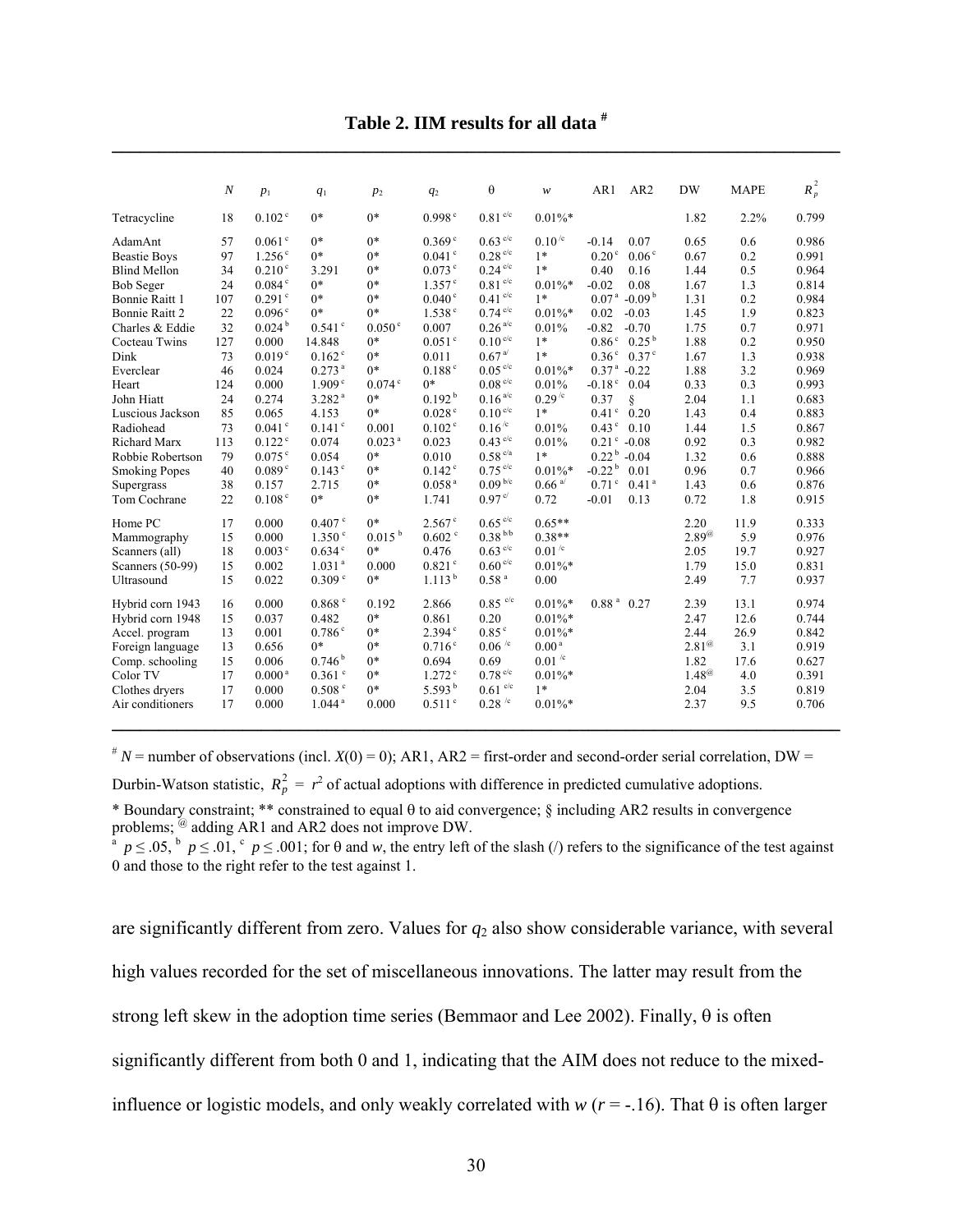than 2.5% or 16%, traditional values used to separate innovators from imitators based on time of adoption, is an indication—in addition to the  $\phi(t)$  function—that the dichotomy based on drivers of adoption underlying the model is conceptually different from that based on time of adoption. The MAPE and  $R_p^2$  values indicate that model tracks the data well. While the MAPE is higher than 10% for some of the shorter data series, like the 15% value for scanners in small hospitals with 50-99 beds, such high MAPE values can be misleading as they tend to result from a few deviations early in the process when the base for calculating the percentage error is small. Figure 5 shows that the model can indeed track bimodal patterns rather well even with a high MAPE.



**Figure 5. Actual and predicted adoptions of CT scanners in small hospitals (50-99 beds)** 

Since combining nonlinear least squares estimation with direct integration may be new to marketing (diffusion) researchers, we briefly report, for the case of tetracycline, estimates obtained through direct integration (DI) with those obtained through the popular Srinivasan-Mason (SM) procedure fitting the difference in closed form cdfs to the difference in cumulative adoptions. The results in Table 3 clearly show that both procedures produce very similar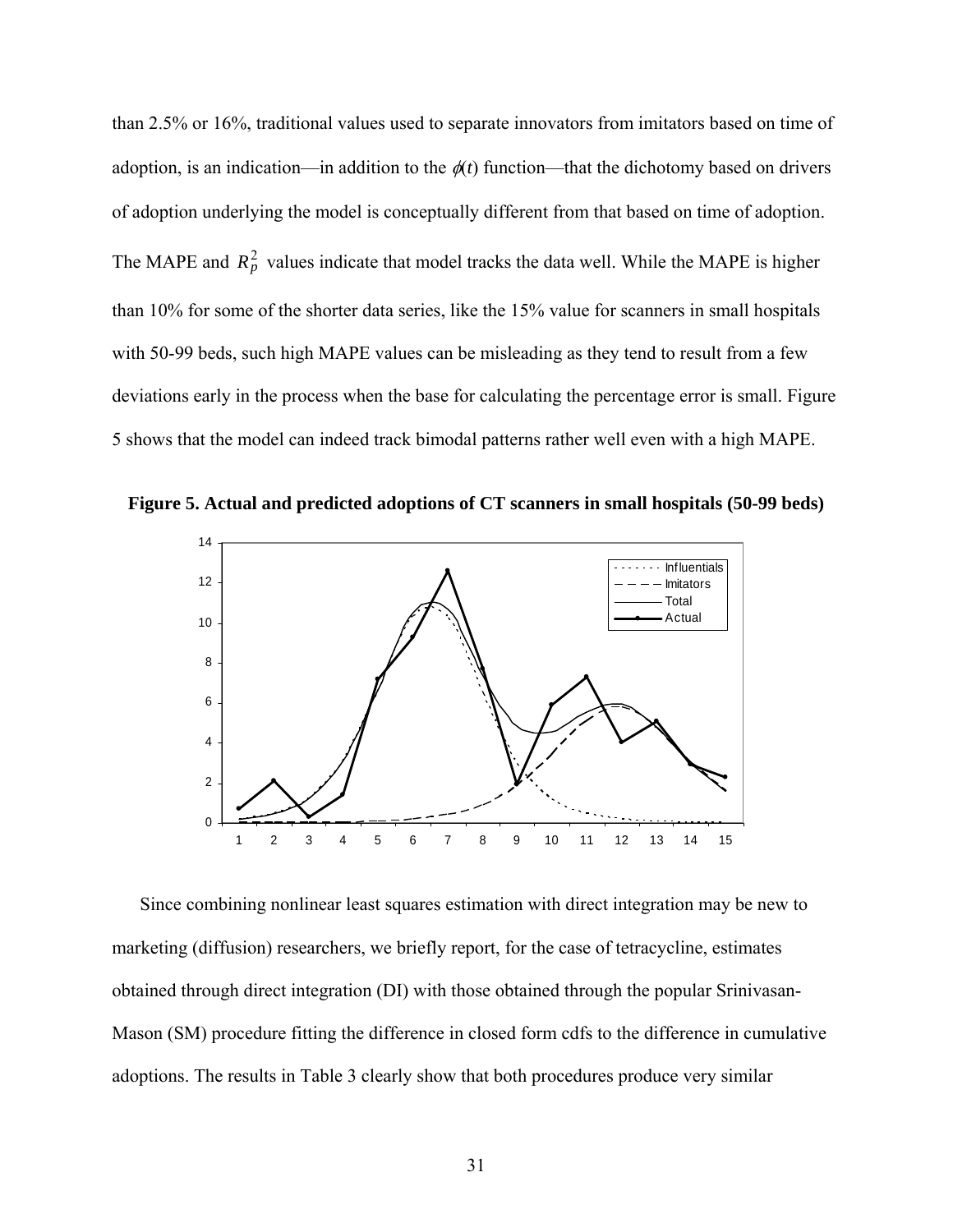### **Table 3. AIM, PTM and MIM results for** *Medical Innovation* **tetracycline data, using**  estimation by direct integration (DI) and by the Srinivasan-Mason procedure (SM)<sup> $^3$ </sup>

**\_\_\_\_\_\_\_\_\_\_\_\_\_\_\_\_\_\_\_\_\_\_\_\_\_\_\_\_\_\_\_\_\_\_\_\_\_\_\_\_\_\_\_\_\_\_\_\_\_\_\_\_\_\_\_\_\_\_\_\_\_\_\_\_\_\_\_\_\_\_\_\_\_\_\_\_\_\_** 

|         | M               | $p_1$               | $q_1$ | $p_2$                    | $q_2$                    | $\theta$                 | w                              | AR1                      | AR2                      | DW   | <b>MSE</b> | MAPE    | $R_n^2$ |
|---------|-----------------|---------------------|-------|--------------------------|--------------------------|--------------------------|--------------------------------|--------------------------|--------------------------|------|------------|---------|---------|
| HMIM-DI | $127.0^{\circ}$ | $0.102^{\circ}$     | $0*$  | $0*$                     | $0.998^{\circ}$          |                          | $0.81^{\text{c/c}}$ $0.01\%$ * | $\overline{\phantom{a}}$ | $\blacksquare$           | 1.82 | 2.10       | $2.2\%$ | 0.799   |
| PTM-DI  | $127.0^{\circ}$ | $0.102^{\circ}$     | $0*$  | $\sim$                   | 0.998 <sup>c</sup>       | $0.81 \degree$           | $0.01\%$ *                     | $\overline{\phantom{a}}$ | $\overline{\phantom{a}}$ | 1.82 | 2.10       | 2.2     | 0.799   |
| PTM-SM  | $131.2^{\circ}$ | 0.097 <sup>c</sup>  |       | $0*$                     | 1.059 <sup>c</sup>       | $0.81$ c/c               | $0.03 \degree$                 | $\overline{\phantom{a}}$ | $\overline{\phantom{a}}$ | 1.69 | 2.02       | 38.8    | 0.908   |
| MIM-DI  | $111.6^{\circ}$ | $0.097^{\text{ a}}$ | 0.155 | $\overline{\phantom{a}}$ | $\overline{\phantom{a}}$ | ۰                        | $\overline{\phantom{a}}$       | 0.10                     | 0.14                     | 1.47 | 4.15       | 2.6     | 0.717   |
| MIM-SM  | $111.3^{\circ}$ | $0.085^{\text{ a}}$ | 0.188 | $\sim$                   | $\blacksquare$           | $\overline{\phantom{a}}$ | $\blacksquare$                 | 0.32                     |                          | 1.82 | 4.35       | 43.1    | 0.784   |

# AR1, AR2 = first-order and second-order serial correlation; DW = Durbin-Watson statistic; For estimation on cumulative data using direct integration (DI),  $R_p^2 = r^2$  of actual adoptions with difference in predicted cumulative adoptions; For estimation on periodic data using SM-method,  $R_p^2 = r^2$  of actual and predicted adoptions. \* Boundary constraint.

 $p \le 0.05$ ,  $p \le 0.01$ ,  $p \le 0.001$ ; for  $\theta$  and *w*, the entry left of the slash (*/*) refers to the significance of the test against 0 and those to the right refer to the test against 1.

estimates for the PTM and the MIM. Direct integration has somewhat higher serial correlation because it fits the cumulative adoptions  $X(t)$  rather than the periodic adoptions  $X(t) - X(t-1)$ . The difference in dependent variable also explains why direct integration produces much lower MAPE values even the mean squared error (MSE) values are very similar. That the DI method leads to lower  $R_p^2$  values than the SM method is not surprising, since the latter method finds those estimates that minimize the sum of squared errors (SSE), and hence maximizes the correlation, between predicted and observed *periodic* adoptions. The parameter estimates of the AIM and PTM, with the zero value of *q*1 meaning that segment 1 consists of independents and the high value of  $\theta$  meaning that contagion affected only a minority, are consistent with previous analyses using individual-level data on adoption times and actual network structure (Coleman et al. 1966; Van den Bulte and Lilien 2003). So is the decomposition of total adoptions in Figure 6. The graph indicates that by month 11, when 25% of all physicians still had to adopt, all imitators had already adopted and the "laggards" consisted only of independents. This is consistent with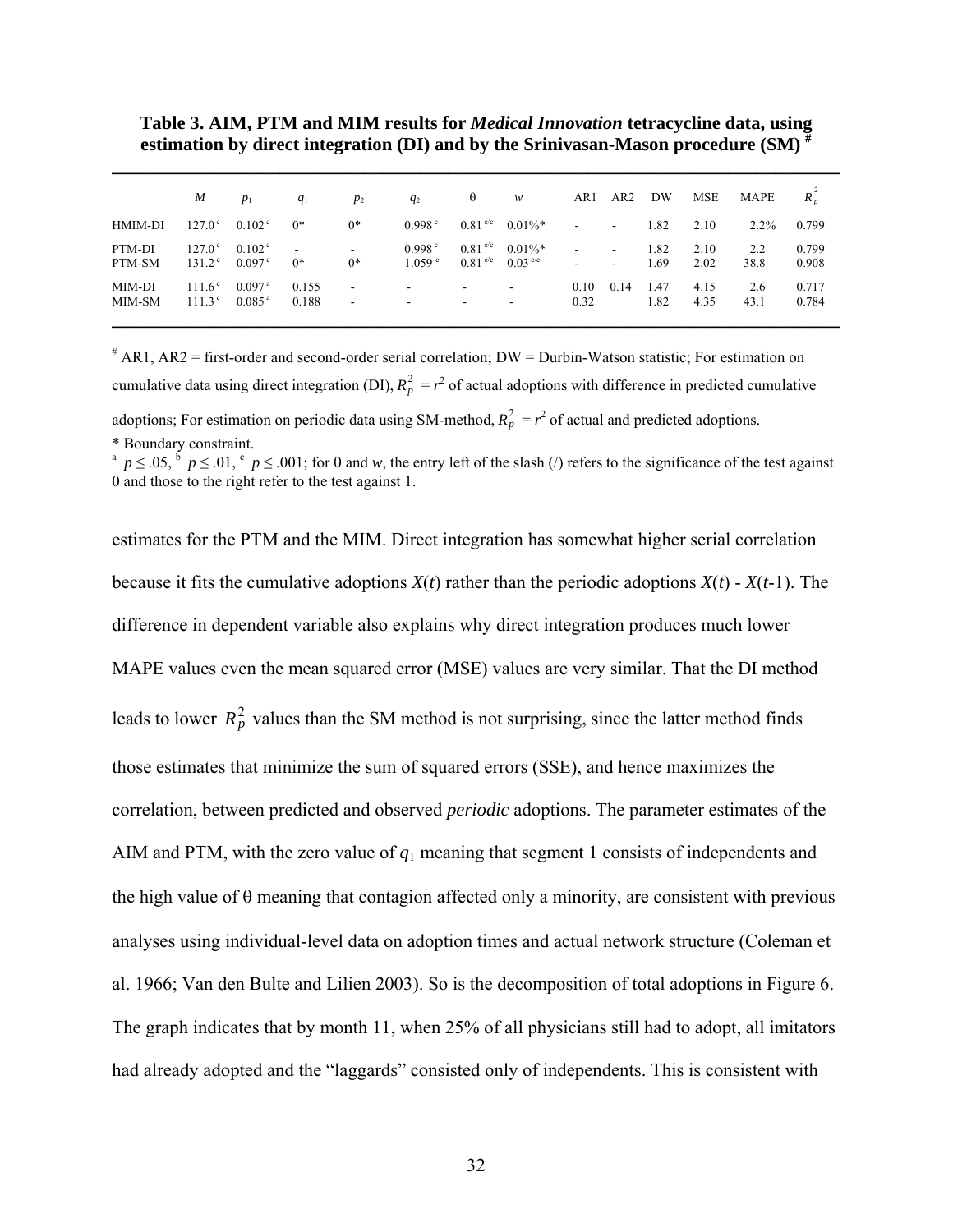### **Figure 6. Actual and predicted number of adopters in** *Medical Innovation*  **(Predictions from SM estimates of the PTM without serial correlation)**



the original finding by Coleman et al. (1966) using individual-level data that the laggards tended to be very poorly integrated in the social network and hence unaffected by social influence. Finally, the mixture models generate an estimate of *M* close to the entire sample of physicians (*N*  $= 125$ ), whereas the mixed-influence estimates are very close to the number of adopters having adopted at the end of the observation period  $(X(t_{17}) = 109)$ . This is consistent with our analytical result that imposing a mixed-influence model on a mixture process can generate the kinds of estimation artifacts documented by Van den Bulte and Lilien (1997).

### **5.3. Descriptive performance compared to benchmark models**

To assess the descriptive performance of the two-segment model, we compare it against that of the mixed-influence (MIM), Gamma/Shifted Gompertz (G/SG), Weibull-Gamma (WG), and Karmeshu-Goswami (KG) models. Since all these benchmark models have a closed-form solution, we estimate them using the standard Srinivasan-Mason (1986) approach. To avoid having comparisons across model specifications be affected by differences in estimation method and dependent variable, we do not estimate the full AIM using the DI approach. Instead, we estimate two restricted versions, one with  $w = 0$  and the other with  $q_1 = 0$ , that lead to closed-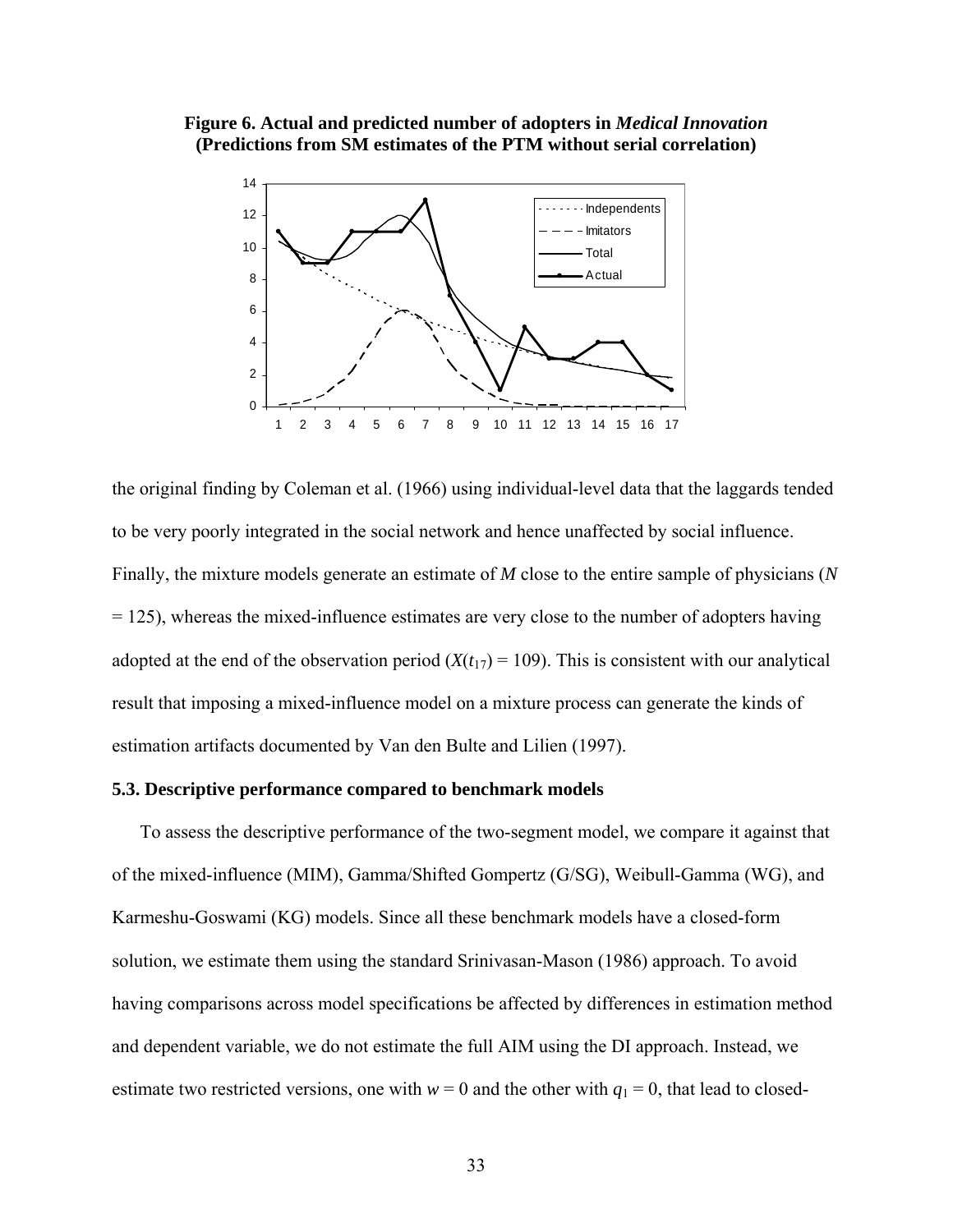form solutions for  $F_m(t)$  that do not involve Gaussian hypergeometric functions and that can hence be estimated using the SM approach.

We assess model performance under three error structures: (1) i.i.d. additive error, (2) additive error with AR1 serial correlation, and  $(3)$  lognormal multiplicative error.<sup>16</sup> Estimating the models without serial correlation provides a more informative assessment of descriptive performance because incorporating serial correlation into a model might alleviate a poor fit of its mean function to the data (Franses 2002). Still, the question remains to what extent serial correlation alone helps close the gap between two models.

We use four measures of descriptive performance: mean absolute deviation (MAD), mean absolute percentage error (MAPE), mean square error (MSE) and the Bayesian Information Criterion (BIC). Note, only the latter two penalize models with a larger number of free parameters.17 To save space and aid interpretation, we report only the *ratio* of the baseline models' MSE and MAD to that of the two-segment model. This relative measure controls for differences across data series in their total variance, with 1 being the neutral value and higher values indicating superior fit of the two-segment model. To save space, we report only the *difference* in BIC and MAPE, with 0 being the neutral value and higher values indicating superior fit of the two-segment model.

Table 4 reports the performance indicators averaged for each of the four sets of data as well as for all 33 data series. Technical Appendix C reports results for the individual series. The first panel pertains to models with additive i.i.d. errors. Let us start by focusing on the BIC, where a

<sup>&</sup>lt;sup>16</sup> For the model with lognormal multiplicative error, we estimate its log-transform, i.e.,  $\ln\{X(t) - X(t-1)\} = \ln M + \ln\{F(t) - F(t-1)\} + \varepsilon(t)$ , where  $F(t)$  is the closed-form solution of the cdf under the model, and  $\varepsilon(t)$  is i ln { $F(t)$  -  $F(t-1)$ } +  $\varepsilon(t)$ , where  $F(t)$  is the closed-form solution of the cdf under the model, and  $\varepsilon(t)$  is i.i.d. normal.<br><sup>17</sup> MSE = SSE / (*n* - *k*), where *n* is the number of observations and *k* the number of  $kln(n)$ , where LL<sup>c</sup> is the concentrated log-likelihood function. Under the assumption of normally distributed errors, the latter is computed from the non-linear regression solution as  $LL^c = \frac{1}{2}n\{\ln(n) - 1 - \ln(SSE)\}\)$  (e.g., Davidson and MacKinnon 1993; Seber and Wild 1989). The use of the concentrated rather than true log-likelihood is immaterial for our purpose. For instance, for nested models, the likelihood ratio test statistic constructed using the concentrated log-likelihood remains  $\chi^2$  distributed (Seber and Wild 1989).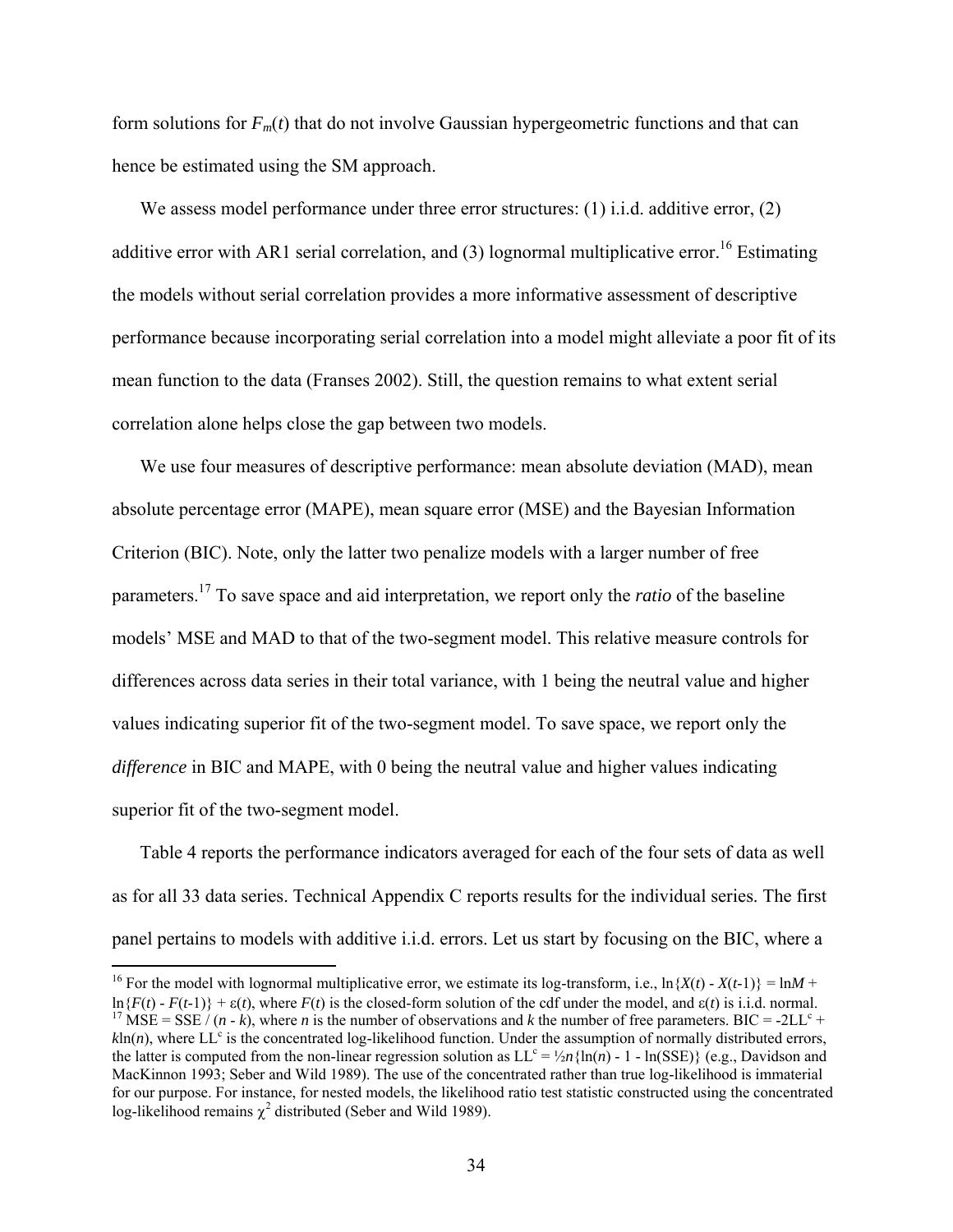# **Table 4. Descriptive performance of the two-segment model compared to mixed-influence, Gamma/Shifted Gompertz, Weibull-Gamma, and Karmeshu-Goswami models for different error structures #**

**\_\_\_\_\_\_\_\_\_\_\_\_\_\_\_\_\_\_\_\_\_\_\_\_\_\_\_\_\_\_\_\_\_\_\_\_\_\_\_\_\_\_\_\_\_\_\_\_\_\_\_\_\_\_\_\_\_\_\_\_\_\_\_\_\_\_\_\_\_\_\_\_\_\_\_\_\_\_** 

| 1. Additive error without serial correlation (AR0)                       |       |                       |                       |           |       |                 |       |         |           |             |      |      |           |           |      |      |  |
|--------------------------------------------------------------------------|-------|-----------------------|-----------------------|-----------|-------|-----------------|-------|---------|-----------|-------------|------|------|-----------|-----------|------|------|--|
|                                                                          |       | <b>BIC</b> difference |                       |           |       | MAPE difference |       |         | MSE ratio |             |      |      | MAD ratio |           |      |      |  |
|                                                                          |       | MIM G/SG WG           |                       | KG        |       | MIM G/SG        | WG    | KG      |           | MIM G/SG    | WG   | KG   |           | MIM G/SG  | WG   | KG   |  |
| Tetracycline                                                             |       | 10.44 13.27 14.45     |                       | 8.99      | 7.96  | 8.10            | 7.88  | $-0.11$ | 2.21      | 2.38        | 2.55 | 1.46 | 1.71      | 1.72      | 1.76 | 1.24 |  |
| Music CDs                                                                |       | 58.83 44.09           | 34.98                 | 1.17      | 18.73 | 17.92           | 8.82  | $-1.58$ | 2.66      | 2.06        | 2.21 | 0.92 | 1.69      | 1.54      | 1.47 | 0.98 |  |
| High-tech                                                                | 9.84  | 3.82                  | 4.47                  | 2.05      | 51.19 | 6.75            | 7.16  | 8.21    | 2.41      | 1.57        | 1.74 | 1.10 | 1.92      | 1.35      | 1.47 | 1.05 |  |
| Miscellaneous                                                            | 0.73  | $-2.16$               | 0.54                  | $-0.55$   | 5.56  | 1.13            | 3.83  | $-2.76$ | 1.21      | 0.93        | 1.11 | 0.90 | 1.24      | 1.05      | 1.11 | 0.88 |  |
| All                                                                      |       | 35.14 25.27 19.51     |                       | 1.12      |       | 20.17 11.67     | 7.12  | $-0.34$ | 2.14      | 1.62        | 1.76 | 0.96 | 1.60      | 1.37      | 1.37 | 0.97 |  |
| 2. Additive error with serial correlation (AR1)                          |       |                       |                       |           |       |                 |       |         |           |             |      |      |           |           |      |      |  |
|                                                                          |       |                       | <b>BIC</b> difference |           |       | MAPE difference |       |         |           | MSE ratio   |      |      |           | MAD ratio |      |      |  |
|                                                                          |       | MIM G/SG WG           |                       | <b>KG</b> |       | MIM G/SG WG     |       | KG      |           | MIM G/SG WG |      | KG   |           | MIM G/SG  | WG   | KG   |  |
| Tetracycline                                                             | 8.92  |                       | 8.19 10.06            | 8.81      |       | 4.44 -11.11     | 6.94  | 1.14    | 2.00      | 1.75        | 2.13 | 1.47 | 1.73      | 1.44      | 1.82 | 1.17 |  |
| Music CDs                                                                | 34.19 | 22.59                 | 28.24                 | 7.65      | 4.87  | 2.79            | 9.30  | 2.10    | 2.12      | 1.65        | 1.93 | 1.11 | 1.47      | 1.17      | 1.54 | 1.11 |  |
| High-tech                                                                | 12.67 | 5.15                  | 7.83                  | 0.22      | 35.39 | 6.80            | 6.82  | 7.22    | 2.97      | 1.70        | 2.19 | 0.98 | 2.12      | 1.46      | 1.67 | 0.91 |  |
| Miscellaneous                                                            | 2.62  | $-1.62$               | 2.79                  | $-1.59$   | 4.12  | 5.16            | 1.33  | $-5.02$ | 1.30      | 0.91        | 1.25 | 0.79 | 1.23      | 0.99      | 1.13 | 0.80 |  |
| A11                                                                      |       | 22.45 12.75 16.25     |                       | 4.21      | 8.60  | 3.63            | 6.39  | 1.09    | 1.95      | 1.42        | 1.75 | 1.01 | 1.48      | 1.17      | 1.43 | 0.99 |  |
| 3. Multiplicative error (log-log model) without serial correlation (AR0) |       |                       |                       |           |       |                 |       |         |           |             |      |      |           |           |      |      |  |
|                                                                          |       |                       | <b>BIC</b> difference |           |       | MAPE difference |       |         |           | MSE ratio   |      |      |           | MAD ratio |      |      |  |
|                                                                          |       | MIM G/SG              | WG                    | KG        |       | MIM G/SG        | WG    | KG      |           | MIM G/SG    | - WG | KG   |           | MIM G/SG  | WG   | KG   |  |
| Tetracycline                                                             |       | $-1.24 -1.37$         | 1.09                  | $-1.68$   | 3.21  | 3.02            | 2.90  | 2.08    | 1.11      | 1.10        | 1.16 | 0.78 | 1.24      | 1.22      | 1.25 | 1.02 |  |
| Music CDs                                                                |       | 51.73 35.95           | 15.32                 | 4.04      | 1.58  | 1.20            | 0.63  | $-0.09$ | 2.34      | 1.97        | 1.54 | 0.97 | 1.70      | 1.54      | 1.30 | 0.95 |  |
| High-tech                                                                | 9.10  | $-7.29$               | 3.51                  | $-7.93$   | 8.54  | 4.38            | 14.49 | $-5.56$ | 2.25      | 0.76        | 1.65 | 0.55 | 1.81      | 1.06      | 1.83 | 0.74 |  |
| Miscellaneous                                                            | 4.46  | $-0.45$               | 7.82                  | 1.68      | 14.04 | $-4.75$         | 15.11 | 0.97    | 1.60      | 1.04        | 1.93 | 1.03 | 1.37      | 1.01      | 1.48 | 0.96 |  |
| All                                                                      |       | 32.32 19.77 11.26     |                       | 1.78      | 5.74  | 0.14            | 6.54  | $-0.44$ | 2.06      | 1.45        | 1.64 | 0.92 | 1.60      | 1.31      | 1.40 | 0.93 |  |
|                                                                          |       |                       |                       |           |       |                 |       |         |           |             |      |      |           |           |      |      |  |

# To save space and aid interpretation, we report only the relative fit performance by comparing the fit of the twosegment discrete mixture model against that of the alternative models. For BIC and MAPE, we report the alternative models' value minus that of the two-segment model. For MSE and MAD, we report the alternative models' value divided by that of the two-segment model. So, for the BIC and MAPE differences, the neutral value is 0; for the MSE and MAD ratios, it is 1. For all metrics, higher values indicate superior fit of the two-segment model. For the BIC and MAPE differences, the average values reported are arithmetic means. For the MSE and MAD ratios, they are geometric means as this is a better measure of central tendency of a ratio than the arithmetic mean.

3-point difference is large enough to be evidence of superior fit and a 10-point difference

provides strong to very strong evidence of superior fit (Raftery 1995). The two-segment model

fits markedly better than the MIM, G/SG and WG models, for tetracycline, music CDs, and high-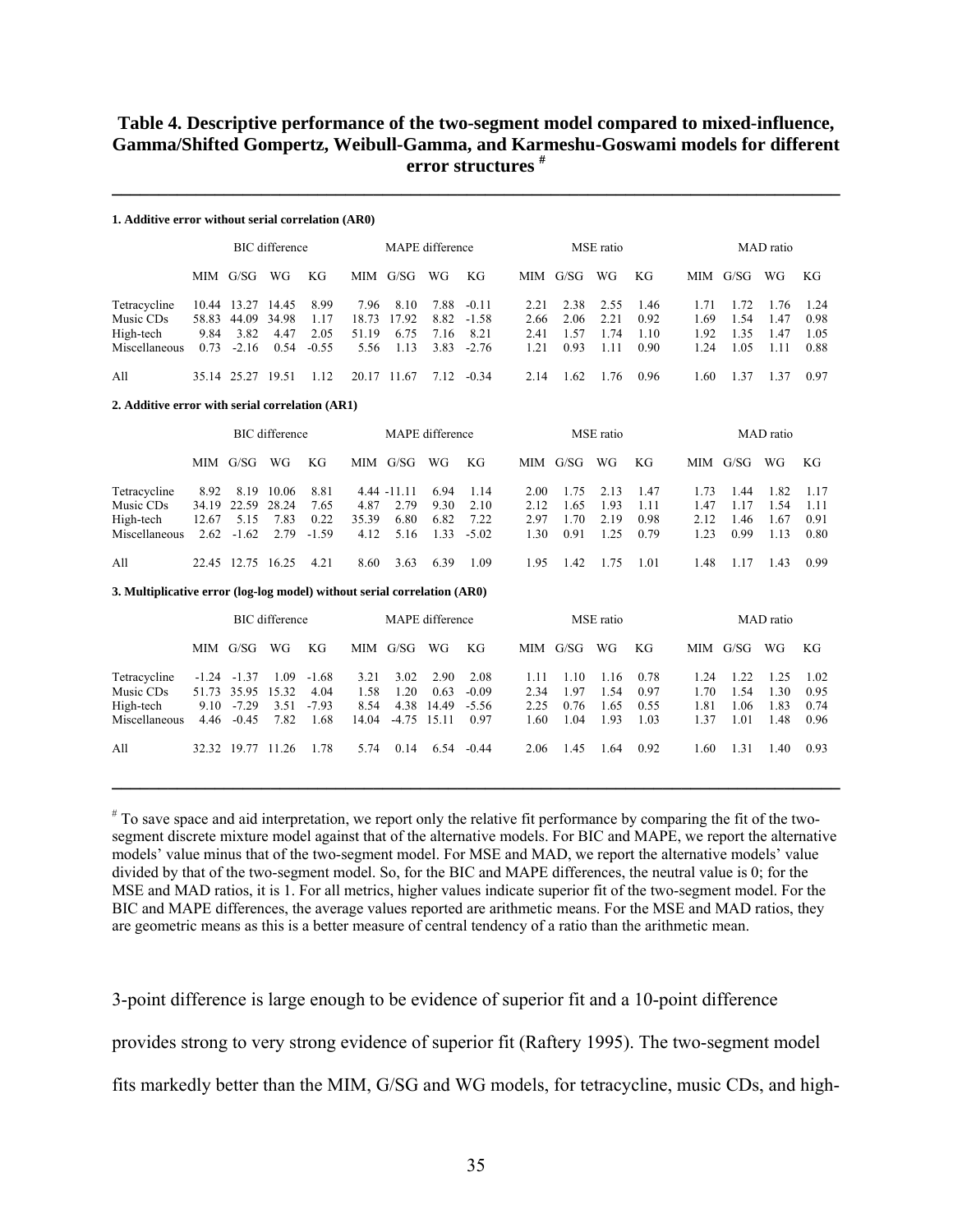tech products, and but *not* for the miscellaneous products where the presumption of a discrete mixture is not strong *a priori*. The two-segment model fits about equally well as the continuousmixture KG model, except for tetracycline where it beats it by a sizable margin. The same pattern exists for the three other performance measures: The two-segment model fits markedly better than MIM, G/SG and WG for data where a two-segment structure is a priori likely, but not elsewhere, and the two-segment model fits about equally well as the Karmeshu-Goswami model in all data sets.

Turning our attention to the second panel in Table 4, we see that allowing for serial correlation in the more poorly specified models tends to somewhat narrow the gap with the twosegment model. But the performance gap for products where a two-segment structure is a priori likely does not vanish. For high-technology products, adding serial correlation even increases the gap in BIC and MSE vis-à-vis MIM, G/SG and WG. The results in the third panel of Table 4 indicate that using a multiplicative rather than additive error structure does not affect the main conclusion from the first two panels very much: The two-segment model fits about as well as the continuous-mixture KG model, and markedly better than the MIM, G/SG and WG models for new products for which where a two-segment structure is a priori likely.

### **6. Conclusion**

We have analyzed the diffusion of innovations in markets with two segments: *influentials* who are more in touch with new developments and who affect another segment of *imitators* whose own adoptions do not affect the influentials. Such a structure with asymmetric influence is consistent with several theories in sociology and diffusion research, including the classic twostep flow hypothesis and Moore's more recent technology adoption framework. Our model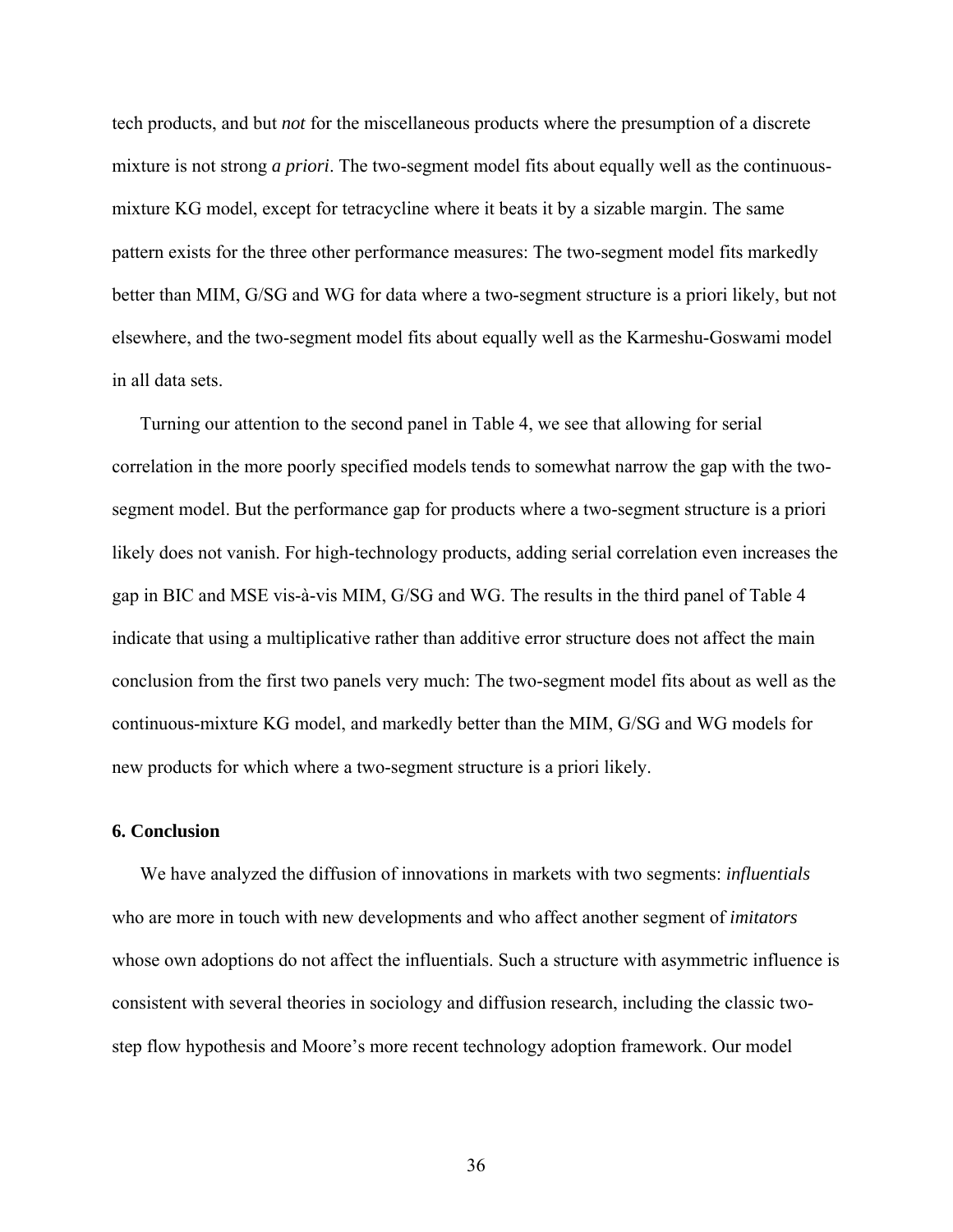allows diffusion researchers to operationalize these theories without recourse to micro-level diffusion data and to estimate parameters from real data. There are four main results.

(1) Diffusion in a mixture of influentials and imitators can exhibit the traditional symmetricaround-the-peak bell shape, asymmetric bell shapes, as well as a dip or "chasm" between the early and later parts of the diffusion curve. In contrast to Moore's contention, the model suggests that it need not always be necessary to change the product to gain traction among later adopters and the adoption curve to swing up again. Tetracycline is an example.

(2) The proportion of adoptions stemming from independents need not decrease monotonically; it can also first decline and then rise again to unity. This result disproves a common contention among diffusion researchers based on an erroneous mixture interpretation of the mixed-influence model (e.g., Bass 1969; Mahajan, Muller and Bass 1993; Rogers 2003).

(3) Specifying a mixed-influence model to a mixture process with pure independents and pure imitators can generate systematic changes in the parameter values. As several authors have noted, diffusion within a pure-type mixture of independents and imitators with hazards *p* and  $qF(t)$ , respectively, is distinct from diffusion in a homogenous population with mixed-influence where everyone adopts with hazard  $p + qF(t)$ . The closed-form solutions we present not only prove this mathematically but also show that imposing a mixed-influence specification on a pure-type mixture process can generate the systematic changes in the parameter values reported by Van den Bulte and Lilien (1997), Bemmaor and Lee (2002), and Van den Bulte and Stremersch (2004), unless  $\theta$  is close to either 0 or 1, or unless  $p_1 \rightarrow \infty$  and pure imitators ( $p_2 = 0$ ) have a very specific influence weight  $w = \theta(1+q_2-\theta)/q_2 > \theta$ .

(4) Empirical analysis of four sets of data comprising a total of 33 different data series (the classic *Medical Innovation* data, 19 music CDs, 5 high-tech products, and 8 miscellaneous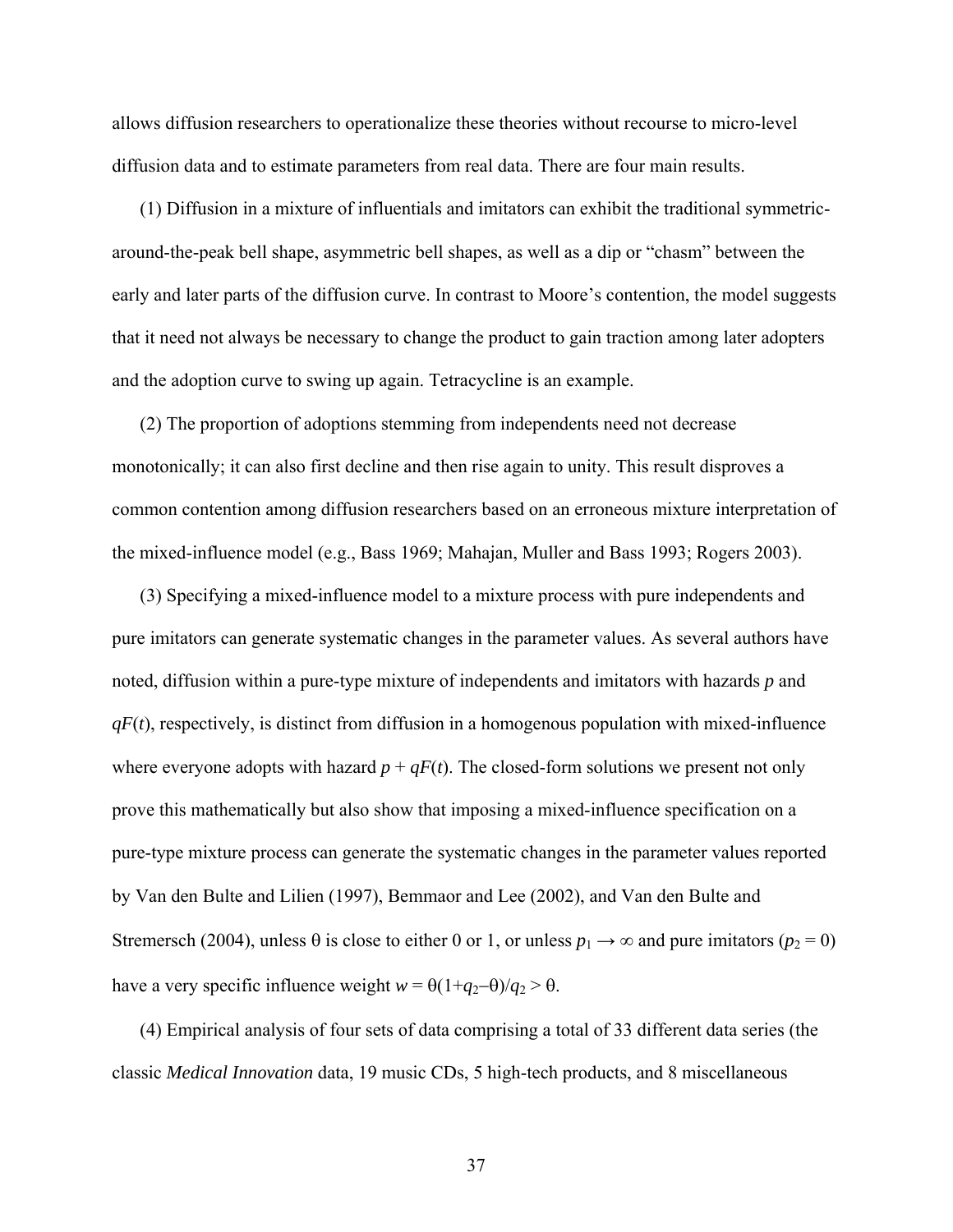innovations) indicates that the two-segment model fits markedly better than the mixed-influence, the Gamma/Shifted Gompertz, and the Weibull-Gamma models, at least for innovations for which a two-segment structure is likely to exist. Hence, the model does better when it is theoretically expected to and does not when it is not theoretically expected to. The two-segment model fits about equally well as the mixed-influence model proposed by Karmeshu and Goswami (2001) where *p* and *q* vary in a continuous fashion. Overall, the findings on descriptive performance are robust to changes in the error structure and indicate that the discrete-mixture model is sufficiently different and the data sufficiently informative for the model to fit real data better than other models.

The models we presented provide sharper insight into how social structure can affect macrolevel diffusion patterns, and should prove useful in five areas of application where influentials and imitators are a *priori* likely to exist. The first two are high-technology and health care products, including pharmaceuticals. In these two areas, innovations are often perceived to be complex or risky, and mainstream imitators refuse to be on the "bleeding edge," unlike opinion leaders and lead users. The third area is that of entertainment and mass culture products like gaming software, music, books and movies, where the distinction between aficionados and the casual mainstream audience can loom large.18 Teen marketing is the fourth area where the distinction between influentials and imitators may be critical in the new product diffusion

 $18$  Explicitly allowing for influentials and imitators may be especially useful for products carried by characters, writers, actors or directors who already have a small following among aficionados but have not yet broken through to the mainstream. In such cases, one would expect the former to adopt according an independent process and the latter to adopt only through contagion, if at all. This might result in a temporary dip. Movies starring Christina Ricci and movies directed by Ang Lee exhibit this pattern. Early in her career, Ricci played in several independent movies that won critical acclaim and earned her the label of "Indie Queen". These early movies exhibited the bell curve typical of very successful "sleepers" (The Ice Storm-1997; The Opposite of Sex-1998; Buffalo 66-1998). Then followed a small movie exhibiting a dip (Desert Blue-1998), while her recent movies are more standard Hollywood fare exhibiting the standard monotonic, exponential decline (e.g., The Man Who Cried-2001). The same pattern is observed for movies directed by Ang Lee: bell-shaped for The Ice Storm-1997, a temporary dip for Ride with the Devil-1999, and monotonic decline for his more recent Hollywood production The Hulk-2003.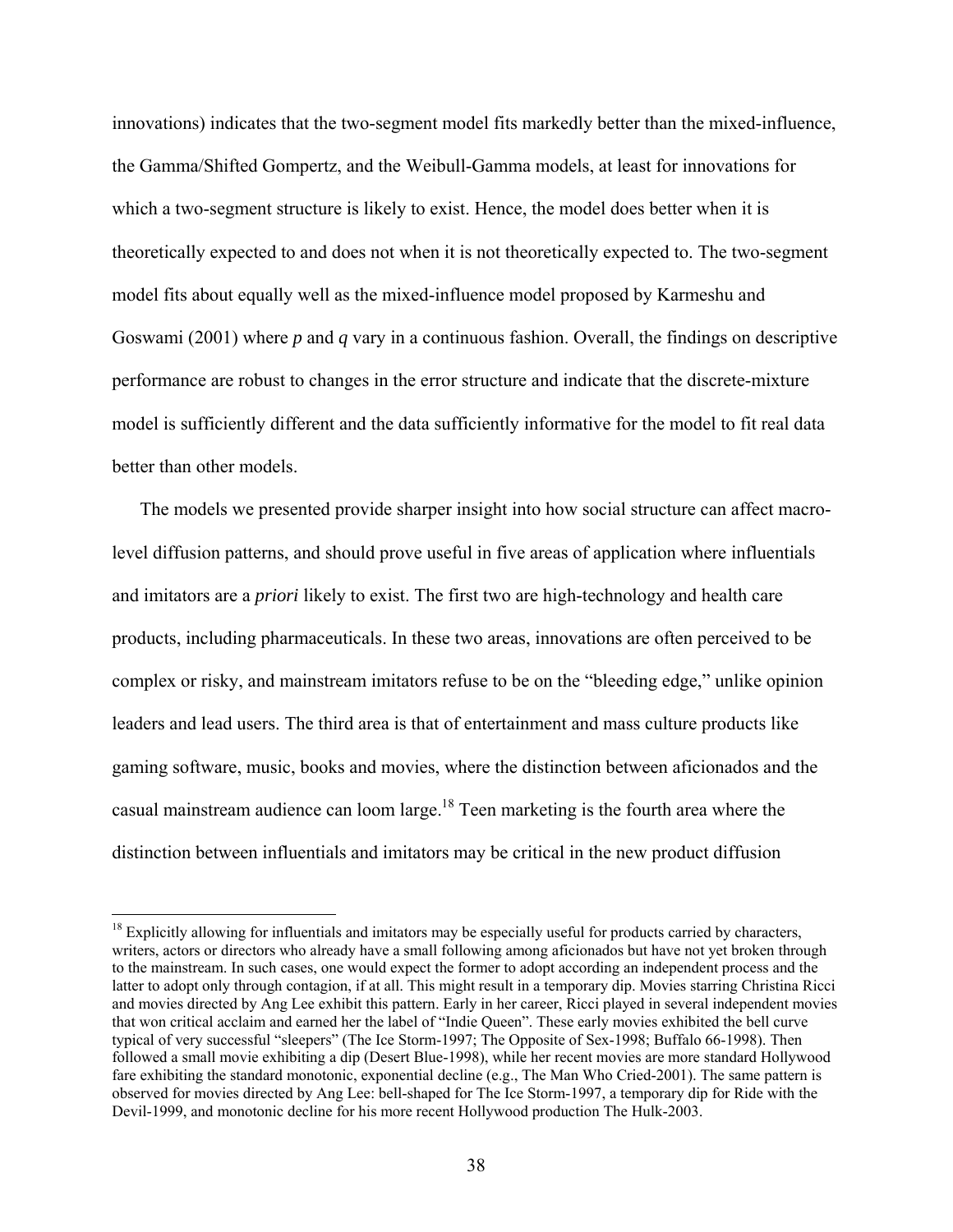process. For several years, P&G has been operating Tremor as a mechanism to connect with highly involved and influential teens, foster adoption among them, and through them reach out to the larger teen population. Categories in which Tremor and similar services have been used include not only fashion oriented apparel and entertainment, but also more mundane fast-moving consumer goods like beauty aids and food. The fifth area of particular potential consists of situations where a segment of enthusiasts has pent-up demand. For instance, when internet access providers started operating in France in 1996, a rather large number of people adopted their services. New adoptions dipped in 1997, only to increase again from 1998 onwards. The deviation from the standard bell shape was not the low number in 1997 but the high initial number in 1996, when many university users who had been accessing the internet exclusively through the university RENATER network were finally able to start using the internet at home as well (Fornerino 2003). In case the enthusiasts can place advance orders that the marketing analyst can observe (e.g., Moe and Fader 2002), it may be useful to explicitly allow for a difference between the start time of the diffusion process of the two segments.

### **6.1. Implications for practice**

The first two of our results have clear managerial implications. Since dips in the adoption curve can stem from the mere presence of influentials and imitators, it need not *always* be necessary for firms to change their product to gain traction among later adopters and the adoption curve to swing up again. In contrast to what Moore (1991) claims, launching a new version to appeal to prospects who have not adopted yet need not always be necessary, let alone optimal, to get out of the dip. Of course, when the dip results not from a social chasm between segments (very low *w*) but from a difference in what constitutes an acceptable product offering, then changing the product will be necessary to gain traction in the second segment.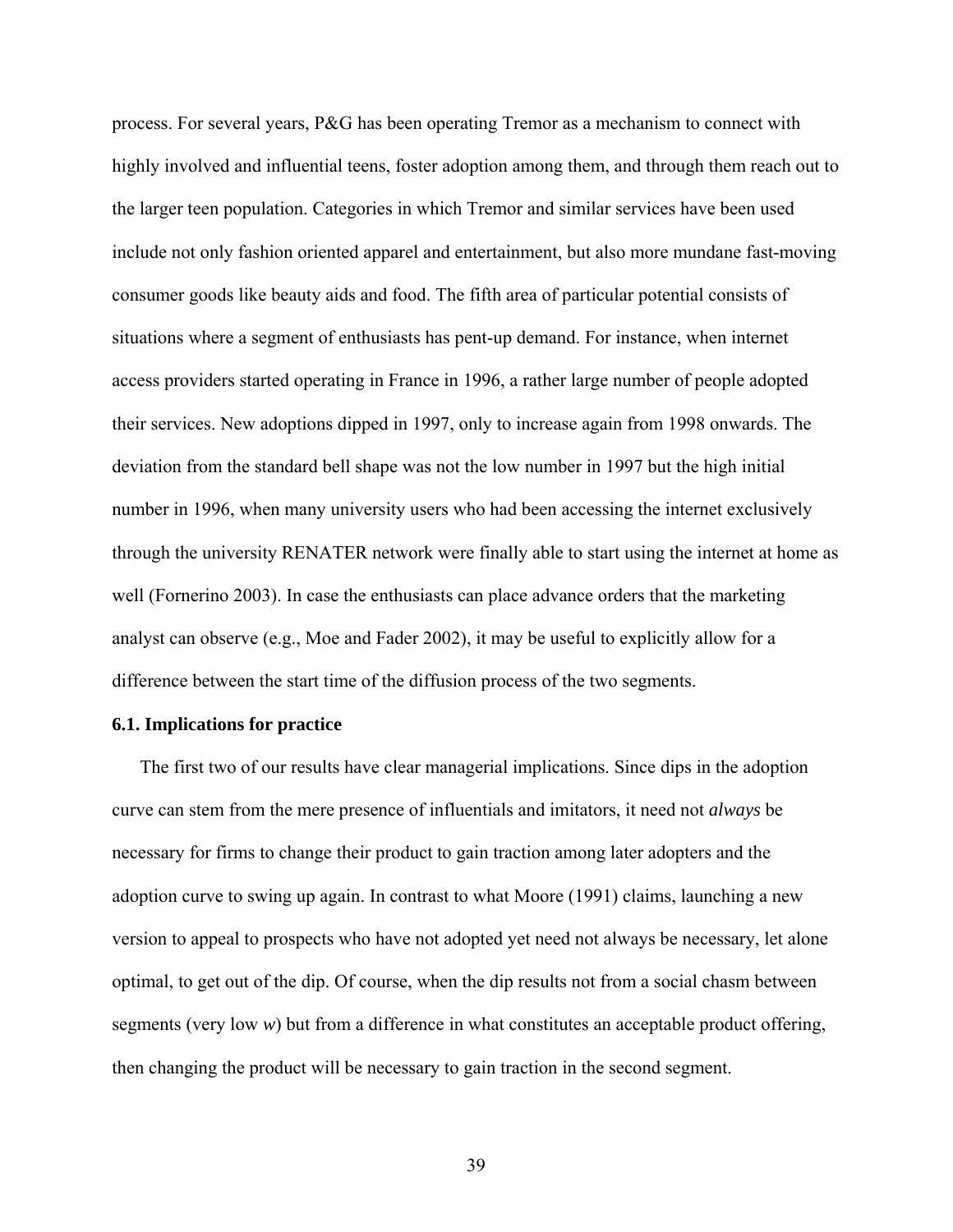We have also shown that the proportion of adoptions stemming from influentials need not decrease monotonically; it can also first decline and then rise again. Hence, while it may make sense for firms to shift the focus of their marketing efforts from independents to imitators shortly after launch as shown by Mahajan and Muller (1998) using a two-period model, they may want to start increasing their resource allocation to independent decision makers again later in the process. Managers who confuse the distinction between influentials and imitators with that between early and late adopters, and ignore our results and others' empirical evidence that the bulk of the late adoptions may stem from people not subject to social contagion (e.g., Becker 1970; Coleman et al. 1966), may end up wasting money by poor targeting.

Both these prescriptive implications assume the existence of influentials and imitators. Of course, thoughtful managers will want to check these assumptions against data from their own markets to assess to what extent they should trust these implications. Standard aggregate-level data and models can be quite misleading for identifying causal mechanism affecting new product diffusion (e.g., Bemmaor 1994; Van den Bulte and Stremersch 2004). Managers and market researchers must realize that disaggregate data are necessary to gain a better understanding of whether and how social contagion drives the diffusion of their products (e.g., Burt 1987; Van den Bulte and Lilien 2001).

Our work also has important implications for how managers should develop more effective network marketing efforts. Several firms in the pharmaceutical industry, longtime leaders in applying marketing analytics, are now conducting research in which they ask physicians to name the opinion leaders in their social network. Typically, firms use this information to guide their sales reps to the more central physicians. In terms of our model, they are allocating their resources to make  $F_1(t)$  grow faster, in the hope that this will get  $F_2(t)$  growing faster as well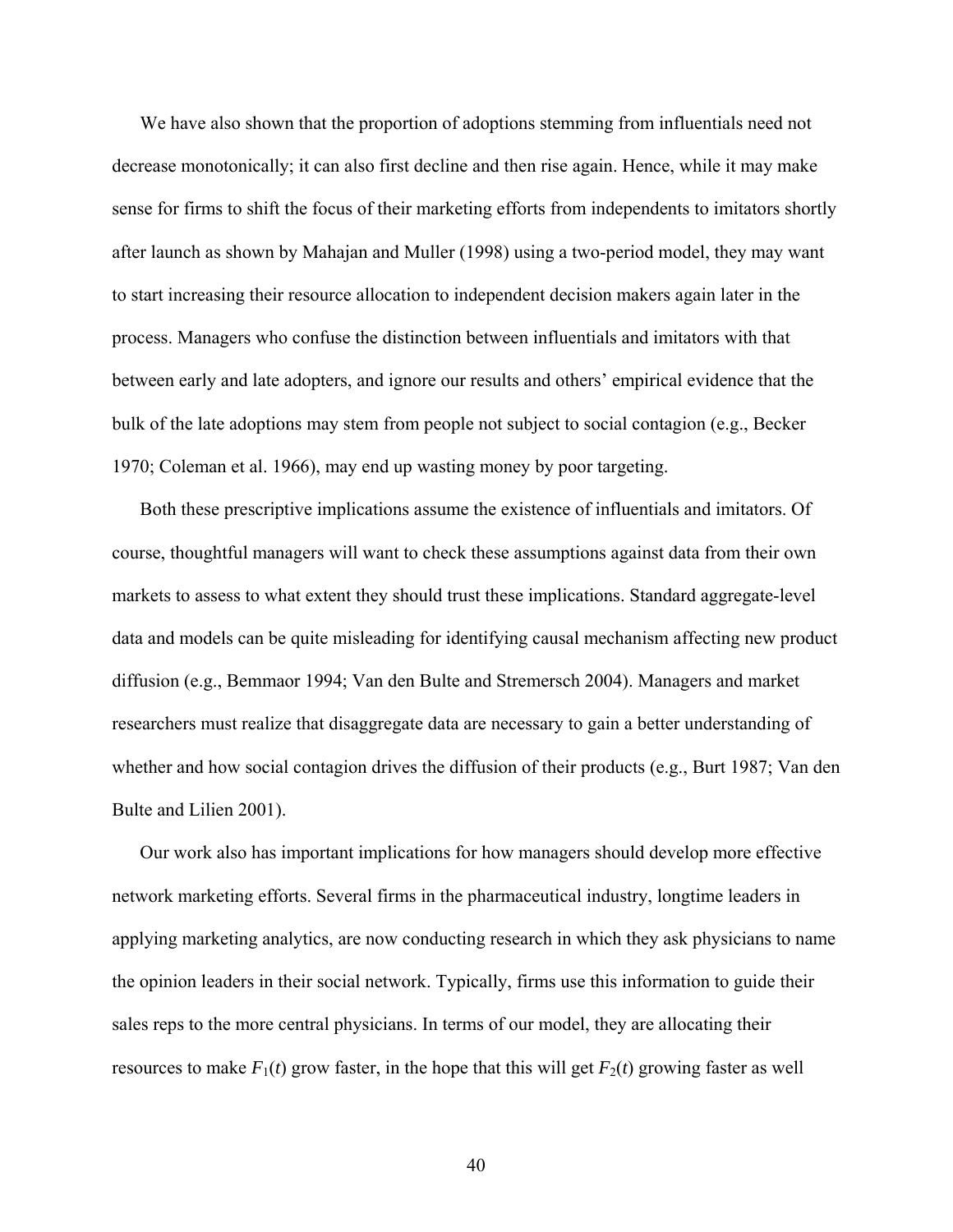through the social multiplier effect captured by *wq*2. This makes sense, but should be complemented with efforts to increase the multiplier, especially the weight factor *w*. Rather than focusing only on identifying and converting influentials, firms should also identify ways to increase their impact (e.g., Valente et al. 2003).

The limited value of aggregate-level data to detect contagion effects does not mean that nothing can be learned from them. Following the lead of studies like that of Hahn et al. (1994), firms could analyze the sales evolution of multiple products and look for systematic differences in parameters like θ, *w* and *q*2 that can be related to product or market characteristics. This, in turn, may help firms develop a better understanding of why product sales evolve the way they do and might even result in better forecasting models. Such analysis should be useful in all five areas of application identified earlier. From a data availability point of view, it should be particularly appealing to firms in the book, music, and film industries who launch many products each year, and to consulting and research firms with many clients in pharmaceuticals or in hightech industries.

### **6.2. Additional implications for education and research**

We have shown that some ideas in mathematical diffusion modeling that have become part of the standard marketing curriculum through influential papers and books (Bass 1969; Rogers 2003), are wrong and have misleading marketing implications. We hope our work will help redress this situation in both education and research training.

Several of the implications for practice we presented above have clear research opportunities attached to them. Another important extension of our work would be to incorporate control variables, including marketing efforts. This may not only be useful for empirical research (e.g., to what extent are dips simply caused by exogenous demand shocks?), but may also enable one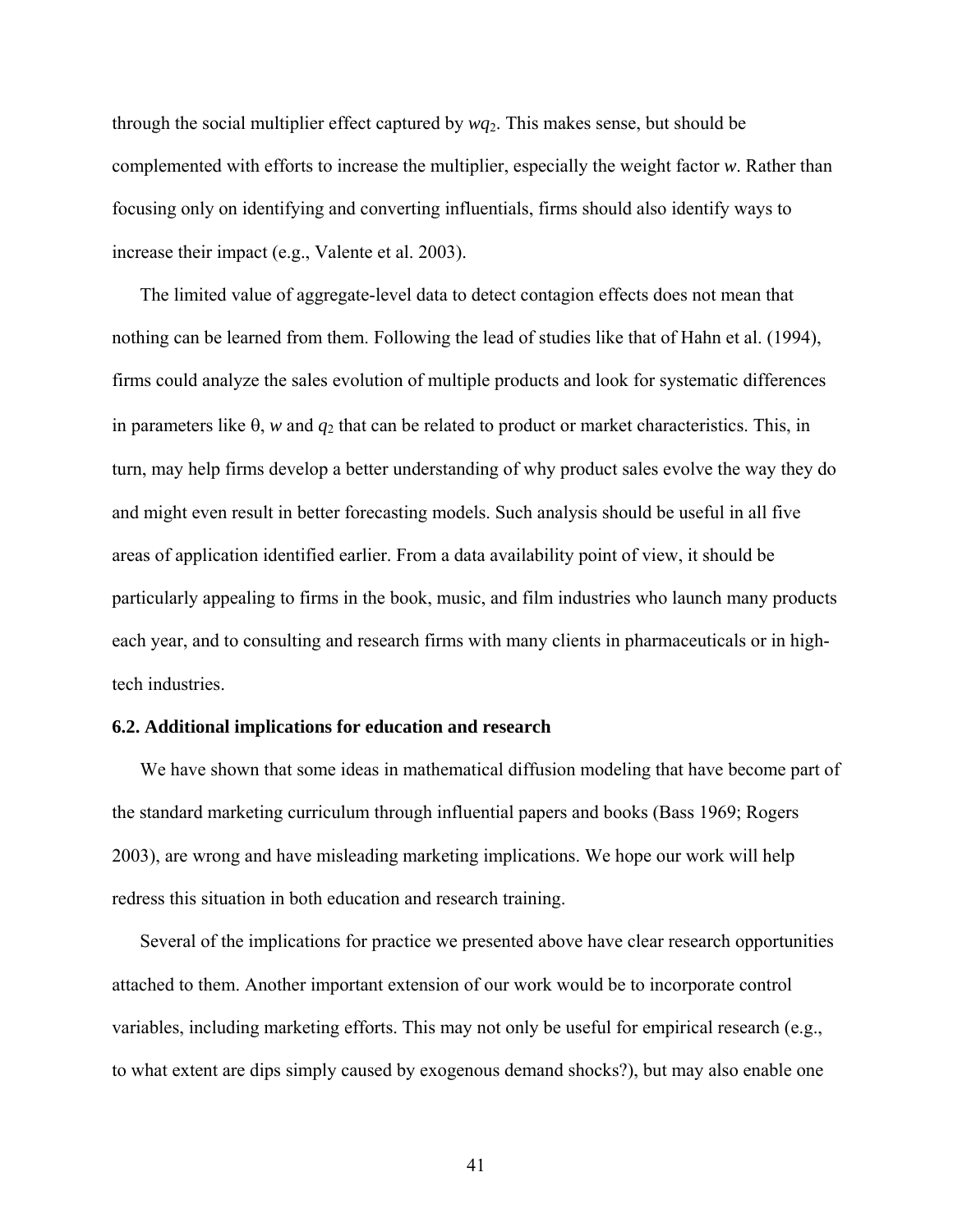to study more rigorously the decision to target independents versus imitators. Even a simplified three-period model might be helpful in studying under what conditions it is profit maximizing to change one's targeting from independents to imitators and, possibly, to independents again (Esteban-Bravo and Lehmann 2005). Like the models we presented, this extension would allow one to better understand current arguments and findings, to formalize richer theoretical arguments, and perhaps even to operationalize them into estimable models that help bridge the gap between theory and data.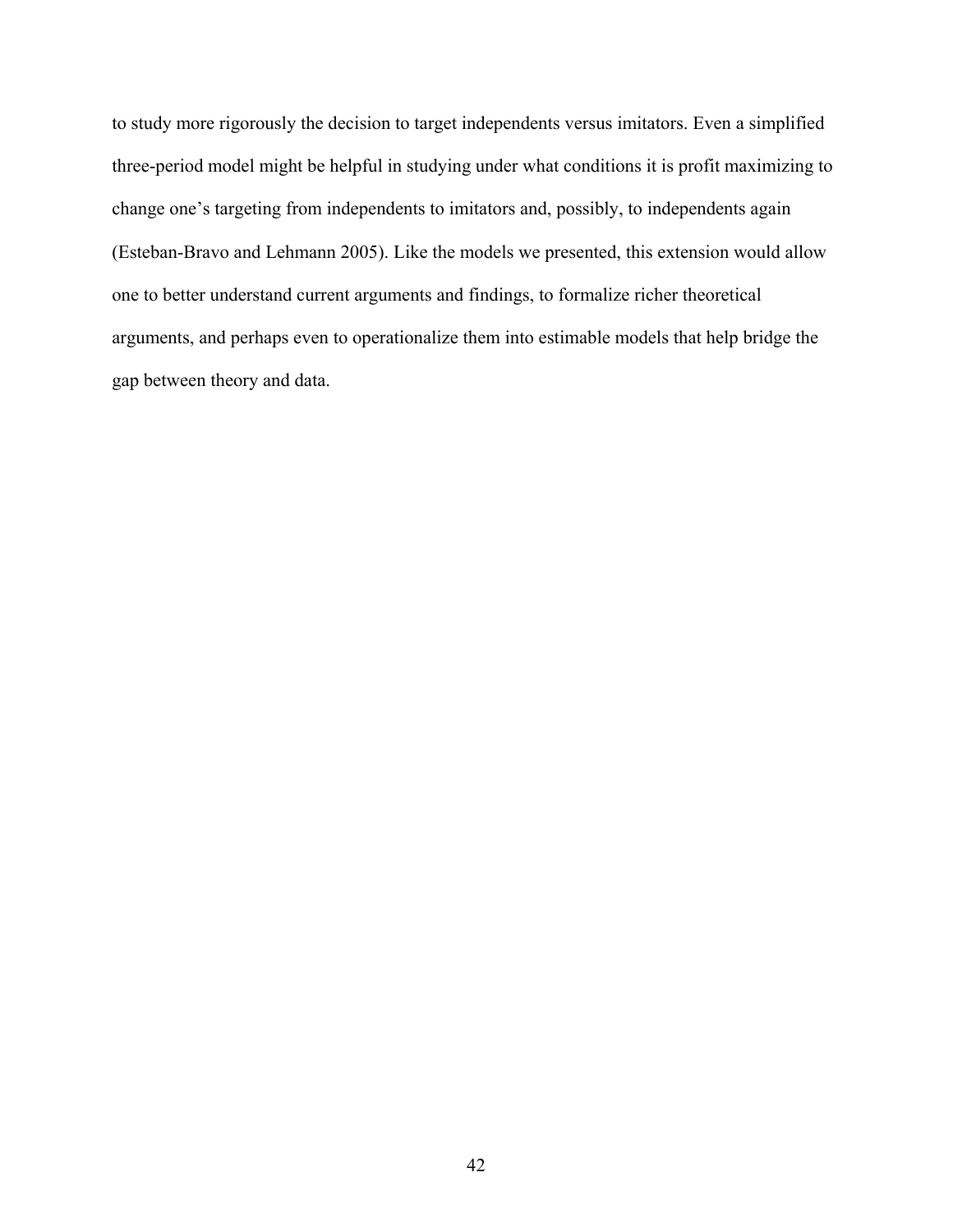### **References**

- Bass, Frank M. 1969. A new product growth model for consumer durables. *Management Sci.* **15** 215-227.
- Beck, Jonathan. 2005. The sales effect of word of mouth: A model for creative goods and estimates for novels. Working paper, Humboldt University, Berlin, Germany.
- Becker, Marshall H. 1970. Sociometric location and innovativeness: Reformulation and extension of the diffusion model. *Amer. Sociological Rev.* **35** 267-283.
- Bemmaor, Albert C. 1994. Modeling the diffusion of new durable goods: Word-of-mouth effect versus consumer heterogeneity. Gilles Laurent, Gary L. Lilien, Bernard Pras, eds. *Research Traditions in Marketing*. Kluwer Academic Publishers, Boston, MA, 201-223.
- Bemmaor, Albert C., Yanghyuk Lee. 2002. The impact of heterogeneity and ill-conditioning on diffusion model parameter estimates. *Marketing Sci.* **21** 209-220.
- Bourdieu, Pierre. 1984. *Distinction: A Social Critique of the Judgment of Taste*. Harvard University Press, Cambridge, MA.
- Bronnenberg, Bart J., Carl F. Mela. 2004. Market roll-out and retailer adoption for new brands. *Marketing Sci.* **23** 50-518.
- Burt, Ronald S. 1987. Social contagion and innovation: Cohesion versus structural equivalence. *Amer. J. Sociology* **92** 1287-1335.
- Cancian, Frank. 1979. *The Innovator's Situation: Upper-Middle-Class Conservatism in Agricultural Communities*. Stanford University Press, Stanford, CA.
- Case, Anne C., Harvey S. Rosen, James R. Hines. 1993. Budget spillovers and fiscal policy interdependence. *J. Public Econom.* **52** 285-307.
- Coleman, James S. 1964. *Introduction to Mathematical Sociology*. The Free Press of Glencoe, London, UK.
- Coleman, James S., Elihu Katz, Herbert Menzel. 1966. *Medical Innovation: A Diffusion Study*. Bobbs-Merrill Company, Indianapolis, IN.
- Coulter, Robin A., Lawrence Feick, Linda L. Price. 2002. Changing faces: Cosmetics opinion leadership among women in the new Hungary. *Eur. J. Marketing* **36** 1287-1308.
- Cox, D.R. 1959. The analysis of exponentially distributed life-times with two types of failure. *J. Roy. Stat. Soc. B* **21** 411-421.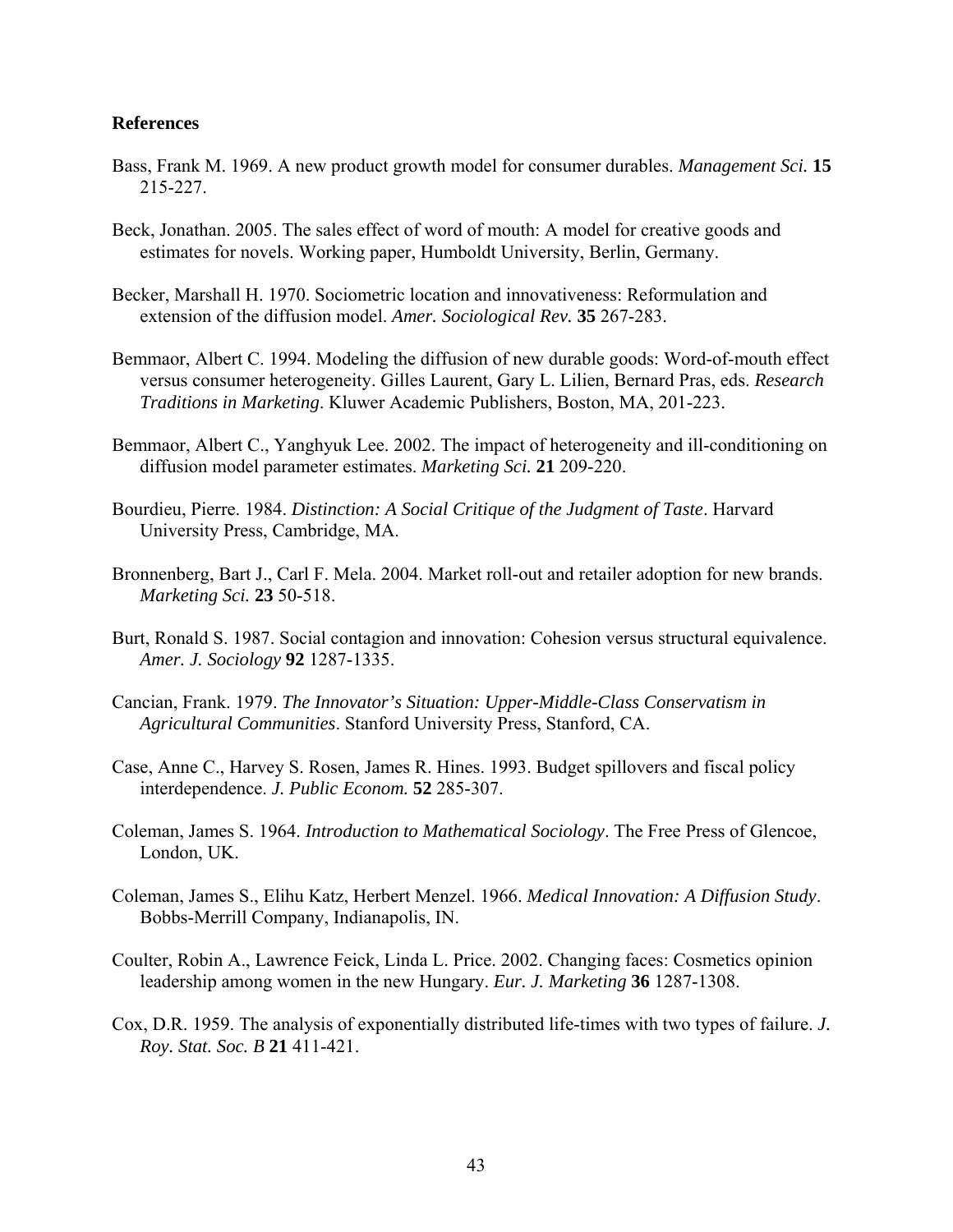- Daley, D.J. 1967. Concerning the spread of news in a population of individuals who never forget. *Bull. Math. Biophys.* **29** 373-376.
- Davidson, Russell, James G. MacKinnon. 1993. *Estimation and Inference in Econometrics*. Oxford University Press, Oxford, U.K.
- Davies, Stephen. 1979. *The Diffusion of Process Innovations*. Cambridge University Press, Cambridge, UK.
- Dixon, Robert. 1980. Hybrid corn revisited. *Econometrica* **46** 1451-1461.
- Esteban-Bravo, Mercedes, Donald R. Lehmann. 2005. When giving some away makes sense to jump-start the diffusion process. Working paper, Columbia University, New York, NY.
- Fader, Peter S., Bruce G.S. Hardie, Ka Lok Lee. 2005. "Counting your customers" the easy way: An alternative to the Pareto/NBD model. *Marketing Sci.* **24** 275-284.
- Farrell, Winslow. 1998. *How Hits Happen*. HarperCollins, New York, NY.
- Fornerino, Marianela. 2003. Internet adoption in France. *Serv. Ind. J.* **23** 119-135.
- Franses, Philip Hans. 2002. Testing for residual autocorrelation in growth curve models. *Tech. Forecasting Soc. Change* **69** 195-204.
- Frenzen, Jonathan K., Kent Nakamoto. 1993. Structure, cooperation, and the flow of market information. *J. Consumer Res.* **20** 360-375.
- Garber, Tal, Jacob Goldenberg, Barak Libai, Eitan Muller. 2004. From density to destiny: Using spatial dimension of sales data for early prediction of new product success. *Marketing Sci.* **23** 419-428.
- Gladwell, Malcolm. 2000. *The Tipping Point*. Little, Brown and Company, New York, NY.
- Godes, David, Dina Mayzlin. 2004. Using online conversations to study word-of-mouth communication. *Marketing Sci.* **23** 545-560.
- Goldenberg, Jacob, Barak Libai, Eitan Muller. 2002. Riding the saddle: How cross-market communications can create a major slump in sales. *J. Marketing* **66** (2), 1-16.
- Griliches, Zvi. 1962. Profitability versus interaction: Another false dichotomy. *Rural Sociol.* **27** 327-330.
- Hahn, Minhi, Sehoon Park, Lakshman Krishnamurthi, Andris A. Zoltners. 1994. Analysis of new product diffusion using a four-segment trial-repeat model. *Marketing Sci.* **13** 224-247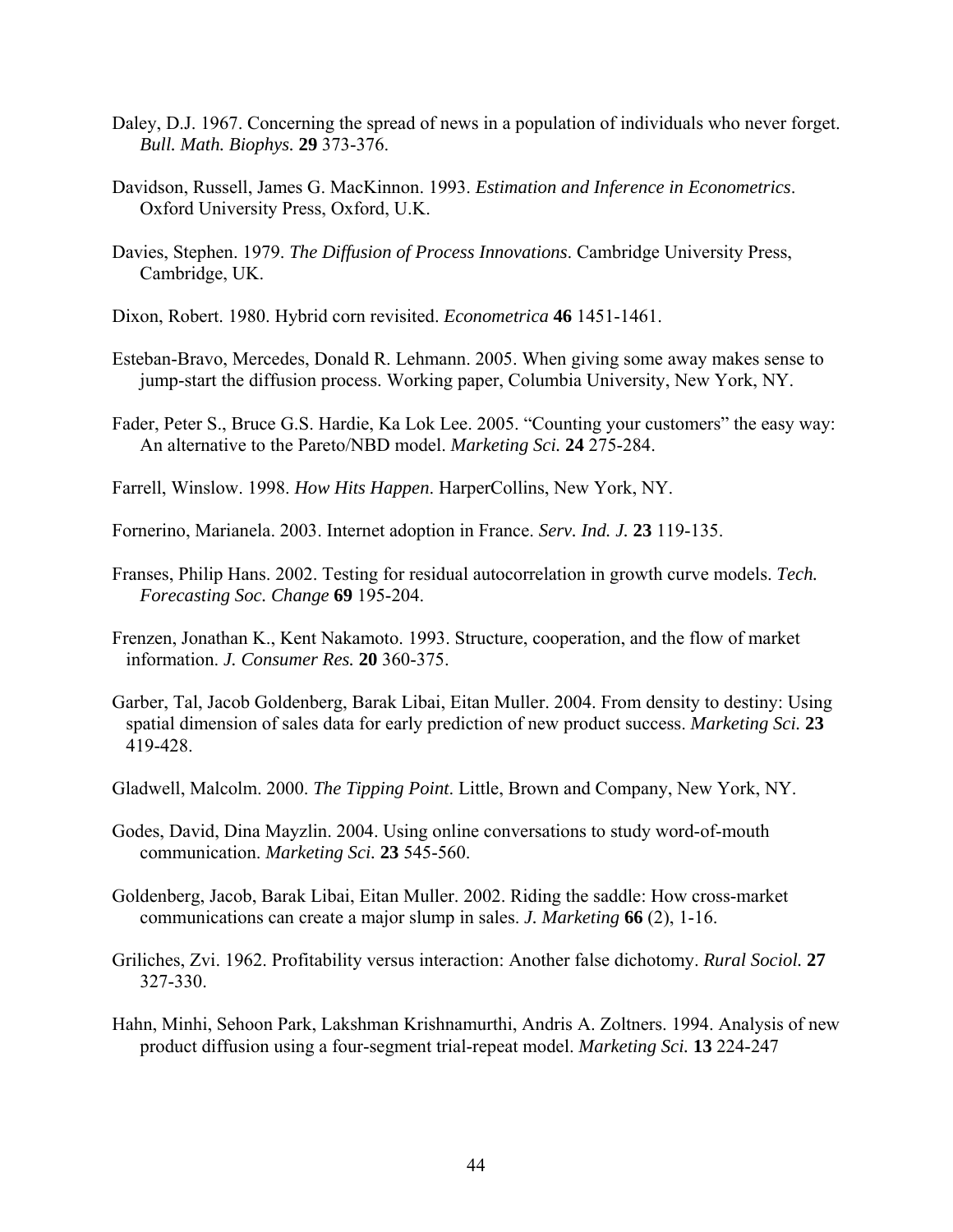- Hardie, Bruce G.S., Peter S. Fader, Michael Wisniewski. 1998. An empirical comparison of new product trial forecasting models. *J. Forecasting* **17** 209-229.
- Hernes, Gudmund. 1976. Diffusion and growth—The non-homogenous case. *Scand. J. Econ.* **78** 427-436.
- Homans, George C. 1960. *Social Behavior: Its Elementary Forms*. Harcourt, Brace, and World, New York, NY.
- Jeuland, Abel P. 1981. Parsimonious models of diffusion of innovation. Part A: Derivations and comparisons. Working paper, University of Chicago, Chicago, IL.
- Karmeshu, Debasree Goswami. 2001. Stochastic evolution of innovation diffusion in heterogeneous groups: Study of life cycle patterns, *IMA J. Manage. Math.* **12** 107-126.
- Katz, Elihu. 1957. The two-step flow of communication: An up-to-date report on an hypothesis. *Public Opin. Quart.* **21** 61-78.
- Katz, Elihu, Paul F. Lazarsfeld. 1955. *Personal Influence: The Part Played by People in the Flow of Mass Communication*. The Free Press, Glencoe, IL.
- Lazarsfeld, Paul F., Bernard Berelson, Hazel Gaudet. 1944. *The People's Choice: How the Voter Makes Up His Mind in a Presidential Campaign*. Duell, Sloan and Pearce, New York.
- Lekvall, Per, Clas Wahlbin. 1973. A study of some assumptions underlying innovation diffusion functions. *Swed. J. Econ.* **75** 362-377.
- Lilien, Gary L., Ambar Rao, Shlomo Kalish. 1981. Bayesian estimation and control of detailing effort in a repeat purchase diffusion environment. *Management Sci.* **27** 493-506.
- Mahajan, Vijay, Eitan Muller. 1998. When is it worthwhile targeting the majority instead of the innovators in a new product launch? *J. Marketing Res.* **35** 488-495.
- Mahajan, Vijay, Eitan Muller, Frank M. Bass. 1993. New-product diffusion models. J. Eliashberg, G.L. Lilien, eds. *Marketing (Handbooks in Operations Research and Management Science, Vol. 5)*. North-Holland, Amsterdam, Netherlands, 349-408.
- Mahajan, Vijay, Eitan Muller, Rajendra K. Srivastava. 1990. Determination of adopter categories by using innovation diffusion models. *J. Marketing Res.* **27** 37-50.
- Mahajan, Vijay, Robert A. Peterson. 1985. *Models for Innovation Adoption*. Sage, Newbury Park, CA.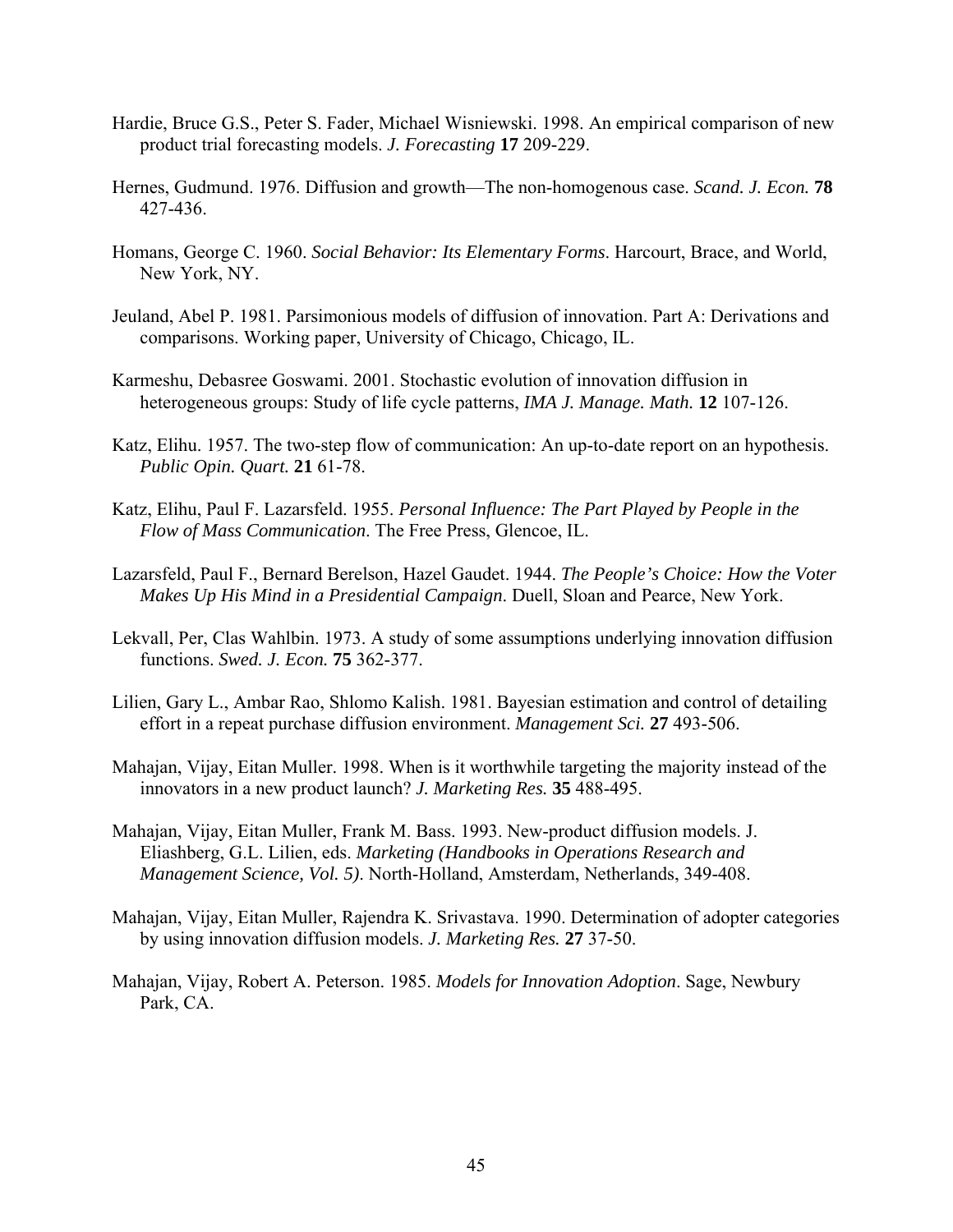Manfredi, Piero, Andrea Bonaccorsi, Angelo Secchi. 1998. Social heterogeneities in classical new product diffusion models. I: "external" and "internal" models. Technical Report No. 174, Dipartimento Statistica e Matematica Applicata all'Economia, Università di Pisa, Pisa, Italy.

Mansfield, Edwin. 1961. Technical change and the rate of imitation. *Econometrica* **29** 741-766.

- Massy, William F, David B. Montgomery, Donald G. Morrison. 1970. *Stochastic Models of Buying Behavior*. MIT Press, Cambridge. MA.
- Merton, Robert K. 1949. Patterns of influence: A study of interpersonal influence and communications behavior in a local community. Paul F. Lazarsfeld, Frank N. Stanton, eds. *Communications Research, 1948-1949*. Harper & Brothers, New York, 180-219.
- Midgley, David F., Grahame R. Dowling. 1978. Innovativeness: The concept and its measurement. *J. Consumer Res.* **4** 229-242.
- Moe, Wendy W., Peter S. Fader. 2001. Modeling hedonic portfolio products: A joint segmentation analysis of music compact disc sales. *J. Marketing Res.* **38** 376-385.
- Moe, Wendy W., Peter S. Fader. 2002. Using advance purchase orders to forecast new product sales. *Marketing Sci.* **21** 347-364.
- Moore, Geoffrey A. 1991. *Crossing the Chasm*. HarperBusiness, New York, NY.
- Moore, Geoffrey A. 1995. *Inside the Tornado*. HarperBusiness, New York, NY.
- Myers, James H., Thomas S. Robertson. 1972. Dimensions of opinion leadership. *J. Marketing Res.* **9** 41-46.
- Narayanan, Sunder. 1992. Incorporating heterogeneous adoption rates in new product diffusion models: A model and empirical investigations. *Marketing Lett.* **3** 395-406.
- Perrin, Meyer. 1994. Bi-logistic growth. *Tech. Forecasting Soc. Change* **47** 89-102.
- Philips, Damon J., Ezra W. Zuckerman, 2001. Middle-status conformity: Theoretical restatement and empirical demonstration in two markets. *Amer. J. Sociol.* **107** 379-429.
- Putsis, William P., Jr., Sridhar Balasubramaniam, Edward H. Kaplan, Subrata K. Sen. 1997. Mixing behavior in cross-country diffusion. *Marketing Sci.* **16** 354-369.
- Pyatt, F. Graham. 1964. *Priority Patterns and the Demand for Household Durable Goods*. Cambridge University Press, Cambridge, U.K.
- Raftery, Adrian E. 1995. Bayesian model selection in social research. Peter V. Marsden, ed. *Sociological Methodology 1995*. Blackwell, Oxford, U.K., 111-163.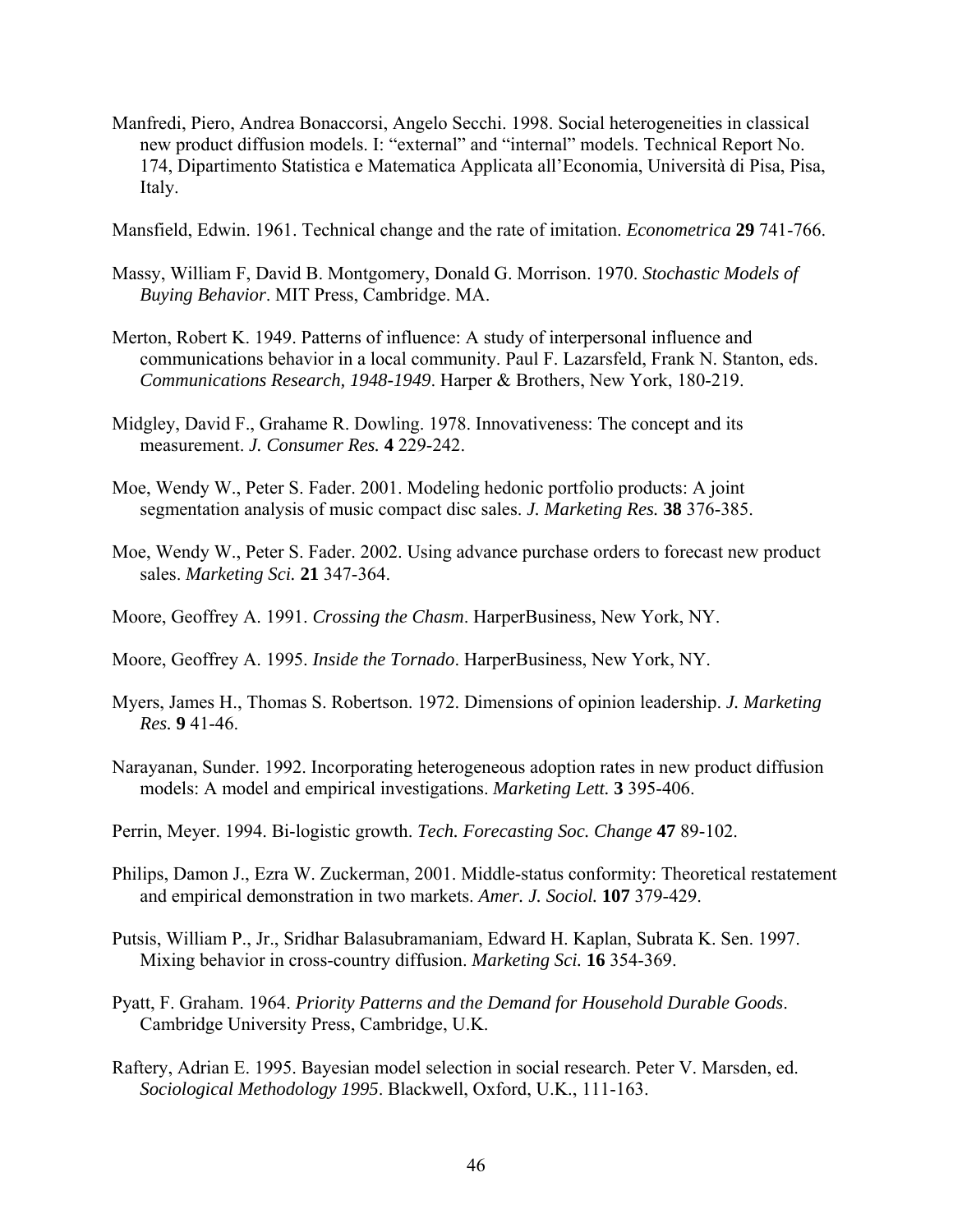Riesman, David. 1950. *The Lonely Crowd: A Study of the Changing American Character*. Yale University Press, New Haven, CT.

Rogers, Everett M. 2003. *Diffusion of Innovations, 5th ed*. Free Press, New York, NY.

- Rosen, Emanuel. 2000. *The Anatomy of Buzz*. Doubleday, New York, NY.
- Schor, Juliet B. 1998. *The Overspent American: Upscaling, Downshifting, and the New Consumer*. Basic Books, New York, NY.
- Seber, G.A.F., C.J. Wild. 1989. *Nonlinear Regression*. John Wiley, New York, NY.
- Silk, Alvin J. 1966. Overlap among self-designated opinion leaders: A study of selected dental products and services. *J. Marketing Res.* **3** 255-259.
- Simmel, Georg.1971. Fashion. Donald N. Levine, ed. *Georg Simmel on Individuality and Social Forms*. University of Chicago Press, Chicago, IL, 294-323*.*
- Slywotzky, Adrian J., Benson P. Shapiro. 1993. Leveraging to beat the odds: The new marketing mind-set. *Harvard Bus. Rev.* **71** (5) 97-107.
- Srinivasan, V., Charlotte H. Mason. 1986. Nonlinear least squares estimation of new product diffusion models. *Marketing Sci.* **5** 169-178.
- Steffens, P.R., D.N.P. Murthy. 1992. A mathematical model for new product diffusion: The influence of innovators and imitators. *Math. Comput. Model.* **16** (4), 11-26
- Taga, Yasushi, Keiiti Isii. 1959. On a stochastic model concerning the pattern of communication: Diffusion of news in a social group. *Ann. I. Stat. Math.* **11** 25-43.
- Tanny, S.M., N.A. Derzko. 1988. Innovators and imitators in innovation diffusion modeling. *J. Forecasting* **7** 225-234.
- Valente, Thomas W., Beth R. Hoffman, Annamara Ritt-Olson, Kara Lichtman, C. Anderson Johnson. 2003. Effects of a social-network method for group assignment strategies on peerled tobacco prevention programs in schools. *Am. J. Public Health* **93** 1837-1843
- Van den Bulte, Christophe, Gary L. Lilien. 1997. Bias and systematic change in the parameter estimates of macro-level diffusion models. *Marketing Sci.* **16** 338-353.
- Van den Bulte, Christophe, Gary L. Lilien. 2001. *Medical Innovation* revisited: Social contagion versus marketing effort. *Amer. J. Sociol.* **106** 1409-1435.
- Van den Bulte, Christophe, Gary L. Lilien. 2003. Two-stage partial observability models of innovation adoption. Working paper, University of Pennsylvania, Philadelphia, PA.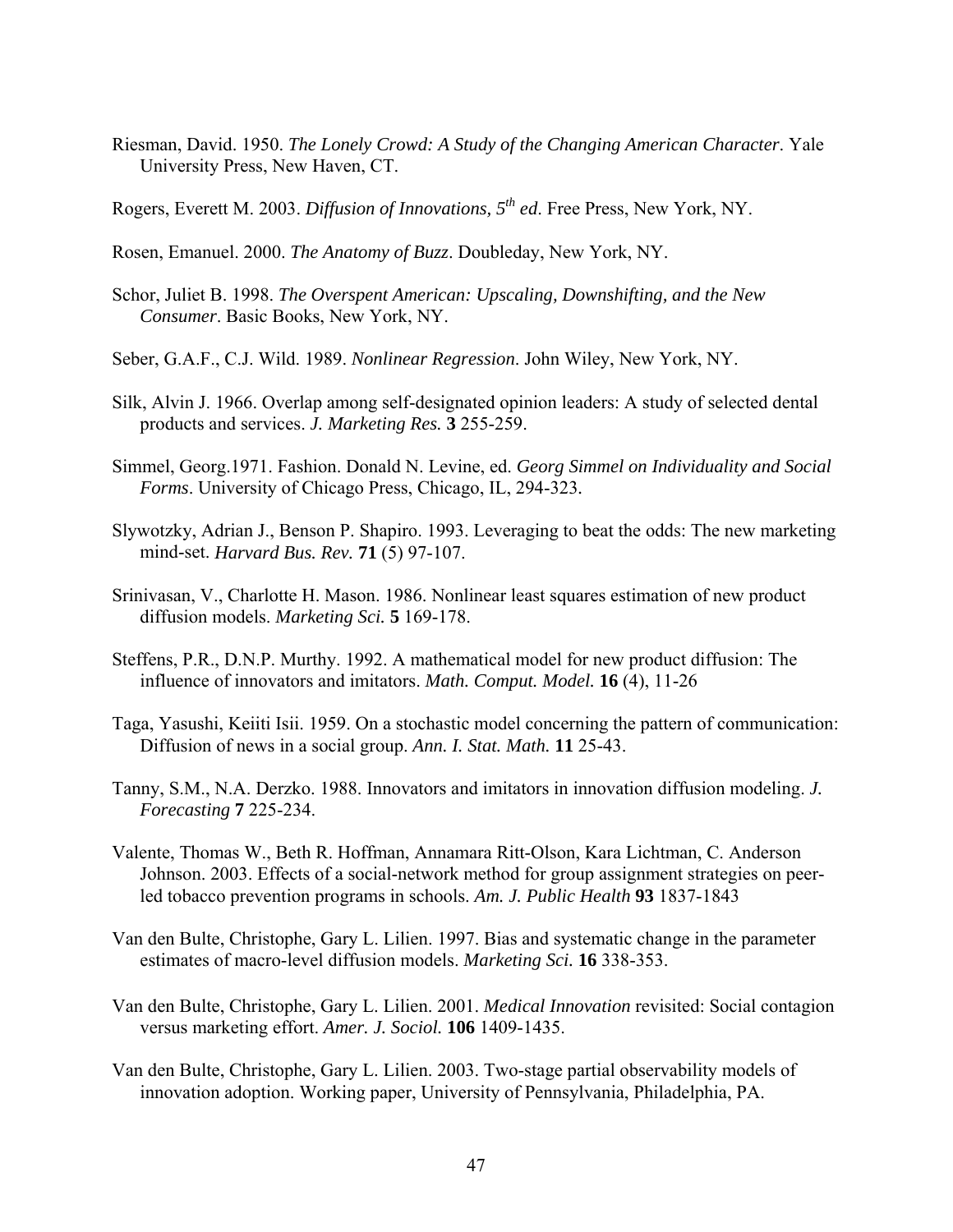- Van den Bulte, Christophe, Stefan Stremersch. 2004. Social contagion and income heterogeneity in new product diffusion: A meta-analytic test. *Marketing Sci.* **23** 530-544.
- Venkatesan, Rajkumar, Trichy V. Krishnan, V. Kumar. 2004. Evolutionary estimation of macrolevel diffusion models using genetic algorithms: An alternative to nonlinear least squares. *Marketing Sci.* **23** 451-464.
- Weimann, Gabriel. 1994. *The Influentials: People who Influence People*. State University of New York Press, Albany, NY.
- Williams, Ross A. 1972. Growth in ownership of consumer durables in the United Kingdom. *Economica (New Series)* **39** 60-69.
- Yamada, Masataka, Hiroshi Kato. 2002. A structural analysis of sales patterns of music CDs. Presentation at the 2002 INFORMS Marketing Science Conference, University of Alberta, Edmonton, AB, Canada, June 27-30.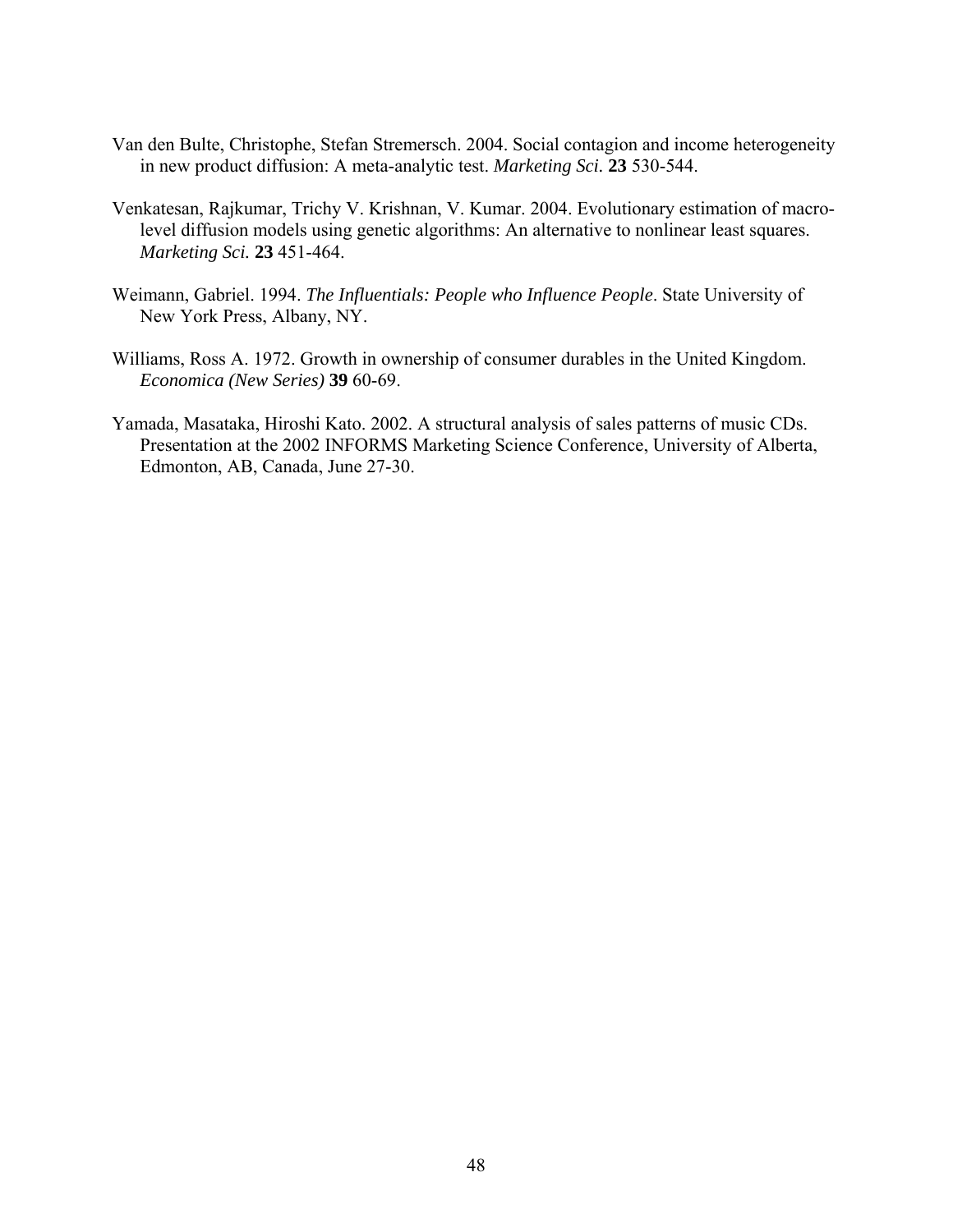#### **Appendix**

# **A.1. Solution for**  $F_2(t)$  **in AIM with**  $q_1 > 0$

To simplify notation, we omit the time argument from functions and write  $F_1$  instead of

$$
F_1(t)
$$
, etc. We know that  $F_1 = (1 - e^{-(p_1 + q_1)t})/(1 + \frac{q_1}{p_1}e^{-(p_1 + q_1)t})$ . Since  $h_2 = p_2 + q_2(wF_1 + (1 - w)F_2)$ 

we write:

$$
\frac{dF_2}{dt} = (p_2 + q_2 w \frac{1 - e^{-(p_1 + q_1)t}}{1 + \frac{q_1 e^{-(p_1 + q_1)t}}{p_1}}) + (q_2(1 - w) - p_2 - q_2 w \frac{1 - e^{-(p_1 + q_1)t}}{1 + \frac{q_1 e^{-(p_1 + q_1)t}}{p_1}})F_2 - q_2(1 - w)F_2^2
$$
 [A.1.1]

This is a Ricatti equation of the general form  $\frac{dy}{dx} = P(x) + Q(x)y + R(x)y^2$ . Setting  $y = F_2$ .

and  $x = t$ , we get  $P(x) = p_2 + q_2 w \frac{1-e^{-t}}{1+q_2}$  $\frac{(p_1 + q_1)^2}{(p_1 + q_1)}$  $(p_1 + q_1)$ 1  $(x) = p_2 + q_2 w^{\perp}$  $P(x) = p_2 + q_2 w \frac{1 - e^{-(p_1 + q_1)t}}{1 + \frac{q_1 e^{-(p_1 + q_1)t}}{p_1}}$ +  $= p_2 + q_2 w \frac{1-e^{-(p_1+q_1)t}}{1+q_2e^{-(p_1+q_1)t}}$ ;  $Q(x) = q_2(1-w) - p_2 - q_2 w \frac{1-q_2}{1+q_2}$  $\frac{(p_1+q_1)t}{(p_1+q_1)}$  $(p_1 + q_1)$ 1  $(x) = q_2(1 - w) - p_2 - q_2w$ <sup>1</sup>  $Q(x) = q_2(1-w) - p_2 - q_2w \frac{1-e^{-(p_1+q_1)t}}{1+\frac{q_1e^{-(p_1+q_1)t}}{p_1}}$ +  $= q_2(1-w) - p_2 - q_2w \frac{1-e^{-(p_1+q_1)t}}{-(p_1+q_2)t}$ ; and

 $R(x) = -q_2(1 - w)$ .  $F_2 = 1$  is a potential solution for this Ricatti equation. We use the

transformation *z*  $F_2 = \frac{z}{\sqrt{2}}$ *F*  $z = \frac{1}{z-1} \Rightarrow F_z = \frac{z+1}{z-1}$ 1 1 2 2  $=\frac{1}{F_2-1}$   $\Rightarrow$   $F_2 = \frac{z+1}{z}$ . For  $F_2$  continuous in [0,1], *z* is continuous in  $(-\infty, -1]$ .

Note,  $\frac{dF_2}{dt} = -\frac{1}{z^2} \frac{dz}{dt}$ *dt z dF*  $\frac{2}{2} = -\frac{1}{2} \frac{dz}{dt}$ . The equation now becomes:

$$
\frac{dz}{dt} = q_2(1-w) + (q_2(1-w) + p_2 + q_2 w \frac{1 - e^{-(p_1+q_1)t}}{1 + \frac{q_2 e^{-(p_1+q_1)t}}{p_1}})z
$$
 [A.1.2]

This is of the form  $\frac{d\mu}{dx} + P_1(x)\mu = Q_1(x)$  with  $\mu = z$ ;  $x = t$ ;

 $f(x) = -(q_2(1-w)+p_2+q_2w\frac{1-e^{-(p_1+q_1)t}}{1+q_1e^{-(p_1+q_1)t}})$  $\frac{(p_1+q_1)\mu}{(p_1+q_1)}$  $(p_1 + q_1)$ 1  $P_1(x) = -(q_2(1-w) + p_2 + q_2w^{\perp})$  $P_1(x) = -(q_2(1-w) + p_2 + q_2w \frac{1-e^{-(p_1+q_1)t}}{1+\frac{q_1e^{-(p_1+q_1)t}}{p_1}}$  $= -(q_2(1-w)+p_2+q_2w\frac{1-e^{-(p_1+q_1)t}}{1+q_2e^{-(p_1+q_1)t}})$ ; and  $Q_1(x) = q_2(1-w)$ . The general solution for such an

equation is  $\mu = \frac{\int u(x)Q_1(x)}{u(x)}$ *u x*  $\mu = \frac{\int u(x)Q_1(x)dx + c}{u(x)}$ , where  $u(x) = \exp(\int P_1(x)dx)$  is the integrating factor. Since

$$
\int P_1(x)dx = -p_2t - q_2t - \frac{q_2w}{q_1}\ln(p_1 + q_1e^{-(p_1+q_1)t})
$$
 we get  

$$
u(x) = \exp(-p_2t - q_2t - \frac{q_2w}{q_1}\ln(p_1 + q_1e^{-(p_1+q_1)t})).
$$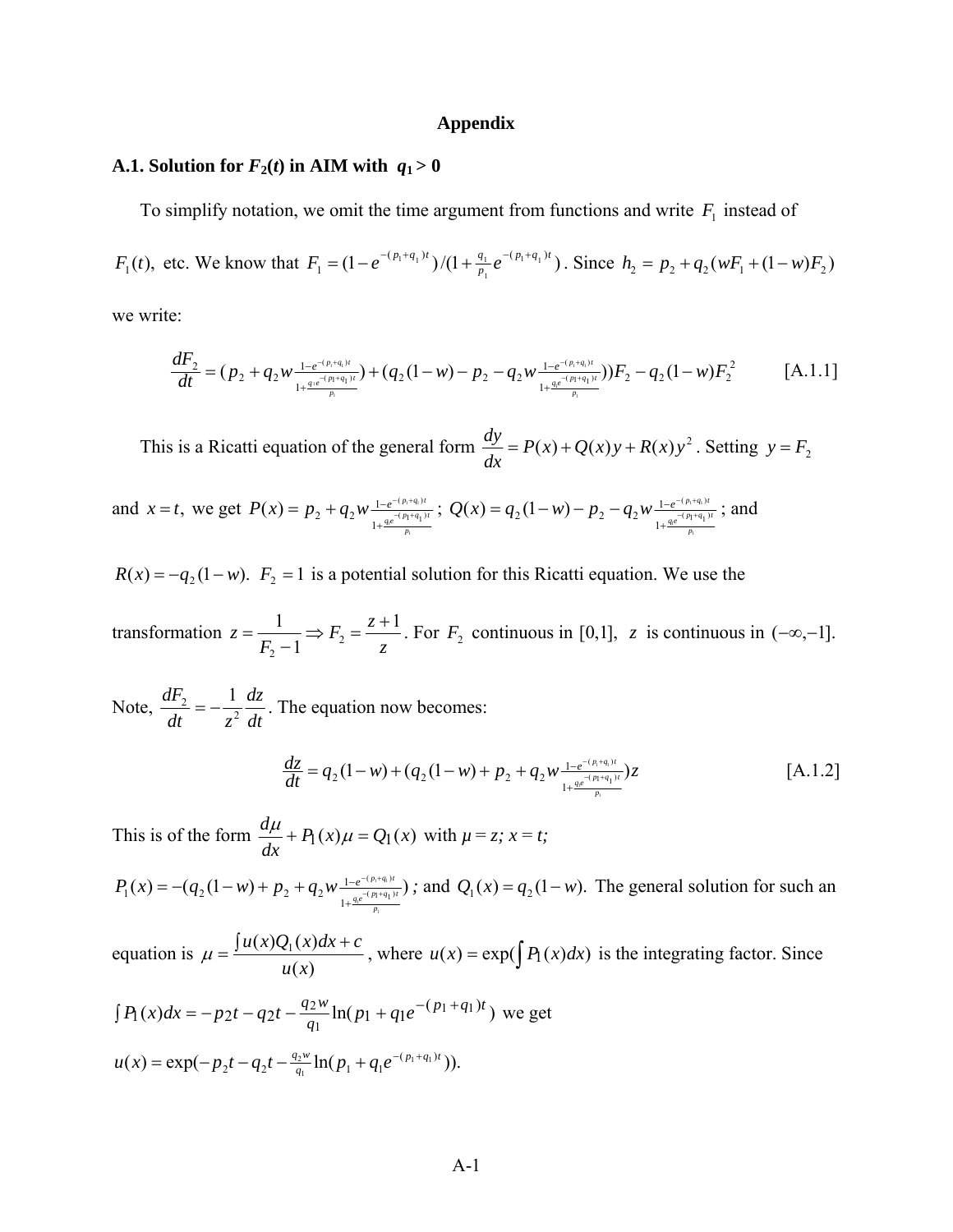Hence,  $\int u(x) \cdot Q_1(x) dx = \frac{e^{-(p_2+q_2)t} q_1 q_2 (1-w)(p_1+q_1 e^{-(p_1+q_1)t})^{q_1} H_1}{q_2(p_1 w-q_1 (1-w)) - p_2 q_1}$  $(p_1 w - q_1 (1 - w))$  $(1-w)( p + q e^{-(p_1+q_1)t})$  $\int u(x) \cdot Q_1(x) dx = \frac{e^{-(p_2+q_2)t} q_1 q_2 (1-w)(p_1+q_1e^{-(p_1+q_1)t})^{\frac{wq_2}{q_1}} H_1}{q_2(p_1w-q_1(1-w))-p_2q_1}$ , where

$$
H_1 = {}_2F_1(1, \frac{wq_2}{q_1}, 1 + \frac{wq_2}{q_1} - \frac{p_2 + q_2}{p_1 + q_1}, \frac{p_1}{p_1 + q_1 e^{-(p_1 + q_1)t}}) \text{ and } {}_2F_1(1, b, c, k) \text{ is the Gaussian hypergeometric function,}
$$

the series representation of which is  $\sum_{n=1}^{\infty}$  $\frac{1}{a-0}$  Γ(b)Γ(c +  $\Gamma(b+n)\Gamma$  $\int_0^1 \Gamma(b) \Gamma(c+n)$  $(b+n)\Gamma(c)$ *n*  $k<sup>n</sup>$  $b)$  $\Gamma(c + n)$  $\frac{(b+n)\Gamma(c)}{b+n}k^n$ . This series is convergent for arbitrary *b*,

*c* when  $|k|$  < 1; and when  $k = \pm 1$  if  $c > 1 + b$ . This implies that the series is convergent as long as  $q_1 > 0$ .

Substituting back, we get  $z = \frac{q_2(p_1w-q_1(1-w))-p_2q_1}{\exp(-p_2t-q_2t-\frac{q_2w}{q_1}\ln(p_1+q_1e^{-(p_1+q_1)t}))}$  $(p_1 w - q_1 (1 - w))$  $(1-w)( p_1+q_1e^{-(p_1+q_1)t})$  $1 + q_1$ 1 2  $2 (P_1 w - q_1 (1 - w)) - P_2 q_1$  $\frac{(p_2+q_2)t}{q_1q_2(1-w)(p_1+q_1e^{-(p_1+q_1)t})}$  at  $H_1$  $1''$   $41$  $\int_2^{p_1+q_2} q_1 q_2 (1-w)(p_1+q_1e^{-(p_1+q_1)t})^{-\frac{nq_2}{q_1}}$  $p_1 + q_1$ )*t q q w*  $q_2(p_1w-q_1(1-w)) - p_2q$  $e^{-(p_2+q_2)t}q_{,}q_{,}(1-w)(p_{,}+q_{,}e^{-(p_{,}+q_{,})t})$  *q<sub>i</sub> H*  $p_2 t - q_2 t - \frac{q_2 w}{q_1} \ln(p_1 + q_1 e)$ *c z*  $p_2 + q_2$   $\frac{1}{q_1}$   $\frac{wq}{q_2}$  *q*  $\frac{1}{q_1}$  $-(p_1 +$  $-q_1(1-w)$ )–  $-w$ )(p+  $-p_2 t - q_2 t - \frac{q_2 w}{a} \ln(p_1 +$  $=\frac{e^{-(p_2+q_2)t}q_{i}q_{j}(1-w)(p_{i}+q_{i}e^{-(p_{i}+q_{i})t})^{\frac{m_{q_2}}{q_{i}}}H_{1}}{q_{2}(p_{i}w-q_{i}(1-w))-p_{2}q_{1}}+$ .

Transforming *z* back to  $F_2$ , we obtain

$$
F_2 = 1 + \frac{\exp(-p_2 t - q_2 t - \frac{q_2 w}{q_1} \ln(p_1 + q_1 e^{-(p_1 + q_1)t}))}{\frac{e^{-(p_2 + q_2)t} q_1 q_2 (1 - w)(p_1 + q_1 e^{-(p_1 + q_1)t})}{q_2 (p_1 w - q_1 (1 - w)) - p_2 q_1} + c}
$$
 [A.1.3]

Since  $F_2(0) = 0$ ,  $c = \frac{(p_1+q_1)^{-1} \cdot (p_2q_1+q_2(q_1(1-w)(1-H_2)-p_1)}{q_2(p_1w-q_1(1-w))-p_2q_1}$  $\frac{q_1}{(p_1+q_1)}^{-\frac{mq_2}{q_1}}$   $\frac{q_2}{(p_2q_1+q_2(q_1(1-w)(1-H_2)-p_1w))}$  $q_2(p_1w-q_1(1-w)) - p_2q$  $p_1+q_1$ <sup>*y*<sub>*q*</sub></sup><sup>*q*</sup><sub>*y*</sub></sup>*(p<sub>2</sub>q<sub>1</sub>+q<sub>2</sub></del>(q<sub>1</sub>(1-w)(1-H<sub>2</sub>)-p<sub>1</sub>w*  $c = \frac{(p_1+q_1)^{\frac{-q_2}{q_1}}(p_2q_1+q_2(q_1(1-w)(1-H_2)-p_1w))}{q_2(p_1w-q_1(1-w))-p_2q_1}$ , where  $H_2 = {}_2F_1(1, \frac{wq_2}{q_1}, 1 + \frac{wq_2}{q_1} - \frac{p_2+q_2}{p_1+q_1}, \frac{p_1}{p_1+q_1})$  $1 + q_1$  $2 - 42$ 1 2 1  $\frac{1}{2} = \frac{1}{2} F_1 \left( 1, \frac{w q_2}{q_1}, 1 + \frac{w q_2}{q_1} - \frac{p_2 + q_2}{p_1 + q_1}, \frac{p_1}{p_1 + q_2} \right)$ *p*  $p_1 + q$  $p_2 + q$ *q wq*  $H_2 = {}_2F_1(1, \frac{wq_2}{q_1}, 1 + \frac{wq_2}{q_1} - \frac{p_2+q_2}{p_1+q_1}, \frac{p_1}{p_1+q_1}).$ 

Simplifying, we obtain as closed-form expression:

$$
F_2(t) = 1 + \frac{p_2 q_1 + q_2 (p_1 w - q_1 (1 - w))}{q_1 q_2 (1 - w) H_1 + e^{(p_2 + q_2)t} (\frac{p_1 + q_1 e^{-(p_1 + q_1)t}}{p_1 + q_1})^{\frac{wq_2}{q_1}}} \cdot [A.1.4]
$$
\n
$$
(p_2 q_1 + q_2 (q_1 (1 - w) (1 - H_2) - p_1 w))
$$

As  $w \rightarrow 0$ , this expression for  $F_2(t)$  reduces to the closed-form solution for the MIM.

### **A.2. Solution for**  $F_2(t)$  **in AIM with**  $q_1 = 0$

We know that  $F_1 = 1 - e^{-p_1 t}$  and hence  $f_2 = \frac{dr_2}{dt} = (p_2 + q_2(wF_1 + (1 - w)F_2))(1 - F_2)$  $f_2 = \frac{dF_2}{dt} = (p_2 + q_2(wF_1 + (1 - w)F_2))(1 - F_2)$  equals: 2  $\frac{2}{n} = p_2 + q_2 w(1 - e^{-p_1 t}) + (q_2 (1 - 2w + w e^{-p_1 t}) - p_2) F_2 - q_2 (1 - w) F_2$ *dt*  $\frac{dF_2}{dt} = p_2 + q_2 w (1 - e^{-p_1 t}) + (q_2 (1 - 2w + w e^{-p_1 t}) - p_2) F_2 - q_2 (1 - w) F_2^2$  [A.2.1]

The above equation is a Ricatti equation of the general form  $\frac{dy}{dx} = P(x) + Q(x)y + R(x)y^2$ .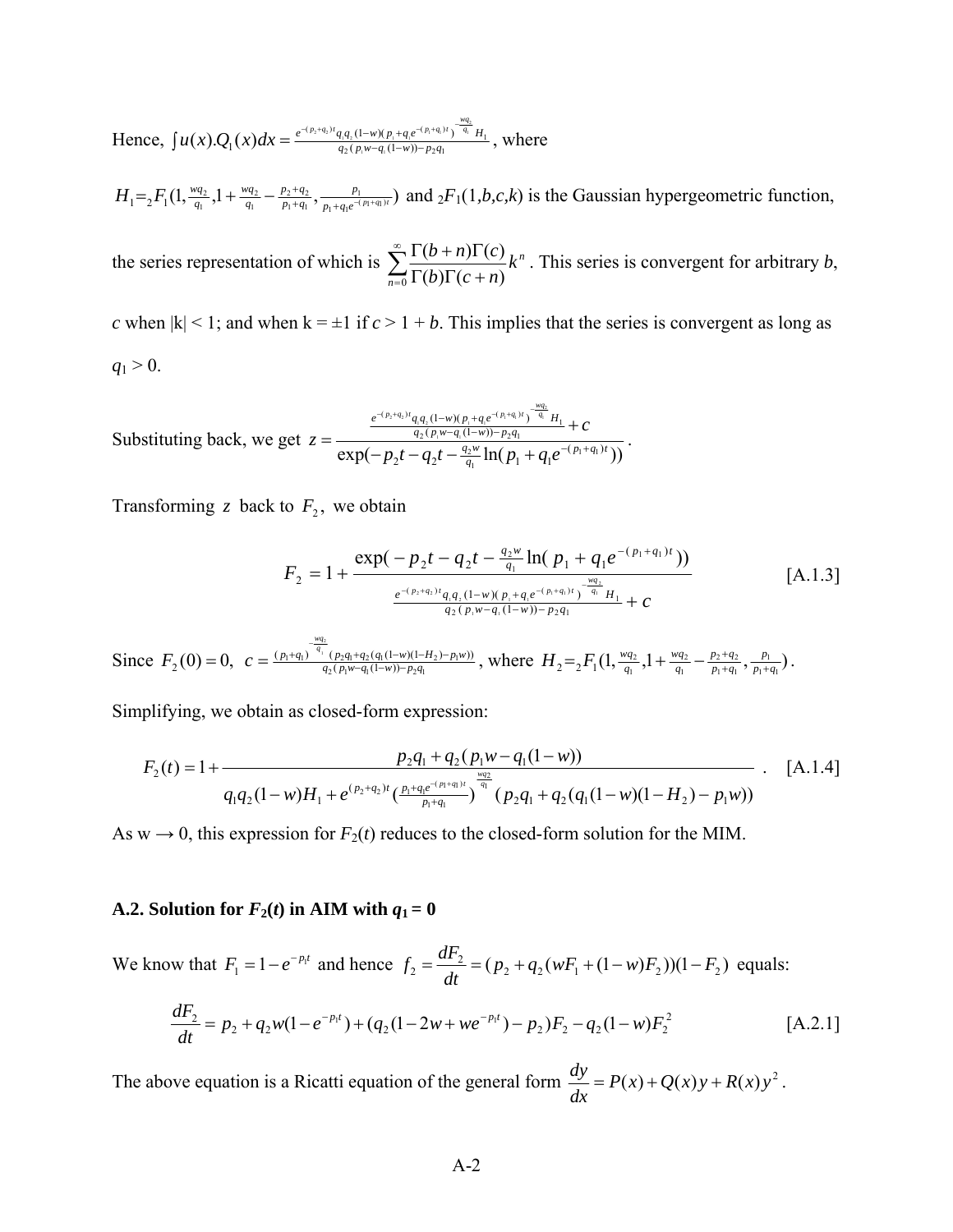Setting  $y = F_2$  and  $x = t$ , we have  $P(x) = p_2 + q_2w(1 - e^{-p_1t})$ ;  $Q(x) = q_2(1 - 2w + we^{-p_1t}) - p_2$ ;  $R(x) = -q_2 (1 - w)$ .

 $F_2 = 1$  is a potential solution for this Ricatti equation. We use the transformation:

$$
z = \frac{1}{F_2 - 1}
$$
  $\Rightarrow$   $F_2 = \frac{z+1}{z}$ , and  $\frac{dF_2}{dt} = -\frac{1}{z^2} \frac{dz}{dt}$ 

For  $F_2$  continuous in [0,1], *z* is continuous in (-∞,-1]. Substituting in Eq. [A.2.1]:

$$
\frac{dz}{dt} = q_2(1 - w) + z(p_2 + q_2(1 - we^{-p_1 t}))
$$
 [A.2.2]

Eq. [A.2.2] is of the form:  $\frac{d\mu}{dx} + P_1(x)\mu = Q_1(x)$  $\frac{d\mu}{dt}$  +  $P_1(x)\mu = Q_1(x)$ , with  $\mu = z$ ;  $x = t$ ;  $P_1(x) = -p_2 - q_2(1 - we^{-p_1 t})$ ;

 $Q_1(x) = q_2(1 - w)$ . The general solution for this equation is

$$
\mu = \frac{\int u(x)Q_1(x)dx + c}{u(x)}
$$
 [A.2.3]

1  $P_1$ 

where  $u(x) = \exp(\int P_1(x) dx)$  is the integrating factor.

Since 
$$
\int P_1(x)dx = -p_2t - q_2t - \frac{q_2}{p_1}we^{-p_1t}
$$
, we get  $u(x) = \exp(-p_2t - q_2t - \frac{q_2}{p_1}we^{-p_1t})$ ; and hence

 $we^{-p_1t}$ ) $q_2(1-w)dt$  $u(x)Q_1(x)dx = \int \exp(-p_2t - q_2t - \frac{q_2}{p_1}we^{-p_1t})q_2(1-w)$ 1  $\int u(x)Q_1(x)dx = \int \exp(-p_2t - q_2t - \frac{q_2}{n}we^{-pt})q_2(1-w)dt$ . Now let us define  $we^{-p_1t}$ ) $dt$  $I = q_2(1 - w) \int \exp(-p_2 t - q_2 t - \frac{q_2}{2} w e^{-p_1 t})$  $= q_2(1-w) \int \exp(-p_2 t - q_2 t - \frac{q_2}{p} w e^{-p_1 t}) dt$  [A.2.4]

*p* 1 To solve this integral, we do another transformation:  $a = e^{-p_1 t} \Rightarrow t = -\frac{1}{\pm} \ln a \Rightarrow dt = -\frac{1}{\pm} da$  $p_1 a$  $a \Rightarrow dt$ *p*  $e^{-p_1t} \Rightarrow t$  $a = e^{-p_1 t} \Rightarrow t = -\frac{1}{\ln a} \Rightarrow dt = -\frac{1}{\ln a}$ 

Eq. [A.2.4] then becomes  $I = -\frac{42}{2}(1-w) \int_{a}^{a} \frac{1}{r} \exp(-\frac{42}{3}wa) da$ *p w*)  $\int_{0}^{a} \frac{p_2+q_2}{p_1}-1$  exp( $-\frac{q}{q_2}$ *p*  $I = -\frac{q_2}{p_1} (1 - w) \int_a^{\frac{p_2+q_2}{p_1}-1} \exp(-\frac{q_2}{p_1}wa)$ 1  $\frac{1}{2}$  avn(  $q_2$ 1  $=-\frac{q_2}{n}(1-w)\int a^{\frac{p_2+q_2}{p_1}-1} \exp(-\frac{q_2}{n}wa)da$ , with the solution  $(1 - w)(\frac{42}{\mu})^{\frac{1}{\mu}} \Gamma(\frac{P_2 + q_2}{\mu}, \frac{q_2}{\mu}wa)$ 2  $2 + 42$ 2  $\frac{2}{(1-w)}(\frac{q_2}{w})^{-\frac{p_2+q_2}{p_1}}\Gamma(\frac{p_2+q_2}{w},\frac{q_2}{w}$ *q w*)<sup> $-\frac{p_2+q_2}{p_1}$   $\Gamma(\frac{p_2+q_1}{p_2+q_1})$ </sup>  $(w)(\frac{q}{q})$  $I = \frac{q_2}{(1-w)(\frac{q_2}{w})^{ -\frac{p_2+q_2}{p_1}} } \Gamma(\frac{p_2 + q_1}{p_2})$ [A.2.5]

1 1 1 1 *p p p p* where  $\Gamma(\eta,k)$  is the "upper" incomplete gamma function:  $\Gamma(\eta,k) = \int_{k}^{\infty} v^{\eta-1} e^{-v} dv$  $\int_k^{\infty} v^{\eta-1} e^{-v} dv$ .

Substituting  $a = e^{-p_1 t}$  in Eq. [A.2.5], and then  $I = \int u(x)Q_1(x)dx$  from Eq. [A.2.5] back into Eq.  $[A.2.3]$ , we obtain: